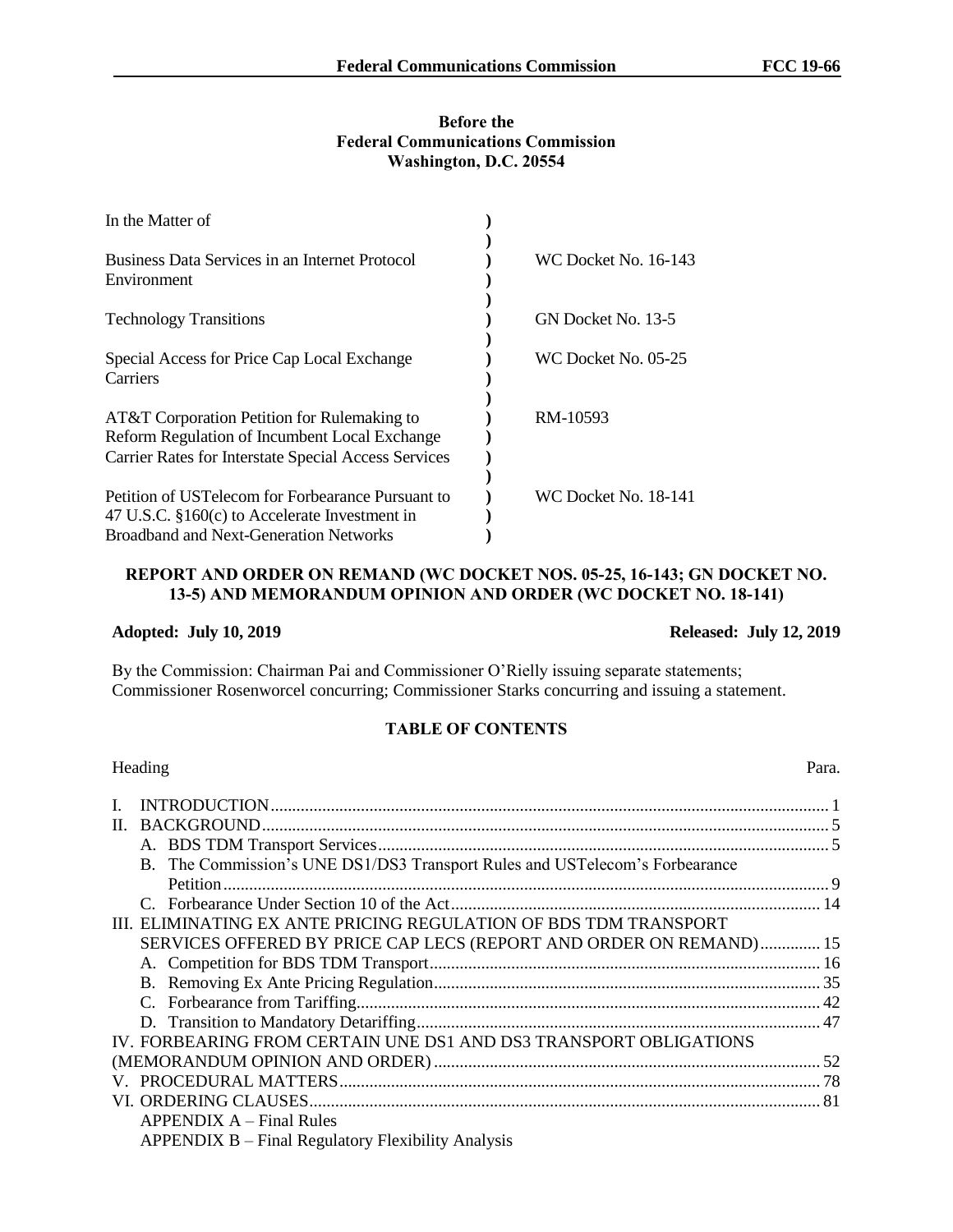# **I. INTRODUCTION**

1. Transporting information from one place to another within or across telecommunications networks is of fundamental importance to consumers, businesses, non-profit organizations, and government institutions in our increasingly digital world. As a result, the demand for transport services and facilities over which voice, video, and other bandwidth intensive applications and services ride has grown at an extraordinary pace over the last few decades. While it used to be that only incumbent local exchange carriers (LECs) provided transport services and facilities to business and consumer premises, that is no longer the case. The growth in demand for transport (a subset of business data services (BDS)) has fueled a dynamic and competitive array of transport providers. Incumbent LECs, competitive LECs, fiber providers, and cable companies are among the myriad providers that now provide transport options throughout our country. Sometimes they build their own facilities, sometimes they purchase transport services or facilities from each other, but individually and collectively they offer competitive transport options in almost all areas served by price cap carriers.

2. Despite this array of transport options, price cap incumbent LECs' lower-speed legacy transport offerings—their Time Division Multiplexing (TDM) transport services offered to enterprise and wholesale customers—remained subject to ex ante pricing regulation until two years ago.<sup>1</sup> And even now, price cap LECs remain subject to decades-old network unbundling obligations that require them to provide their competitors with dedicated transport facilities between wire centers within their local networks as unbundled network elements (UNEs) at regulated rates under Commission rules last modified almost fifteen years ago.<sup>2</sup> UNE transport includes DS1- and DS3-capacity facilities that are functionally equivalent to lower-speed BDS TDM transport services.<sup>3</sup> Incumbent LECs provide their commercially available BDS transport services over the same local network that they use to provide UNE DS1 and DS3 transport to competitive LECs that do not have their own transport network facilities.

3. In the *BDS Order*, the Commission adopted a framework for BDS that applies ex ante pricing regulation only where competition is expected to materially fail to ensure just and reasonable rates.<sup>4</sup> Within that context, the Commission found that competition for TDM transport services was sufficiently pervasive at the local level in areas served by price cap LECs to justify relief from pricing regulation nationwide.<sup>5</sup> On appeal, the Eighth Circuit Court of Appeals, although not reaching the Commission's substantive conclusions about the competitiveness of TDM transport, held that the Commission had not provided adequate notice on the issue of ending ex ante pricing regulation of TDM transport services and remanded the issue to the Commission.

4. Today, we take the next steps in eliminating the unnecessary costs and harmful market distortions that arise from imposing pricing and other regulation where competition can be reasonably expected to ensure just and reasonable rates. Having sought comment in a *Second Further Notice* on elimination of ex ante pricing regulation of BDS TDM transport<sup>6</sup> services offered by price cap LECs, we

l

<sup>1</sup> *See Business Data Services in an Internet Protocol Environment et al.*, Report and Order, 32 FCC Rcd 3459 (2017) (*BDS Order*), *remanded in part sub nom.*, *Citizens Telecomms. Co. of Minn., LLC v. FCC*, 901 F.3d 991 (2018) (*Citizens Telecomms. v. FCC*), *mandate stayed* (Order, 8th Cir. Nov. 9, 2018) (Nos. 17-2296 et al.) (*Stay Order*) (mandate stayed until Nov. 12, 2019).

<sup>2</sup> *See Unbundled Access to Network Elements; Review of the Section 251 Unbundling Obligations of Incumbent Local Exchange Carriers*, Order on Remand, 20 FCC Rcd 2533 (2005) (*Triennial Review Remand Order*), *aff'd*, *Covad Commc'ns Co. v. FCC*, 450 F.3d 528 (D.C. Cir. 2006); 47 CFR §§ 51.307-21.

<sup>3</sup> *See* 47 CFR § 51.319(d)(2)(ii)-(iii).

<sup>4</sup> *See BDS Order*, 32 FCC Rcd at 3499, para. 86.

<sup>5</sup> *Id*. at 3499, para. 85.

<sup>6</sup> As used in this item, the term "TDM transport" means lower speed BDS transport services at bandwidths equal to or less than a DS3 circuit. The Commission previously addressed the regulation of higher speed BDS TDM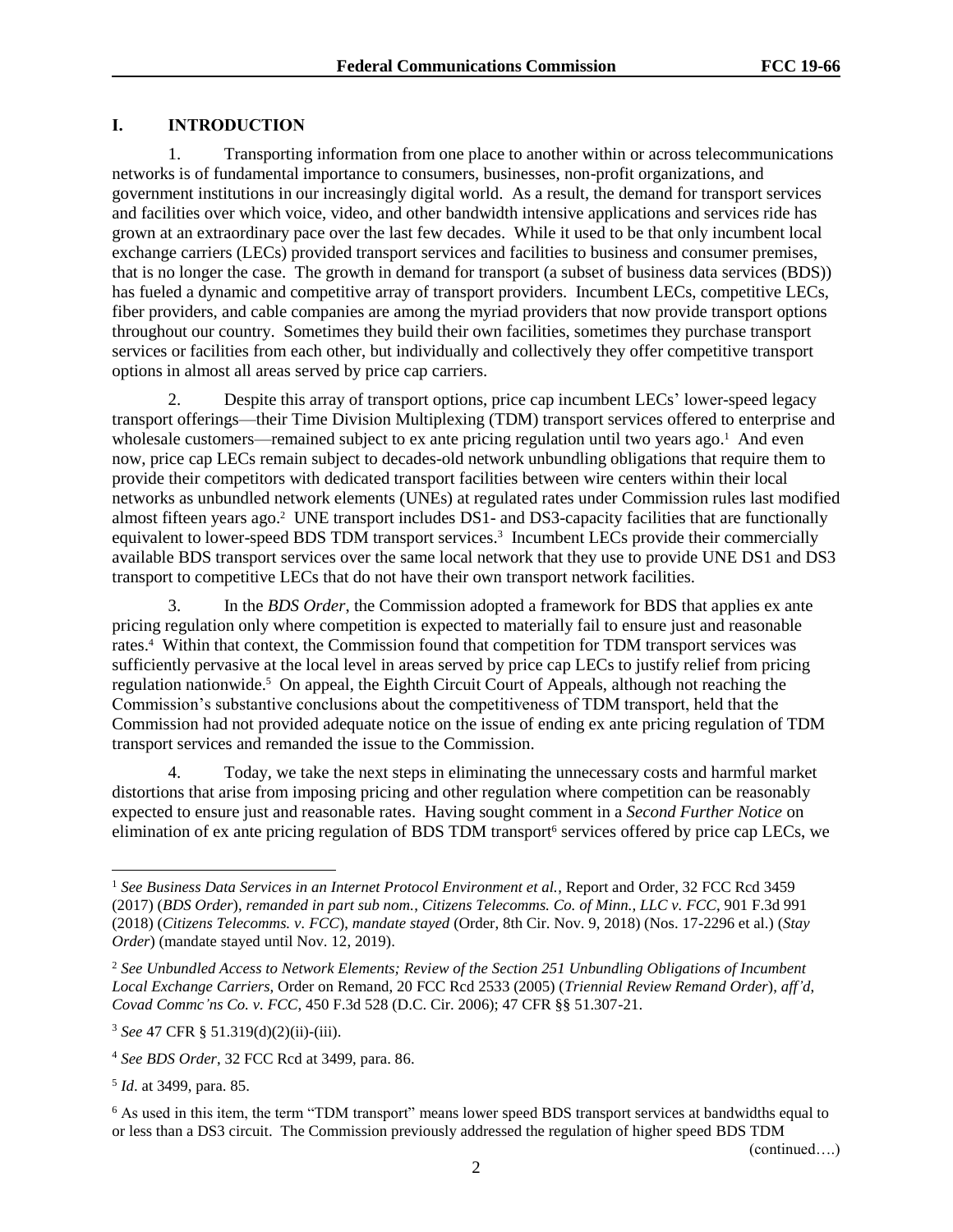find that there is an even more robust record that supports elimination of ex ante pricing regulation of these lower-speed BDS transport services. Similarly, we also exercise our section 10 forbearance authority to partially grant price cap incumbent LECs<sup>7</sup> forbearance relief from UNE DS1/DS3 Transport<sup>8</sup> requirements.<sup>9</sup> Specifically, we grant price cap incumbent LECs forbearance from UNE DS1/DS3 Transport obligations between certain wire centers where, based on our analysis of competitive network deployment, we find that such obligations are no longer necessary to further the local market opening provisions of the Act. By eliminating ex ante pricing regulation of BDS TDM transport services and partially forbearing from enforcing UNE DS1/DS3 Transport obligations in areas served by price cap LECs, we remove unnecessary regulatory burdens that stifle investment and growth in advanced communications networks and ultimately inhibit the transition to IP-enabled and other next generation services. We also enhance competition by encouraging more facilities-based competition and network deployment.

## **II. BACKGROUND**

#### **A. BDS TDM Transport Services**

5. The term business data services refers to the "dedicated point-to-point transmission of data at guaranteed speeds and service levels."<sup>10</sup> BDS offerings are fundamentally important to modern communities and economies. Over the last several decades, the Commission has repeatedly recognized the increasing competition for BDS services in areas of the country served by price cap LECs. Competition has grown even more markedly in recent years as cable operators increasingly compete for all aspects of BDS, including TDM transport.<sup>11</sup> In response, the Commission has worked consistently to streamline regulation of such services to reflect this evolution.<sup>12</sup>

<sup>7</sup> The terms "price cap LECs" and "price cap incumbent LECs" refer to incumbent local exchange carriers, as defined in section 251(h) of the Communications Act of 1934, as amended (the Act), 47 U.S.C. § 251(h), that are subject to price cap regulation pursuant to our rules. *See* 47 CFR § 61.41.

<sup>8</sup> We use the term "UNE DS1/DS3 Transport" or "UNE Transport" to refer to the dedicated DS1 and DS3 capacity transport facilities subject to unbundling obligations pursuant to section  $251(c)(3)$  of the Act, either collectively or individually, as appropriate herein.  $47 \text{ U.S.C.} \$   $251(c)(5)$ . The Commission's transport unbundling rules also include limited obligations to unbundle interoffice dark fiber that we do not address in this item.

<sup>9</sup> USTelecom filed a petition for forbearance from unbundling obligations, among other things, on May 4, 2018. Petition of USTelecom for Forbearance Pursuant to 47 U.S.C. § 160(c) to Accelerate Investment in Broadband and Next-Generation Networks, WC Docket No. 18-141 (filed May 4, 2018) (USTelecom Forbearance Petition); *Wireline Competition Bureau to Incorporate Business Data Services Data and Second Further Notice and Further Notice Record into USTelecom Forbearance Proceeding*, WC Docket Nos. 18-141, 17-144, 16-143, 05-25, RM-10593, Public Notice, DA 19-249 (WCB Apr. 3, 2019) (*April 3, 2019 Public Notice*). At this time, we act solely with respect to USTelecom's request for relief from UNE DS1/DS3 Transport obligations. USTelecom's requested relief from other obligations remains pending with the statutory deadline for Commission action of August 2, 2019. *See Petition of USTelecom for Forbearance Pursuant to 47 U.S.C. § 160(c) to Accelerate Investment in Broadband and Next-Generation Networks*, WC Docket No. 18-141, Order, DA 19-75 (WCB Feb. 14, 2019).

<sup>10</sup> *See BDS Order*, 32 FCC Rcd at 3463, para. 6; *see also* 47 CFR § 69.801(a). The Commission previously referred to business data services as special access services. *See Business Data Services in an Internet Protocol Environment et al*., WC Docket Nos. 16-143 et al., Tariff Investigation Order and Further Notice of Proposed Rulemaking, 31 FCC Rcd 4723, 4725, para. 1 & n.1 (2016) (*Further Notice*).

<sup>11</sup> Given that cable operators almost universally bypass incumbent LEC network infrastructure, they compete for both the end user channel termination portion of the service as well as the transport portion. Competition from what (continued….)

<sup>(</sup>Continued from previous page)

services, such as Optical Carrier (OCn) services, in the 2017 *BDS Order*. *See id*. at 3499-3500, paras. 87-89. This term excludes the elements of the term "transport" in our rules that relate to switched access services, such as entrance facilities, dedicated transport facilities between the serving wire center and the tandem switching office, and direct-trunked transport. *See* 47 CFR § 69.709(a)(4).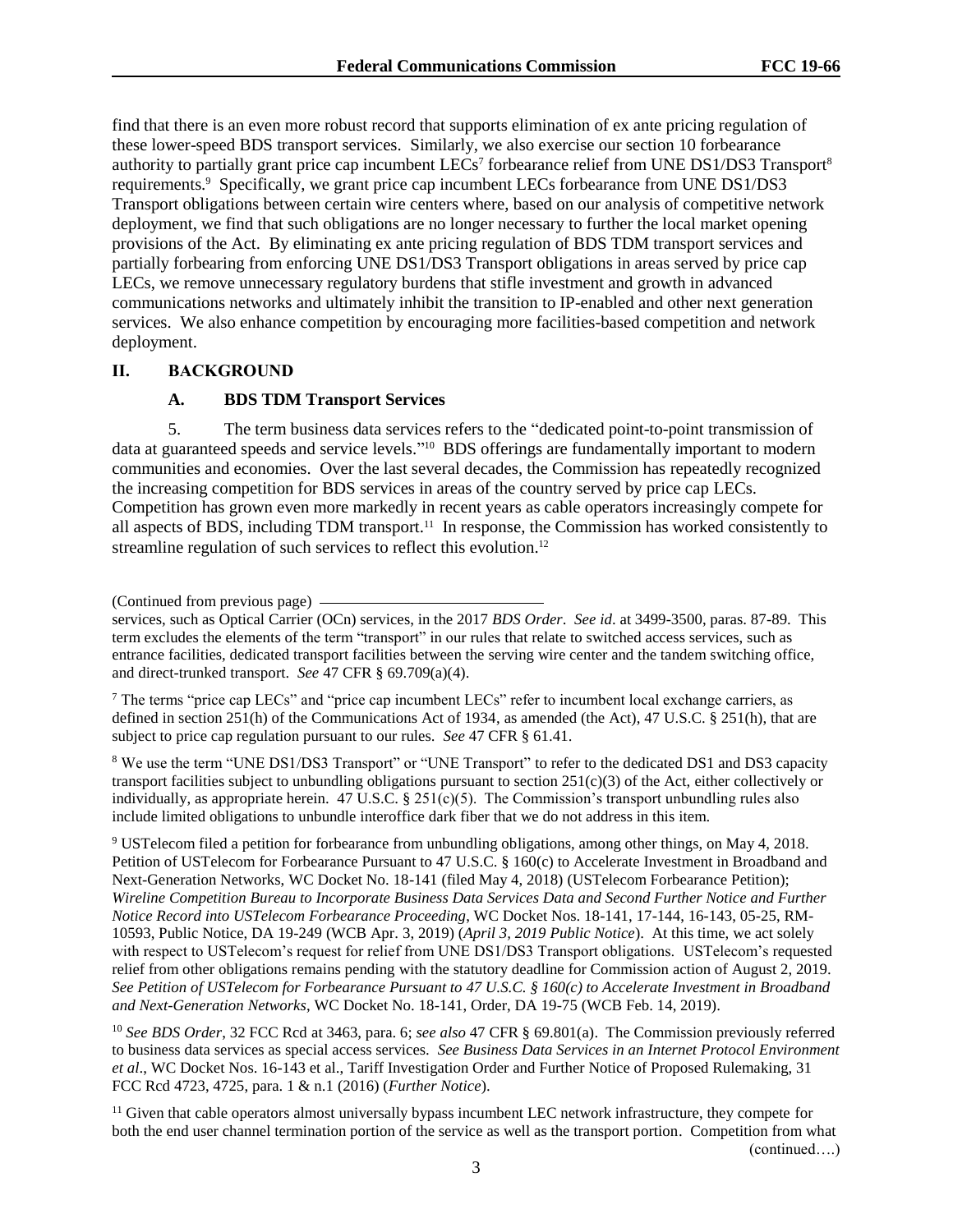6. In so doing, the Commission has characterized TDM transport services, which "involve carrying traffic from one point of traffic concentration to another," as "low hanging fruit" for competitors because they can more easily justify competitive investment and deployment.<sup>13</sup> In 1999, recognizing that burdensome pricing regulation is unnecessary and counter-productive where competitive pressure exists, the Commission granted pricing flexibility to price cap carriers for their BDS offerings, including their TDM transport services.<sup>14</sup> The Commission provided two levels of pricing flexibility to price cap LECs offering BDS, including TDM-based transport services, keyed to the presence of competitive providers collocated at a price cap LEC's wire centers.<sup>15</sup> The Commission suspended further grants of pricing flexibility in 2012, pending the resolution of the BDS proceedings.<sup>16</sup>

7. In 2017, after more than ten years of study and a massive data collection (the *2015 Collection*),<sup>17</sup> the Commission adopted an order comprehensively addressing the pricing regulation of

<sup>12</sup> *See generally Access Charge Reform et al.*, Fifth Report and Order and Further Notice of Proposed Rulemaking, 14 FCC Rcd 14221 (1999) (*Pricing Flexibility Order*), *aff'd*, *WorldCom v. FCC*, 238 F.3d 449 (D.C. Cir. 2001); *BDS Order*; *Regulation of Business Data Services for Rate-of-Return Local Exchange Carriers; Business Data Services in an Internet Protocol Environment; Special Access for Price Cap Local Exchange Carriers*, Report and Order, Second Further Notice of Proposed Rulemaking and Further Notice of Proposed Rulemaking, 33 FCC Rcd 10403 (2018) (*Second Further Notice*).

<sup>13</sup> *BDS Order*, 32 FCC Rcd at 3498, para. 82.

<sup>14</sup> *Pricing Flexibility Order*, 14 FCC Rcd at 14233, para. 19 ("As the market becomes more competitive, [regulatory] constraints become counter-productive.").

<sup>15</sup> *See generally Pricing Flexibility Order*; *see also* 47 CFR § 69.709 (specifying competitive showings necessary to obtain Phase I and Phase II relief for transport services).

<sup>16</sup> *See Special Access for Price Cap Local Exchange Carriers; AT&T Corp. Petition for Rulemaking to Reform Regulation of Incumbent Local Exchange Carrier Rates for Interstate Special Access Services*, WC Docket No. 05- 25, RM-10593*,* Report and Order, 27 FCC Rcd 10557 (2012); *see also BDS Order*, 32 FCC Rcd at 3510-11, para. 114.

<sup>17</sup> The *2015 Collection* is comprised of the data that the Commission collected from BDS providers and purchasers and certain "best efforts" providers in price cap areas for purposes of the price cap BDS proceeding. *See Further Notice*, 31 FCC Rcd at 4737-43, paras. 29-37, 39-43. We note that the data parties submitted in response to the *2015 Collection* are 2013 data and are therefore necessarily historical in nature. We have not attempted to modify the data to reflect trends or events subsequent to their submission. While data and trends in the industry have evolved since the submission of these data, we find the *2015 Collection* data nonetheless continue to be relevant to our analysis and continue to represent the best data available in assessing the supply of BDS. INCOMPAS observes that the data predate mergers between Verizon and XO Communications and between CenturyLink and Level 3 and requests that we "exclude[ ] fiber now owned by an incumbent LEC's CLEC affiliate within the incumbent LEC's region." Letter from John T. Nakahata, Counsel to INCOMPAS, to Marlene H. Dortch, Secretary, FCC, WC Docket Nos. 18-141 et al., at 1 (filed June 28, 2019) (INCOMPAS June 28, 2019 *Ex Parte* Letter). In the Commission's review of the Verizon-XO transaction, the Bureau "determined that more than 99 percent of the [ ] buildings that have overlapping fiber facilities with Verizon within its incumbent LEC region have either (1) one or more alternative competitive fiber providers already in the building, or (2) one or more alternative competitive fiber providers within 0.1 miles of the building . . . ." *Applications of XO Holdings and Verizon Communications Inc. for Consent to Transfer Control of XO Communications, LLC*, Memorandum Opinion and Order, WC Docket No. 16- 70, 31 FCC Rcd 12501, 12510-12, para. 20 (WCB 2017); *see also* Letter from Patrick R. Halley, Senior Vice President, Policy & Advocacy, USTelecom, to Marlene H. Dortch, Secretary, FCC, WC Docket Nos. 18-141, at 1 (USTelecom July 3, 2019 *Ex Parte* Letter). Similarly, in its review of the merger between CenturyLink and Level 3, the Commission determined that following divestiture of overlapping fiber facilities in three markets, there were competitive fiber facilities unrelated to Level 3 within a half mile of over 99% of locations with BDS demand within CenturyLink's incumbent LEC operating areas. *See Applications of Level 3 Communications, Inc. and CenturyLink,*  (continued….)

<sup>(</sup>Continued from previous page)

we have termed "best efforts" service by cable is particularly relevant to our analysis of the lower speed TDM transport services at issue here. *See BDS Order*, 32 FCC Rcd at 3474-75, paras. 30-31.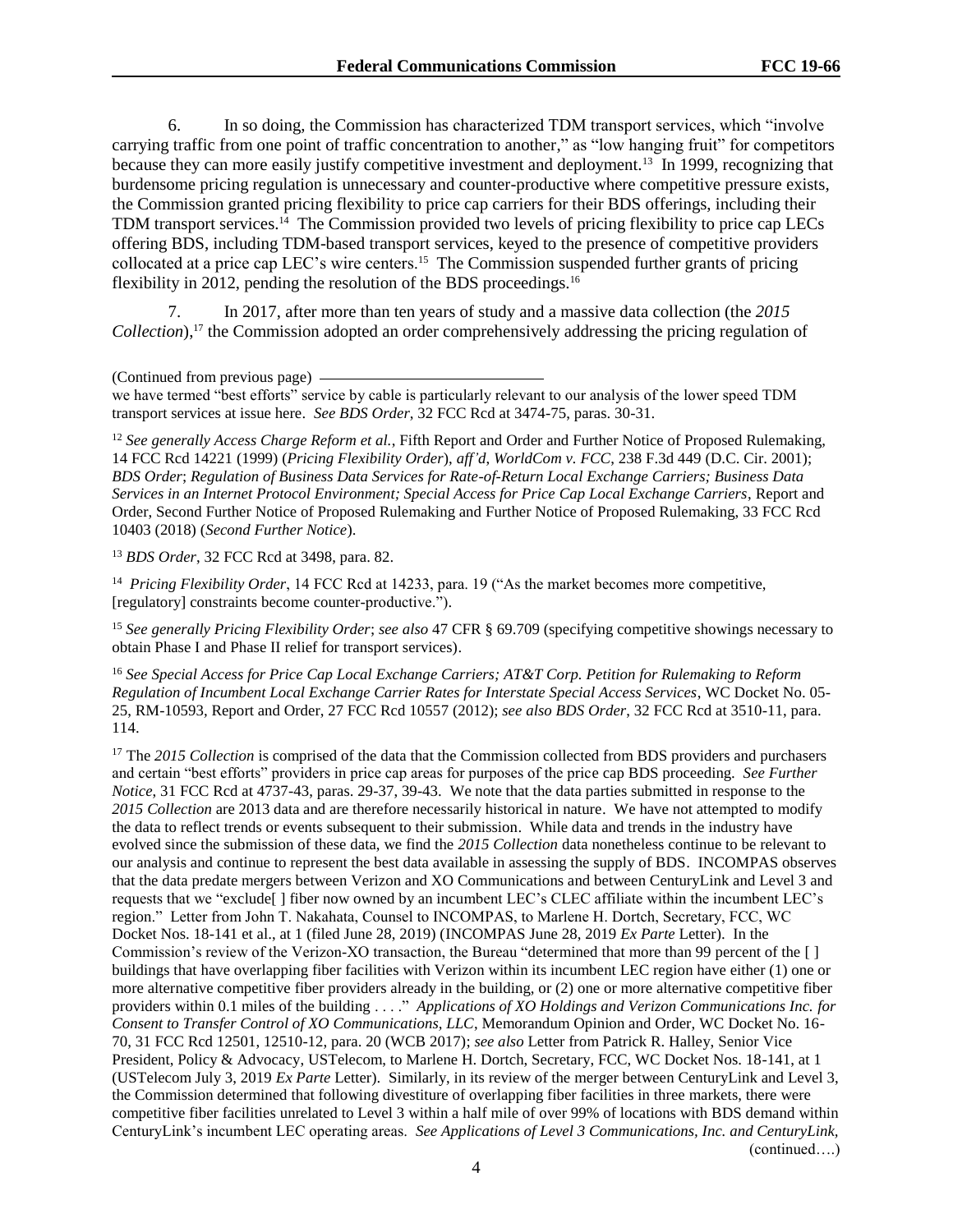BDS in price cap LEC areas. In the *BDS Order*, the Commission found, among other things, that competition for BDS TDM transport services was sufficiently pervasive to justify elimination of "all ex ante pricing regulation of price cap incumbent LEC provision of TDM transport and other transport (i.e., non-end user channel termination)" services.<sup>18</sup> In support of this conclusion, the Commission looked to the record evidence showing that "competitive providers have deployed competing transport networks in more than 95% of census blocks with [BDS] demand," which included "about 99% of business establishments."<sup>19</sup> It also found that "in all price cap territories, 92.1 percent of buildings served were within a half mile of competitive fiber transport facilities" and that, "for all census blocks with business data services demand, 89.6 percent have at least one served building within a half mile of competitive LEC fiber."<sup>20</sup> This half mile is significant because, as the Commission concluded, most BDS providers are willing and able to profitably invest in and deploy facilities within a half mile of existing competitive facilities.<sup>21</sup> In addition, the Commission found that buildings with BDS demand that were served only by an incumbent LEC were on average only 364 feet from the closest competitive LEC fiber facility.<sup>22</sup>

8. After the Eighth Circuit's partial remand of the *BDS Order*, finding that the Commission had not provided sufficient notice on the issue of eliminating ex ante pricing regulation for TDM transport, the Commission released the *Second Further Notice*, proposing to eliminate ex ante pricing regulation of price cap LECs' BDS TDM transport and other transport (i.e., non-end user channel termination) services.<sup>23</sup> The Commission received eight comments, six reply comments, and several filings memorializing various ex parte communications. Also, in the interest of ensuring a more complete analysis of competitive conditions affecting TDM transport services, the Commission conducted additional analysis of TDM transport services using data from the *2015 Collection*. That analysis is focused on measuring the proximity of incumbent LEC wire centers to competitive fiber and shows that the vast majority of locations with BDS demand in price cap areas are served by wire centers that are no more than a half mile from competitive fiber. The Wireline Competition Bureau (Bureau) made that additional analysis available for public review and sought and received an additional seven comments and six reply comments about those data tables (the *April Data Tables*).<sup>24</sup> As a result of these two additional rounds of comments, we now have an even more robust record.

<sup>18</sup> *BDS Order,* 32 FCC Rcd at 3495-3501, paras. 77-82, 85, 90-93.

<sup>19</sup> *Id.* at 3496, para. 79 (citing Letter from James P. Young, Counsel for AT&T, to Marlene H. Dortch, Secretary, FCC, WC Docket No. 16-143 et al. (filed Oct. 25, 2016) (AT&T Oct. 25, 2016 *Ex Parte* Letter)).

<sup>20</sup> *Id.* at 3501, para. 91.

<sup>21</sup> *Id.* at 3479-82, paras. 40-45.

<sup>22</sup> *Id.* at 3481, para. 42 ("About half of these buildings were within 88 feet of competitive fiber facilities and 75 percent were within 456 feet.").

<sup>23</sup> *See generally Second Further Notice*, 33 FCC Rcd at 10453-58, paras. 147-62.

<sup>(</sup>Continued from previous page)

*Inc. for Transfer of Control of Licenses and Authorizations*, Memorandum Opinion and Order, 32 FCC Rcd 9581, 9589-9594, paras. 18-25 (2017); *see also* USTelecom July 3, 2019 *Ex Parte* Letter at 2. We therefore find that excluding these fiber facilities would not materially affect the results of our analysis. Moreover, maintaining the integrity of our historical data collection enables us to conduct analyses that are consistent with those we conducted in connection with the *BDS Order*.

<sup>24</sup> *Wireline Competition Bureau Seeks Focused Additional Comments in Business Data Services and USTelecom Forbearance Petition Proceedings and Reopens Secure Data Enclave,* WC Docket Nos. 18-141, 17-144, 16-143, 05-25, RM-15093, Public Notice, DA 19-281 (WCB Apr. 15, 2019) (*April 15, 2019 Public Notice*). The Bureau subsequently extended the deadline for reply comments in response to concerns expressed by some parties regarding the amount of time they had to evaluate the Commission's additional calculations. *See* INCOMPAS, Motion for Extension of Time, WC Docket Nos. 18-141, 17-144, 16-143, 05-25 (filed May 13, 2019); *Wireline Competition Bureau Extends Reply Comment Deadline and Access to Secure Data Enclave in Business Data Services and*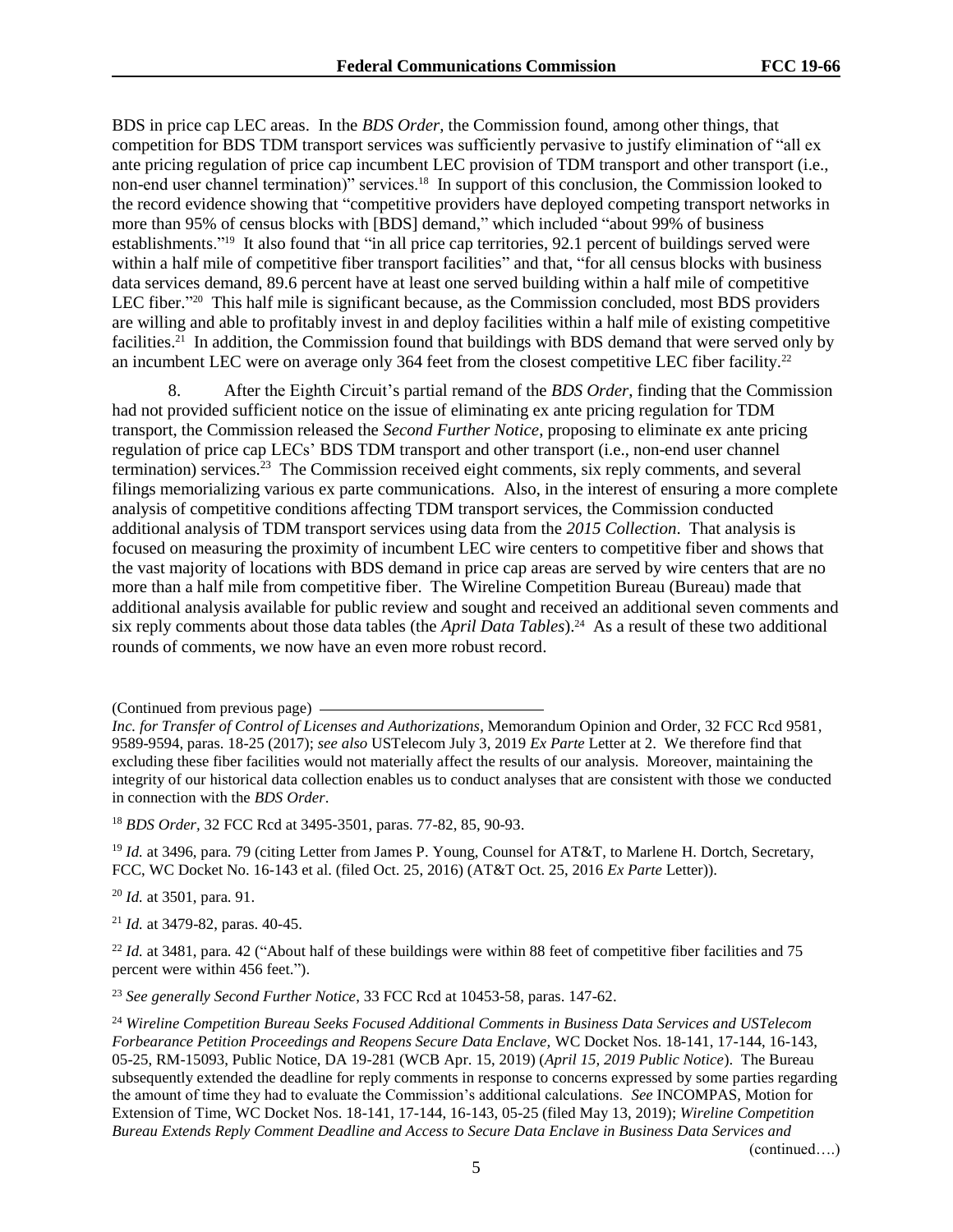# **B. The Commission's UNE DS1/DS3 Transport Rules and USTelecom's Forbearance Petition**

9. Prior to the Telecommunications Act of 1996 (the 1996 Act), incumbent LECs held a monopoly on local telecommunications service.<sup>25</sup> Through local market-opening provisions designed to facilitate competition, the 1996 Act required incumbent LECs to unbundle and open their networks to competitors at cost-based rates for the provision of telecommunications services.<sup>26</sup> The Commission observed that these provisions are "not to ensure that entry shall take place irrespective of costs, but to remove both the statutory and regulatory barriers and economic impediments that inefficiently retard entry, and to allow entry to take place where it can occur efficiently."<sup>27</sup> These unbundling obligations, embodied in section  $251(c)(3)$  of the Act, resulted in a list of UNEs that competitive LECs can lease from incumbent LECs, sometimes in combination, to incorporate into their own competitive service offerings.<sup>28</sup> Dedicated interoffice transport facilities—segments of the very same network facilities that incumbent LECs use to provide their own BDS services, including TDM transport—are one type of UNE that incumbent LECs must make available to competitors under the Act and the Commission's rules.<sup>29</sup> UNE DS1/DS3 transport from incumbent LEC wire centers within a local exchange service area are dedicated connections between such wire centers that operate at a total digital signal speed of 1.544 Mbps and 44.736 Mbps, respectively<sup>30</sup>

10. UNE DS1/DS3 Transport is not available between every pair of incumbent LEC wire centers within a local exchange area. In the *Triennial Review Remand Order*, the Commission modified its then-existing UNE Transport rules and established new rules that limited the availability of UNE DS1/DS3 Transport to wire center routes on which one or both wire center endpoints meet certain criteria indicative of actual or potential competition. These criteria use a three-tiered system in which Tier 1 represents the most actual or potential competition and Tier 3 the least. 31 For routes on which both endpoints are considered to have actual or potential competition, based on either the number of fiber-

(Continued from previous page) *USTelecom Forbearance Petition Proceedings*, Public Notice, DA 19-421, 2019 WL 2135929 (WCB May 14, 2019) (*May 14, 2019 Public Notice*).

<sup>25</sup> *See Implementation of the Local Competition Provisions of the Telecommunications Act of 1996 et al.*, First Report and Order, 11 FCC Rcd 15499, 15505, para. 1 (1996) (subsequent history omitted) (*First Local Competition Order*).

<sup>26</sup> *See* 47 U.S.C. §§ 251(c)(3), 252(d)(1).

<sup>27</sup> *Implementation of the Local Competition Provisions of the Telecommunications Act of 1996*, Notice of Proposed Rulemaking, 11 FCC Rcd 14171, 14177, para. 12 (1996)*.*

<sup>28</sup> Over the 23 years since the passage of the 1996 Act, the Commission has expanded and contracted its list of UNEs, as well as combinations of UNEs, that incumbent LECs must make available to competitors, largely in response to court remands requiring different approaches to implementing the section  $251(d)(2)(B)$  obligation that the Commission consider whether lack of access to the UNE would "impair the ability of the telecommunications carrier seeking access to provide the services that it seeks to offer." 47 U.S.C. § 251(d)(2); *see*, *e.g.*, *First Local Competition Order*, 11 FCC Rcd at 15616-775, paras. 226-541; *Implementation of the Local Competition Provisions of the Telecommunications Act of 1996*, Third Report and Order and Fourth Further Notice of Proposed Rulemaking, 15 FCC Rcd 3696 (1999) (*UNE Remand Order*); *Review of the Section 251 Unbundling Obligations of Incumbent Local Exchange Carriers et al.*, Report and Order and Order on Remand and Further Notice of Proposed Rulemaking, 18 FCC Rcd 16978 (2003) (*Triennial Review Order*) (subsequent history omitted); *see generally Triennial Review Remand Order*.

<sup>29</sup> 47 CFR § 51.319(d).

<sup>30</sup> *Id.* § 51.319(d)(ii)-(iii).

<sup>31</sup> *Triennial Review Remand Order*, 20 FCC Rcd at 2597-98, para. 111. We refer generally herein to the different UNE Transport obligations contained in our current rules dependent upon the tier classifications of the incumbent LEC wire centers at each end point of a transport route as the "current limitations on UNE Transport."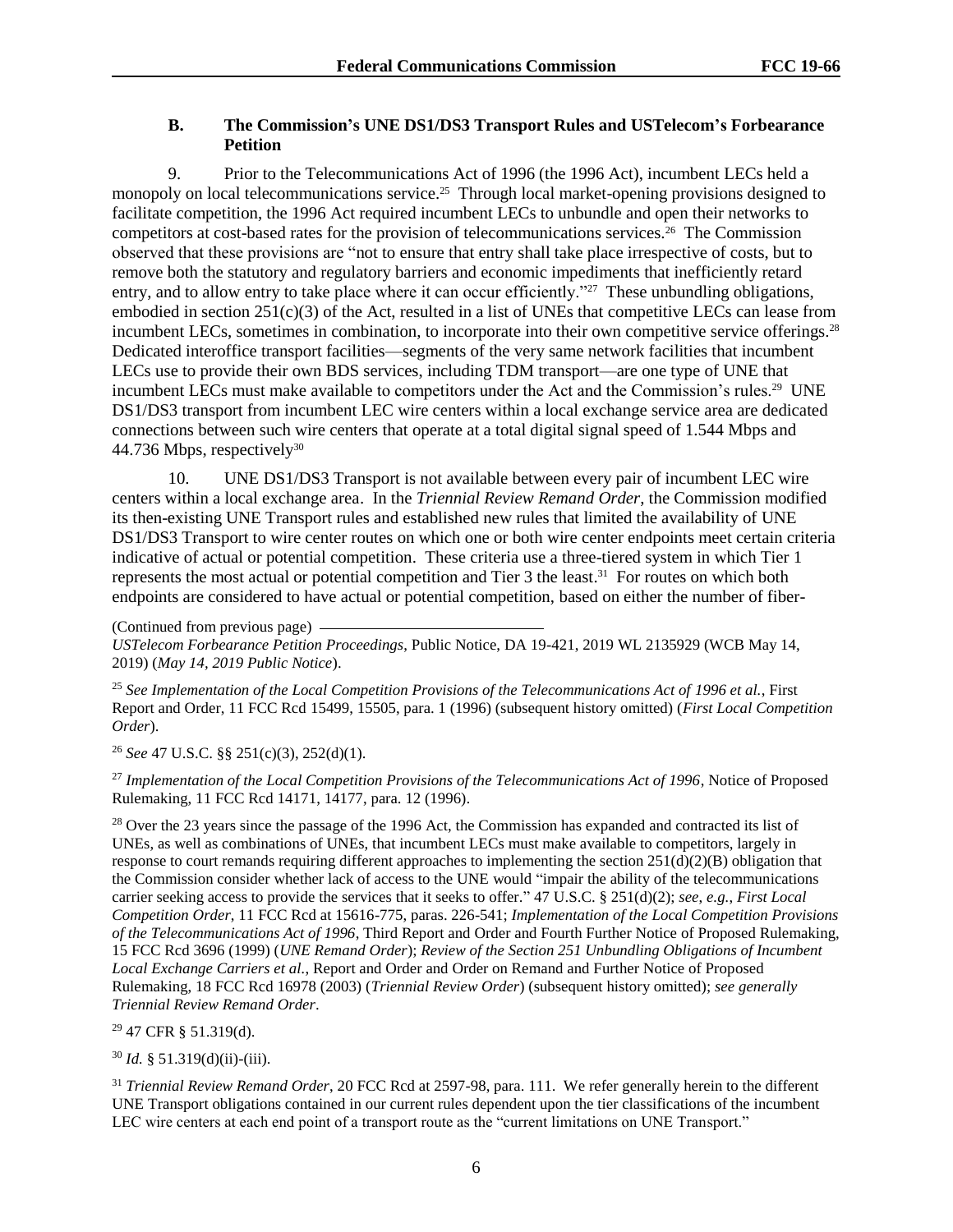based collocators or the number of business lines served by the wire center, $32$  an incumbent LEC need not make UNE DS1/DS3 Transport available. Incumbent LECs determine which wire centers fall within each tier, although these classifications are subject to adjudication by state regulatory commissions in the event of a dispute with competitive LECs.<sup>33</sup> UNE DS1 Transport is only available if at least one wire center endpoint is Tier 2 or Tier 3 while, for UNE DS3 Transport to be available, at least one wire center endpoint must be Tier 3.<sup>34</sup> This tiered basis for determining the availability of UNE Transport was intended to tailor the UNE Transport requirements "narrowly to apply only where deployment of these facilities is not economic." 35

11. *USTelecom Forbearance Petition.* On May 4, 2018, while the Eighth Circuit appeal of the *BDS Order* was still pending, USTelecom filed a petition seeking "nationwide forbearance from outmoded regulatory mandates that distort competition and investment decisions."<sup>36</sup> Among the requirements from which USTelecom seeks forbearance are the incumbent LEC-specific unbundling mandates in sections 251(c)(3) of the Act, including UNE DS1/DS3 Transport, and associated section 251 and 252 obligations.<sup>37</sup> USTelecom argues that incumbent LECs face significant intermodal competition for their local telecommunications services, and that the availability of UNEs in such an environment actually distorts competition by favoring competitors that are not investing in their own facilities over those that are (including incumbent LECs).<sup>38</sup> Particularly relevant here, USTelecom argues that because the *BDS Order* found that nationwide transport service competition is robust, UNE Transport obligations also should be eliminated.<sup>39</sup>

12. Several parties oppose USTelecom's Petition with respect to UNE forbearance based on claims that USTelecom has not demonstrated that competition is as geographically widespread and significant as USTelecom alleges and thus does not support nationwide relief.<sup>40</sup>

<sup>34</sup> 47 CFR § 51.319(d)(2)(ii)-(iii).

l

<sup>37</sup> Petition at 2 and Appx. A.

<sup>38</sup> Petition at 25; USTelecom Sept. 5, 2018 Reply at 30.

<sup>39</sup> *See*, *e.g.*, Petition at 13.

<sup>40</sup> *See, e.g.*, Opposition of INCOMPAS et al., WC Docket No. 18-141, at 38-42, 52-55, 57-64 (filed Aug. 6, 2018) (INCOMPAS et al. Aug. 6, 2018 Opposition); Opposition of Granite, WC Docket No. 18-141, at 3, 13 (filed Aug. 6, 2018) (Granite Aug. 6, 2018 Opposition); Opposition of Wholesale Voice Line Coalition, WC Docket No. 18-141,

<sup>&</sup>lt;sup>32</sup> "Fiber-based" collocators are described as competitive fiber or fixed wireless providers that connect to the incumbent LECs' network through a facilities arrangement in an incumbent LEC's wire center and connects to facilities located in a different wire center. *Triennial Review Remand Order*, 20 FCC Rcd at 2593-94, para. 102. The Commission found that the number of business lines in a wire center reflect the likelihood of the wire center attracting and supporting competitive transport facilities. *Triennial Review Remand Order*, 20 FCC Rcd at 2494-95, paras. 103-04. For purposes of UNE Transport, a Tier 1 wire center has at least four fiber-based collocators or at least 38,000 business lines, or both. A Tier 2 wire center is one that does not qualify as Tier 1 but has at least three fiber-based collocators or at least 24,000 business lines, or both. All other wire centers are Tier 3. 47 CFR § 51.319(d)(3).

<sup>33</sup> *See Triennial Review Remand Order*, 20 FCC Rcd at 2665-66, para. 234 & n.660. Wire centers that have been classified as Tier 1 or Tier 2 are not subject to later reclassification as Tier 2 or Tier 3 (in the case of a Tier 1 wire center) or as Tier 3 (in the case of a Tier 2 wire center, although such a wire center can later be classified as Tier 1). *See* 47 CFR § 51.319(d)(2)(i)-(ii).

<sup>35</sup> *Triennial Review Remand Order*, 20 FCC Rcd at 2575, para. 66.

<sup>&</sup>lt;sup>36</sup> Petition at 1. USTelecom states that forbearance "[r]elief is sought for all [BOCs] or all ILECs, depending on the class to which the specific obligation at issue applies." *Id*. at 2 n.3. The specific regulations and the associated relief that USTelecom seeks, as well as a list of pending proceedings in which USTelecom has taken a position regarding relief that is identical to, or comparable to, the relief sought in this Petition, are detailed in Appendix A to the Petition. This requested relief includes relief from UNE DS1/DS3 Transport obligations. *Id.*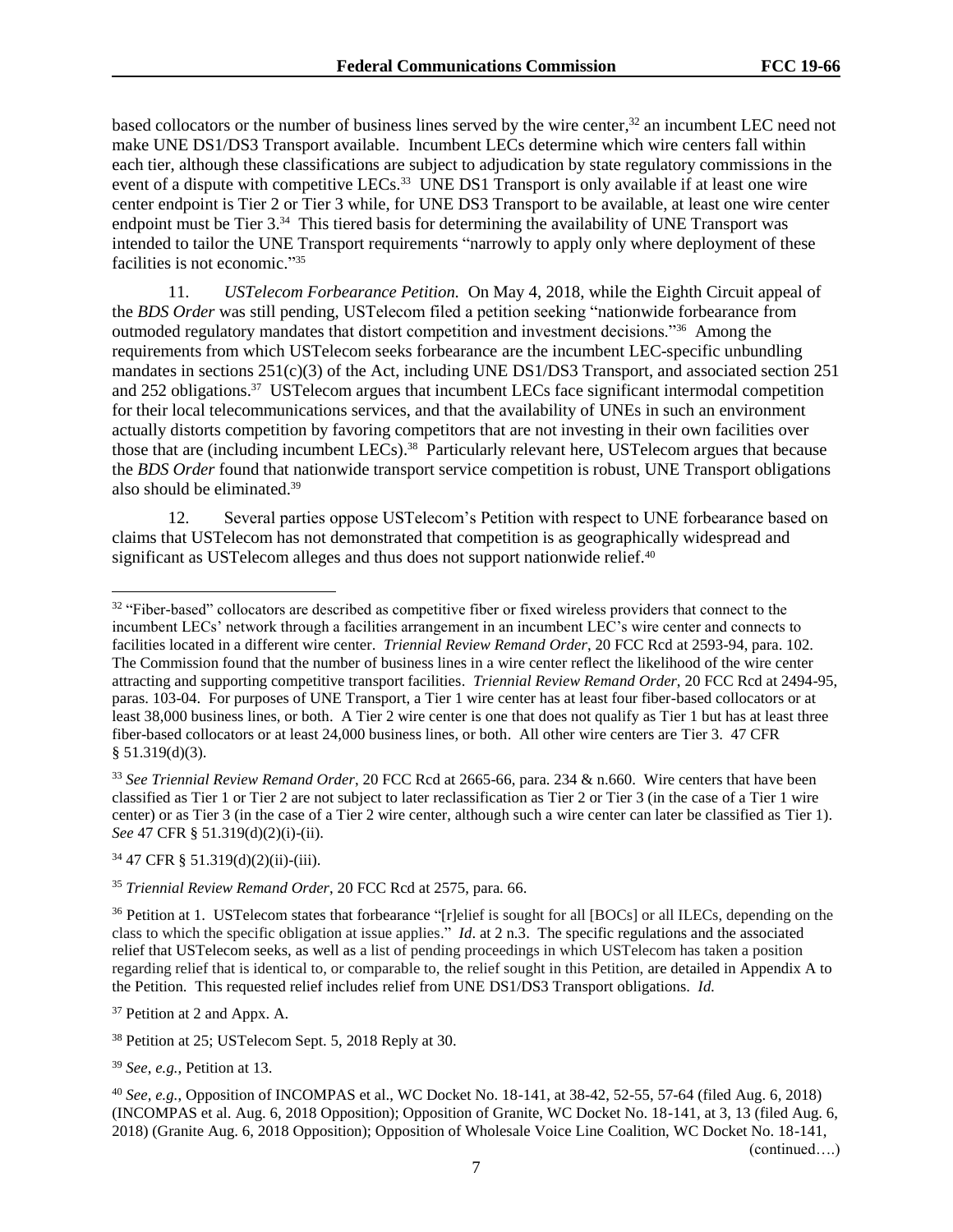13. On April 3, 2019, the Bureau announced its intent to incorporate confidential and highly confidential information in the *2015 Collection*, as well as the public comments filed in the *Second Further Notice and Further Notice* in the BDS proceedings, into the record of the USTelecom Forbearance Petition proceeding. 41 The Bureau subsequently supplemented that record with the *April*  Data Tables and related information prepared by the Commission's Office of Economics and Analytics,<sup>42</sup> just as it had done in the BDS proceeding. 43 Because the *April Data Tables* focus on measuring the proximity of price cap LEC wire centers to competitive fiber,<sup>44</sup> the Bureau sought comment on the extent to which the *April Data Tables* provided relevant information for evaluating forbearance relief from UNE DS1/DS3 Transport obligations in price cap LEC areas.<sup>45</sup> Price cap LEC wire centers are the precise locations from which UNE Transport obligations arise; thus, the proximity of competitive fiber to these wire centers has a direct bearing on whether UNE Transport obligations remain necessary at such wire centers and whether forbearance is warranted. The Bureau received an additional nine comments and 12 reply comments related to the *April Data Tables* in the record of the USTelecom Forbearance Petition proceeding.

# **C. Forbearance Under Section 10 of the Act**

14. Section 10 of the Communications Act of 1934 as amended by the Telecommunications Act of 1996 (the Act) requires the Commission to forbear from applying any requirement of the Act or of our regulations to a telecommunications carrier or telecommunications service if and only if the Commission determines that: (1) enforcement of the requirement "is not necessary to ensure that the charges, practices, classifications, or regulations by, for, or in connection with that telecommunications carrier or telecommunications service are just and reasonable and are not unjustly or unreasonably discriminatory;" (2) enforcement of that requirement "is not necessary for the protection of consumers;" and (3) "forbearance from applying that requirement is consistent with the public interest."<sup>46</sup> Forbearance is warranted only if all three criteria are satisfied.<sup>47</sup>

<sup>41</sup> *See April 3, 2019 Public Notice*.

<sup>42</sup> *Petition of USTelecom for Forbearance Pursuant to 47 U.S.C. §160(c) to Accelerate Investment in Broadband and Next-Generation Networks*, WC Docket No. 18-141, Data Collection Protective Order, DA 19-294, at 3, para. 4 (WCB Apr. 16, 2019).

<sup>43</sup> *See April 15, 2019 Public Notice*.

<sup>44</sup> The *April Data Tables* also include an indicator for whether the wire center code provided by the incumbent LEC matches a wire center code in the Local Exchange Routing Guide database (LERG), which we consider to be a necessary check to ensure that wire centers were designated correctly.

<sup>45</sup> *April 15, 2019 Public Notice* at 2; *see Second Further Notice*, 33 FCC Rcd at 10453-57, paras. 148-56; *see also* INCOMPAS Comments at 8 (filed Feb. 8, 2019) (asserting that "distances between the fiber and ILEC end offices" is the relevant measure of competition) (INCOMPAS Feb. 8, 2019 Comments). At the same time, the Bureau sought comment in the USTelecom Forbearance Petition proceeding on the public filings submitted in response to the *Second Further Notice* and *Further Notice* in the BDS proceeding that it had incorporated into the record on April 3, 2018. *April 15, 2019 Public Notice* at 3.

<sup>46</sup> 47 U.S.C. § 160(a). In making the public interest determination, the Commission must also consider, pursuant to section 10(b) of the Act, "whether forbearance from enforcing the provision or regulation will promote competitive

<sup>(</sup>Continued from previous page)

at 10-13 (filed Aug. 6, 2018) (Wholesale Voice Line Coalition Aug. 6, 2018 Opposition); Opposition of Public Knowledge et al., WC Docket No. 18-141, at 5-10 (filed Aug. 6, 2018) (Public Knowledge et al. Aug. 6, 2018 Opposition); Opposition of MetTel, WC Docket No. 18-141, at 1-3 (filed Aug. 6, 2018) (MetTel Aug. 6, 2018 Opposition); California Public Utilities Commission Comments at 7-10 (rec. Aug. 6, 2018) (CPUC Aug. 6, 2018 Comments); ICG Coalition Comments at 2-3 (ICG CLEC Coalition Aug. 6, 2018 Comments); Opposition of First Communications, LLC, WC Docket No. 18-141, at 9-13 (filed Aug. 6, 2018) (First Communications Aug. 6, 2018 Comments ); Public Knowledge et al. Sept. 5, 2018 Reply at 2-3 & n.6; CALTEL Sept. 5, 2018 Reply at 27; INCOMPAS et al. Sept. 5, 2018 Reply at 10.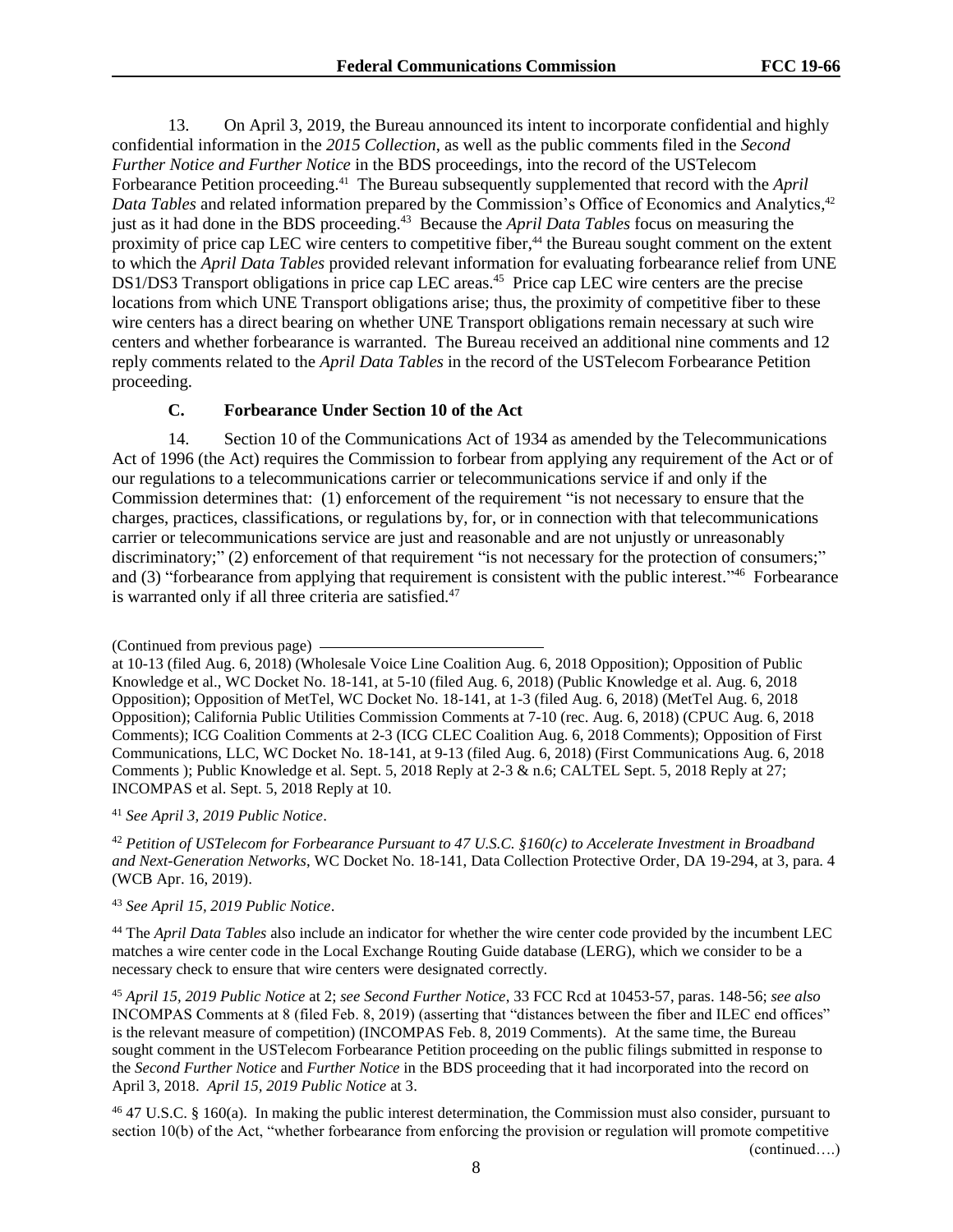# **III. ELIMINATING EX ANTE PRICING REGULATION OF BDS TDM TRANSPORT SERVICES OFFERED BY PRICE CAP LECS (REPORT AND ORDER ON REMAND)**

15. After careful review of the record, we reaffirm the Commission's previous decision to eliminate ex ante pricing regulation of TDM transport services in areas served by price cap LECs. The current record, even more so than the record that was before the Commission in 2017, demonstrates that widespread and ever-increasing competition in the supply of BDS transport makes ex ante pricing regulation of TDM transport in price cap areas both unnecessary and unduly burdensome. We therefore grant nationwide relief from ex ante pricing regulation of BDS TDM transport services in price cap areas, forbear from applying Section 203 tariffing requirements to these services, and adopt permissive detariffing for price cap LECs' BDS TDM transport services for a transition period, followed by mandatory detariffing of these services.<sup>48</sup>

## **A. Competition for BDS TDM Transport**

16. In finding that there is widespread and increasing competition for BDS TDM transport services in price cap areas, we rely in part on the evidence and analysis that was before the Commission in 2017 and also on evidence and analysis added to the record through two additional rounds of public comment following the Eighth Circuit Court's remand. Indeed, the additional submissions to the record have substantiated the reasonableness of the Commission's previous findings, and nothing in those submissions would cause us to modify the conclusions the Commission previously made concerning the state of competition for TDM transport services. As the Commission did in 2017, we find particularly persuasive the data that shows that as of 2013: (1) "competitive providers ha[d] deployed competing transport networks in more than 95% of census blocks with [BDS] demand" which included "about 99% of business establishments;"<sup>49</sup> (2) "in all price cap territories, 92.1 percent of buildings served were within a half mile of competitive fiber transport facilities" and that, "for all census blocks with business data services demand, 89.6 percent have at least one served building within a half mile of competitive LEC fiber;"<sup>50</sup> and (3) buildings with BDS demand that were served only by an incumbent LEC were on average only 364 feet from the closest competitive LEC fiber facility.<sup>51</sup>

<sup>47</sup> *CTIA v. FCC*, 330 F.3d 502, 509 (D.C. Cir. 2003) (explaining that the three prongs of section 10(a) are conjunctive and that the Commission could properly deny a petition for failure to meet any one prong).

<sup>48</sup> This Order does not address the regulation of lower speed BDS TDM transport services offered by rate-of-return carriers that receive model-based or other forms of fixed high-cost universal service support. The Commission sought comment on providing a path to eliminating ex ante pricing regulation of lower capacity TDM transport services in the *Second Further Notice* in WC Docket No. 17-144. *See Second Further Notice*, 33 FCC Rcd at 10457-58, paras. 157-62.

<sup>49</sup> *BDS Order*, 32 FCC Rcd at 3496, para. 79 (citing AT&T Oct. 25, 2016 *Ex Parte* Letter).

<sup>50</sup> *Id.* at 3501, para. 91; *see also* AT&T Mar. 11, 2019 Reply at 5 n.11 ("The portion of *demand*, measured in bandwidth, that is within a half mile of competitive facilities is even higher than 92 percent."). INCOMPAS argues

<sup>(</sup>Continued from previous page)

market conditions." *Id.* § 160(b). Section 10(d) prohibits the Commission from forbearing from the requirements of section 251(c) until it determines that those requirements have been "fully implemented." Certain commenters mistakenly assert that section 251(c)'s requirements have not yet been fully implemented and thus that forbearance is impermissible. *See, e.g.*, Pennsylvania PUC Comments at 8; California PUC Comments at 5. The Commission has previously found that "fully implemented" for purposes of section 10(d) means that the Commission has adopted rules implementing the statute and that those rules have become effective. *Petition of Qwest Corp. for Forbearance Pursuant to 47 U.S.C. § 160(c) in the Omaha Metropolitan Statistical Area*, Memorandum Opinion and Order, 20 FCC Rcd 19415, 19440, para. 53 (2005) (*Qwest Omaha Forbearance Order*); *Petition of Qwest Corp. for Forbearance Pursuant to 47 U.S.C. § 160(C) in the Phoenix, Arizona Metropolitan Statistical Area*, WC Docket No. 09-135, Memorandum Opinion and Order, 25 FCC Rcd 8622, 8672 n.283 (2010) (*Qwest Phoenix Order*); *aff'd. Qwest Corp. v. FCC*, 689 F.3d 1214 (10th Cir. 2012). The Commission has specifically found that this was the case for section 251(c). *Id*.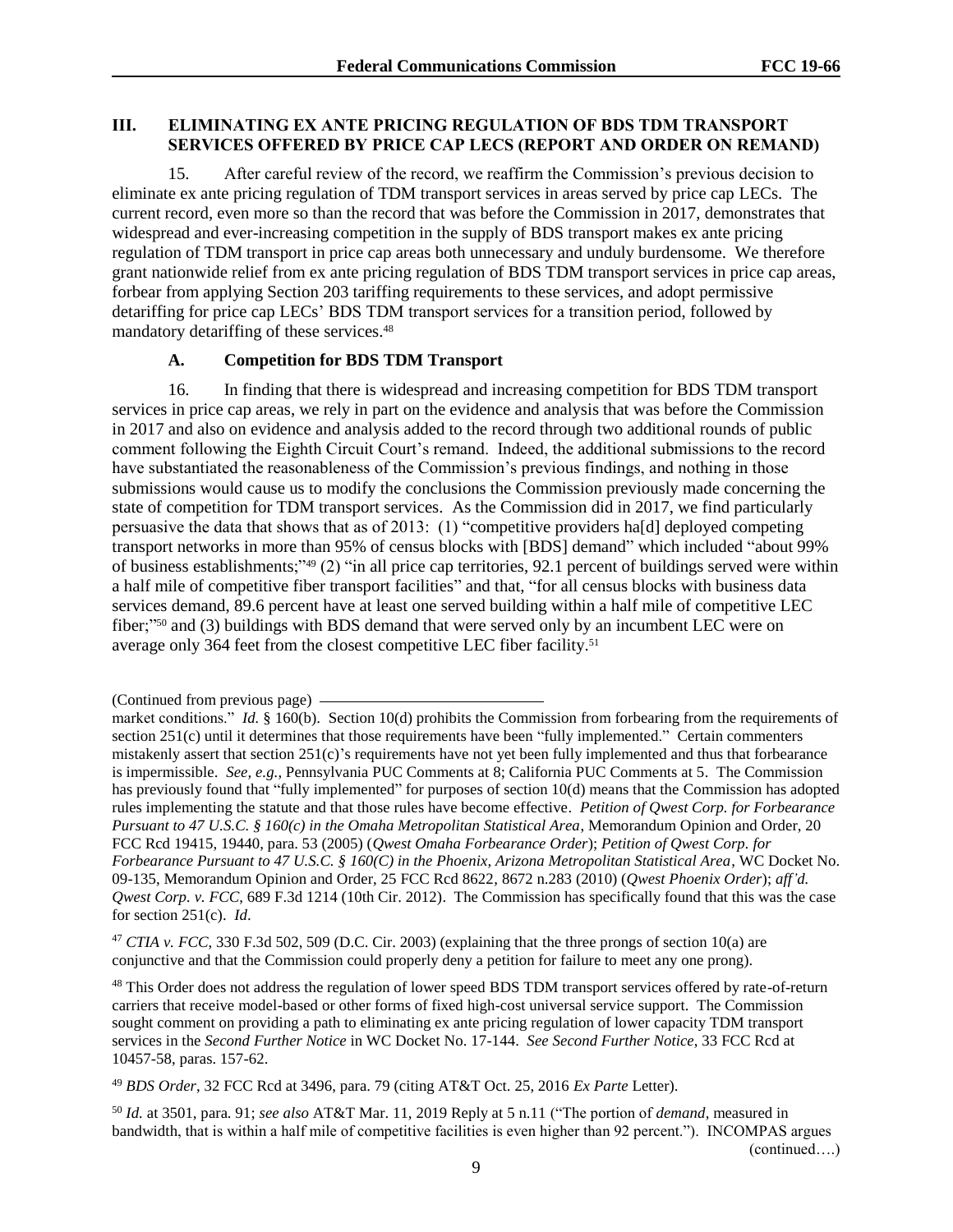17. We continue to find that competitive suppliers with nearby fiber put competitive pressure on transport prices. As the Commission previously found, the record demonstrates that providers actively compete for customers located within about a half mile from their networks.<sup>52</sup> That is because wireline providers of BDS are commonly willing to extend their existing networks a half mile or further to meet demand.<sup>53</sup> Thus, the fact that 92.1% of buildings served with business data services in price cap areas were within a half mile of competitive fiber transport facilities and that, 89.6% of census blocks with BDS demand in price cap areas had at least one served building within a half mile of competitive LEC fiber, demonstrates the widespread competitive pressure on TDM transport in price cap areas.

18. INCOMPAS disagrees and argues that the relevant measure of competition in the supply of TDM transport is the proximity of competitive fiber to incumbent LEC wire centers rather than the proximity of fiber to buildings with BDS demand.<sup>54</sup> We find this argument to be misplaced. As the record demonstrates, while competitive LECs sometimes use transport links that are collocated at incumbent LEC wire centers, they often connect customers directly to their fiber facilities, effectively bypassing the incumbent LEC network.<sup>55</sup> For example, cable operators compete with price cap incumbent LECs for transport services, but do not rely on interconnection with incumbent LEC wire centers to provide service. 56 Commenters also observe competitors' increasing reliance on third party carrier hotels and data centers, which provide competitive LECs alternatives to incumbent LEC wire centers. 57 Therefore, using the proximity of price cap LEC wire centers to competitive LEC fiber to measure the competitiveness of TDM transport would, by itself, understate the level of competition for TDM transport by failing to account for competition that bypasses incumbent LEC networks.

19. Moreover, we agree with commenters that argue that our decision to measure the proximity of buildings with BDS demand to competitive fiber is "both more granular and more comprehensive" than the competitive LECs' alternative proposal to measure the proximity of incumbent

<sup>51</sup> *BDS Order*, 32 FCC Rcd at 3496, para. 79 n.265.

<sup>52</sup> *Id.* at 3480-82, 3512-13, paras. 41-45, 118-19.

<sup>53</sup> *Id.* at 3513, para. 119.

<sup>54</sup> INCOMPAS Feb. 8, 2019 Comments at 5; *see also* TPx May 9, 2019 Comments at 3, 6-7. *But cf*. Sprint May 9, 2019 Comments at 2.

<sup>(</sup>Continued from previous page)

that 64% of incumbent LEC wire centers have no more than one non-incumbent LEC competitor with fiber facilities within a half mile. INCOMPAS May 9, 2019 Comments at 8. As explained in the *BDS Order* and affirmed by the Eighth Circuit, we find that one such competitor will provide competitive restraint on the incumbent LEC and discipline prices. *See BDS Order*, 32 FCC Rcd at 3514-16, paras. 120-24; *Citizens Telecomms. v. FCC*, 901 F.3d at 1010.

<sup>55</sup> *See* CenturyLink Mar. 11, 2019 Reply at 6 ("If competitive transport extends to within a half mile of a customer location with BDS demand, and therefore can be profitably extended to fulfill that demand, there is no need to connect to the ILEC's end office to serve that customer. Instead, the competitor can bypass the ILEC's network altogether."); AT&T Feb. 8, 2019 Comments at 16 ("CLECs can and do build [laterals] that connect directly to 'competitive fiber at a 'splice point'' on their networks rather than at ILEC central offices, as the CLECs themselves have repeatedly acknowledged."); CenturyLink Feb. 19, 2016 Reply at 30 ("If there is sufficient demand, carriers will naturally install interconnection points nearby when they deploy fiber, and even if they do not, it is still possible to add new splice points."); *see also BDS Order*, 32 FCC Rcd at 3479-82, paras. 40-43.

<sup>56</sup> AT&T Feb. 8, 2019 Comments at 5 ("[A] large portion of competitive transport, including virtually all cable transport, bypasses ILEC central offices today.").

<sup>57</sup> *See, e.g.*, AT&T Mar. 11, 2019 Reply at 3, 6 ("CLECs . . . often bypass ILECs via carrier hotels and laterals that connect directly to their fiber transport networks."); CenturyLink Feb. 8, 2019 Comments at 7-8; USTelecom/ITTA Feb. 8, 2019 Comments at 5.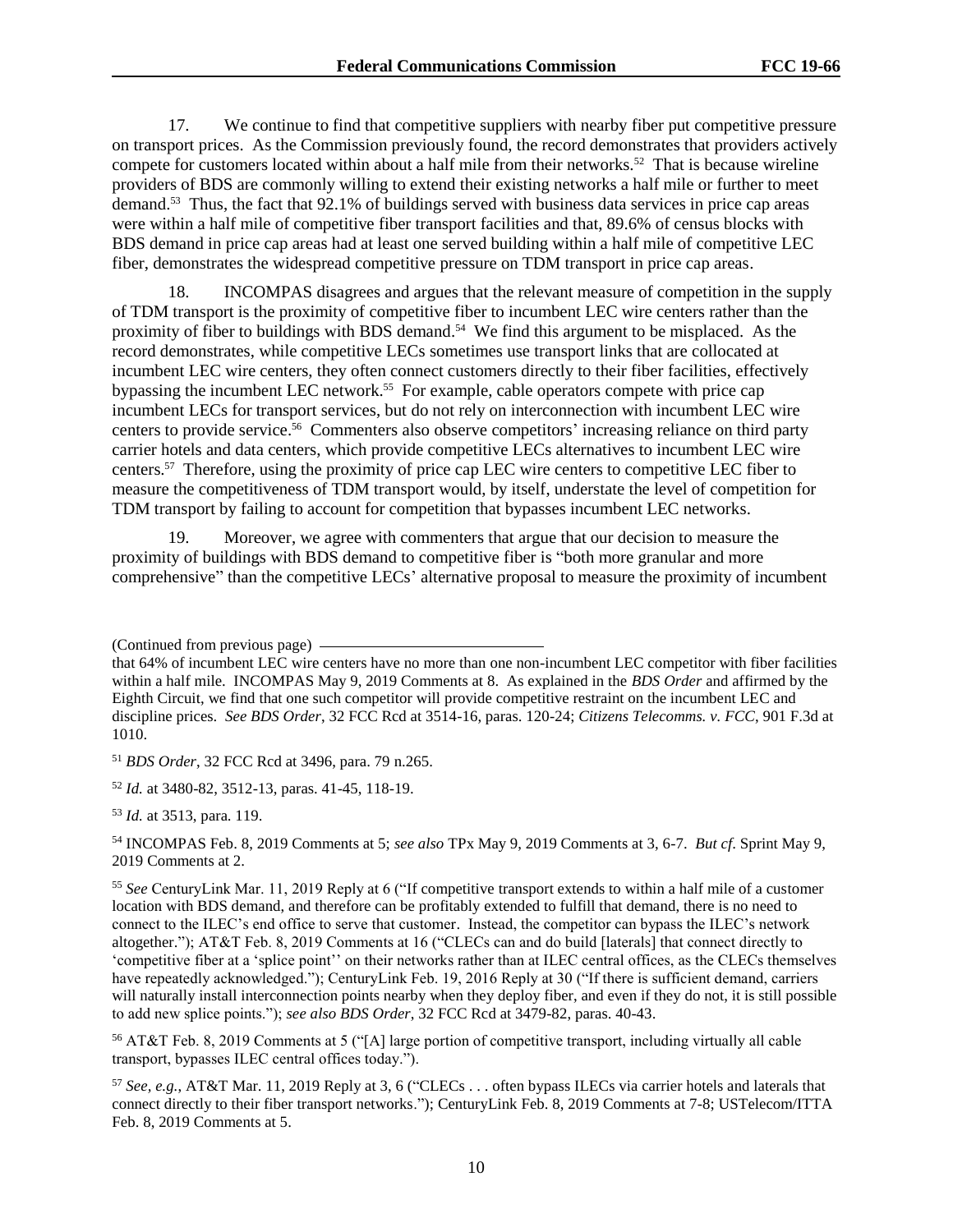LEC wire centers to competitive fiber.<sup>58</sup> Our metric assesses competition at approximately 1.2 million locations with BDS demand whereas there are fewer than 16,000 price cap incumbent LEC wire centers.

20. In the interest in having as complete a record as possible, however, earlier this year, using data from the *2015 Collection*, Commission staff included in the record the *April Data Tables* that show that the vast majority of locations with BDS demand are served by wire centers that were within a half mile of competitive fiber.<sup>59</sup> More specifically, staff analysis demonstrates that, in 2013, 75.7% of price cap LEC wire center locations were within a half mile of competitive fiber.<sup>60</sup> INCOMPAS's own analysis confirms this finding.<sup>61</sup> Commission staff determined that only 5.6% of locations with BDS demand are likely served by incumbent LEC wire centers without competitive LEC fiber within a half mile.<sup>62</sup> Staff further calculated that only 2.7% of all locations with BDS demand were either likely served by wire centers without nearby competitive fiber or were themselves not within a half mile of such fiber. 63

21. As CenturyLink explains, the "tables confirm that competitors can connect to the vast majority of ILEC central offices, and particularly those with meaningful demand for business services, to supplement their own competitive networks."<sup>64</sup> At the same time, the *April Data Tables* "dramatically understate competition for these services, as cable companies and other competitors frequently bypass ILEC networks entirely, eliminating the need for them to connect to ILEC wire centers to reach end-user

l

<sup>61</sup> INCOMPAS May 9, 2019 Comments at 3. After confirming the results of the Commission staff's analysis, INCOMPAS backtracks on a portion of its analysis by excluding incumbent LEC wire centers located in areas subject to pricing flexibility prior to the *BDS Order*. *See id*. at 8 n.15. INCOMPAS argues that "34%[ ] of these end offices have *zero* competitive providers with fiber within a half-mile." *Id*. at 8. We disagree with this approach and find that deducting a significant proportion of wire centers from the data sample fails to provide a comprehensive picture of competition and distorts the results of our analysis.

 $62$  Commission staff used a five-mile radius to estimate the number of locations served by each price cap wire center that lacked nearby competitive fiber. We believe this is a reasonable proxy for actual wire center boundary data, particularly given the fact that incumbent LECs commonly locate wire centers in areas with greater population density and therefore with more concentrated demand, including BDS demand. *Cf*. Frontier May 9, 2019 Comments at 3 ("[I]f one could weight the wirecenters based on actual percentage of transport traffic, the percentage of overall transport at these wirecenters would undoubtedly be significantly higher [than 78%].").

<sup>63</sup> Additionally, staff analysis showed that using a two-mile radius around wire centers to estimate BDS locations served by those wire centers resulted in there being approximately 1.7% of total BDS locations served by price cap wire centers without nearby fiber. *Cf.* AT&T Mar. 11, 2019 Reply at 13 (citing the Eighth Circuit's upholding of the Commission's elimination of ex ante price cap regulation for end user channel terminations when a significantly smaller percentage (50%) of buildings could be served by competitors).

<sup>58</sup> *See* AT&T Mar. 11, 2019 Reply at 7; Frontier Mar. 11, 2019 Reply at 5.

<sup>59</sup> We refer to this fiber within a half mile herein as "competitive fiber," "nearby fiber," or "alternative fiber."

<sup>&</sup>lt;sup>60</sup> For purposes of data made available in the data enclave, Commission staff masked CLLI codes due to the granularity of nearby fiber data provided in the *April Data Tables*. For purposes of remaining consistent with data available to the parties, we use a statistic based on wire center locations rather than unique wire centers. AT&T asserts that "'[t]he April Data Tables show that 78 percent of ILEC central offices are within a half-mile' of at least one competitive fiber network and/or a building served by competitive fiber." AT&T May 9, 2019 Comments at 9; *see also* Comments of CenturyLink May 9, 2019 Comments at 3; Frontier May 9, 2019 Comments at 3. These claims appear to be based on a calculation in a declaration attached to an *ex parte* letter filed by USTelecom in WC Docket No. 18-141, a calculation that Commission staff has been unable to readily reproduce. *See* Letter from Patrick R. Halley, Senior Vice President, Advocacy and Regulatory Affairs, USTelecom et al., to Marlene H. Dortch, Secretary, FCC, WC Docket No. 18-141, Attach. A, Decl. of Glenn Woroch and Robert Calzaretta at 2 (filed May 6, 2019) (USTelecom May 6, 2019 *Ex Parte* Letter).

<sup>64</sup> CenturyLink May 9, 2019 Comments at 3; *see also* AT&T May 9, 2019 Comments at 9-10; Frontier May 9, 2019 Comments at 2.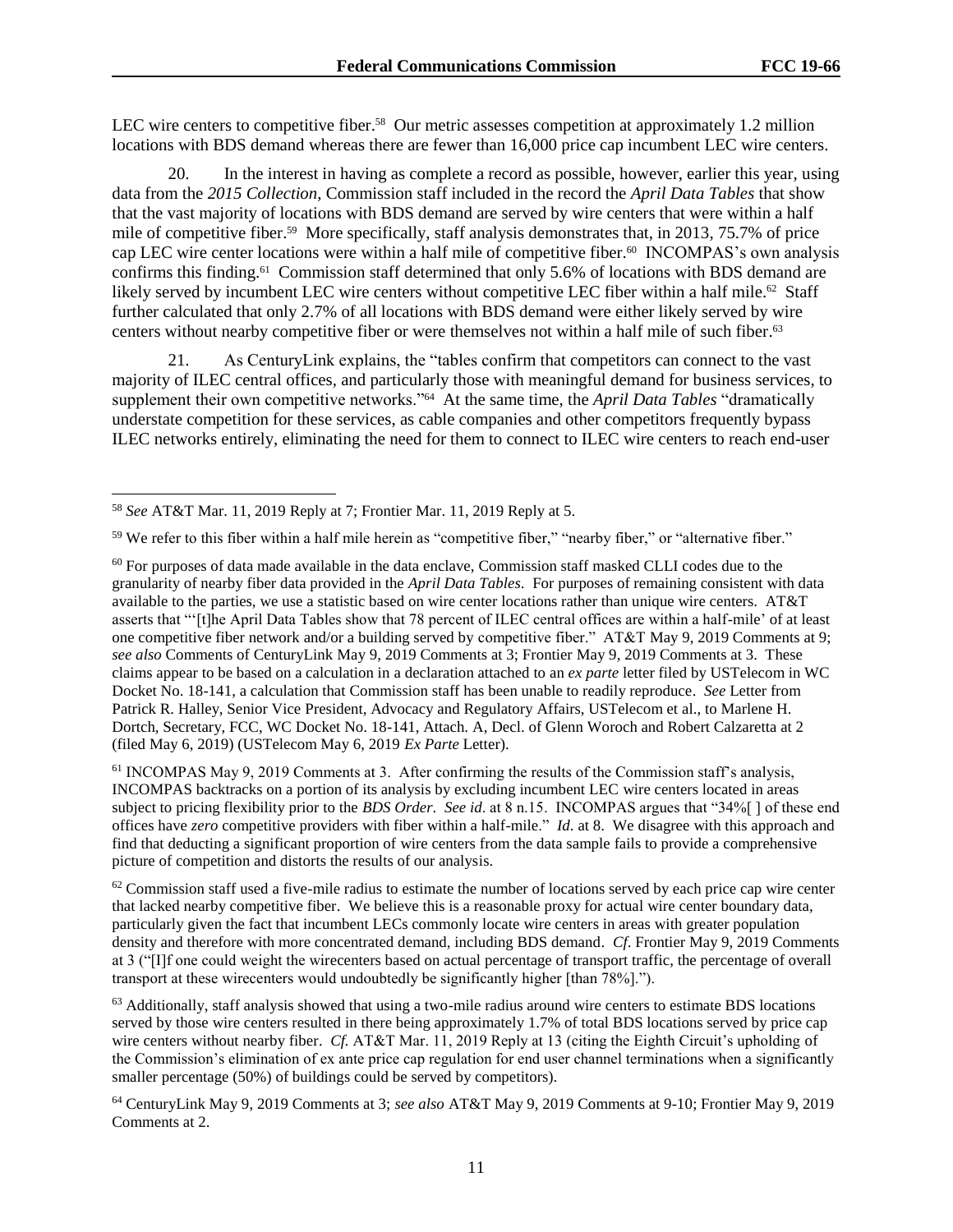customers."<sup>65</sup> Moreover, the *April Data Tables* reflect only the competitive fiber that existed in 2013; as the record demonstrates, however, competitive fiber providers have continued to build new fiber routes in part to compete with incumbent LECs' BDS offerings.<sup>66</sup>

22. Commenters challenge the validity of the Commission's *April Data Tables* on various grounds. $67$  For example, INCOMPAS argues that without information about the distance between wire centers and the nearest splice point or interconnection point on the competitive provider's network, the April Data Tables understate the barriers to competitive entry.<sup>68</sup> INCOMPAS cites Commission precedent regarding using the distance to splice points to measure competition,<sup>69</sup> and notes the lack of splice point data in the record.<sup>70</sup>

23. However, given the fact that fiber operators commonly install interconnection points at regular intervals on the fiber they deploy, measuring the distance to fiber is a reasonable proxy for measuring the distance to a splice point.<sup>71</sup> As CenturyLink explains, installing an interconnection point on fiber is neither "particularly burdensome [nor] otherwise unachievable . . . . If there is sufficient demand, carriers will naturally install interconnection points nearby when they deploy fiber, and even if they do not, it is still possible to add new splice points." <sup>72</sup> It further observes that "[e]stablishing a splice point generally does not significantly increase the cost of adding a new customer location to

l

<sup>66</sup> *Id.* at 6-7; *see also* AT&T Mar. 11, 2019 Reply at 2 (The *2015 Collection* data "substantially understate the extent of competition, because they omitted significant cable company facilities that were deployed in 2013, nor do they include the substantial additional investment made by competitors since then.").

<sup>67</sup> *See, e.g.*, Alaska Communications May 9, 2019 Comments at 2 (The *April Data Tables* "do[ ] not appear to accurately describe the extent of competitive facilities near Alaska Communications wire centers, particularly in the more remote price cap areas. . . . [P]ublicly-available data confirm the availability of competitive fiber in many of the Bush communities where the [*April Data Tables*] show no fiber-based competitor within a half-mile of the local Alaska Communications wire center."). It is not evident from the Alaska Communications comments, however, which wire centers they are referencing, and they provide no evidence showing the actual proximity of any of their wire centers to competitive fiber. We therefore have no basis for reassessing staff's analysis of distances between wire centers and competitive fiber. Alaska Communications adds that "[w]hile the *April Data Tables* are . . . incomplete . . . their inescapable conclusion is that TDM-based transport services in the state are overwhelmingly subject to competition." Alaska Communications May 28, 2019 Reply at 2. TPx objects to the Commission's use of the *2015 Collection* in analyzing competition for BDS TDM transport services unless it is given "sufficient opportunity" to correct the data it submitted in response to the collection. *See* Letter from Tamer Finn, Counsel for U.S. TelePacific Corp., to Marlene H. Dortch, Secretary, FCC, WC Docket No. 18-141 et al., at 1 (filed Apr. 15, 2019) (TPx April 15, 2019 *Ex Parte* Letter). Parties submitting data to the Commission are responsible for ensuring the accuracy of their submissions, including correcting information that is subsequently found to be inaccurate. The Commission does not restrict parties' opportunities to discharge this fundamental obligation. TPx provided corrected data to the Commission on May 9, 2019, which staff uploaded to the secure data enclave. The correction involved a minute fraction of the total number of locations with BDS demand in the *2015 Collection* (approximately 0.0005%), which were immaterial to the results of our analysis.

<sup>68</sup> INCOMPAS May 9, 2019 Comments at 9-10; *see also* Sprint May 9, 2019 Comments at 5-6; TPx May 28, 2019 Reply at 12.

<sup>69</sup> INCOMPAS May 9, 2019 Comments at 9 & nn.17-19. *But see BDS Order*, 32 FCC Rcd at 3520, para. 132 n.404.

<sup>70</sup> INCOMPAS May 9, 2019 Comments at 9-10.

 $71$  Letter from Christopher T. Shenk, Counsel for AT&T, to Marlene H. Dortch, Secretary, FCC, WC Docket Nos. 16-143 et al., at 3 (filed Sept. 23, 2016) ("[A]s AT&T and others have documented, when providers deploy a BDS network in an area, basic economics and best engineering practices dictate the simple step of including splice points at regular intervals to ensure that the network is capable of serving existing and potential BDS demand in that area.") (AT&T Sept. 23, 2016 *Ex Parte* Letter).

<sup>72</sup> CenturyLink Feb. 19, 2016 Reply at 30.

<sup>65</sup> CenturyLink May 9, 2019 Comments at 3-4.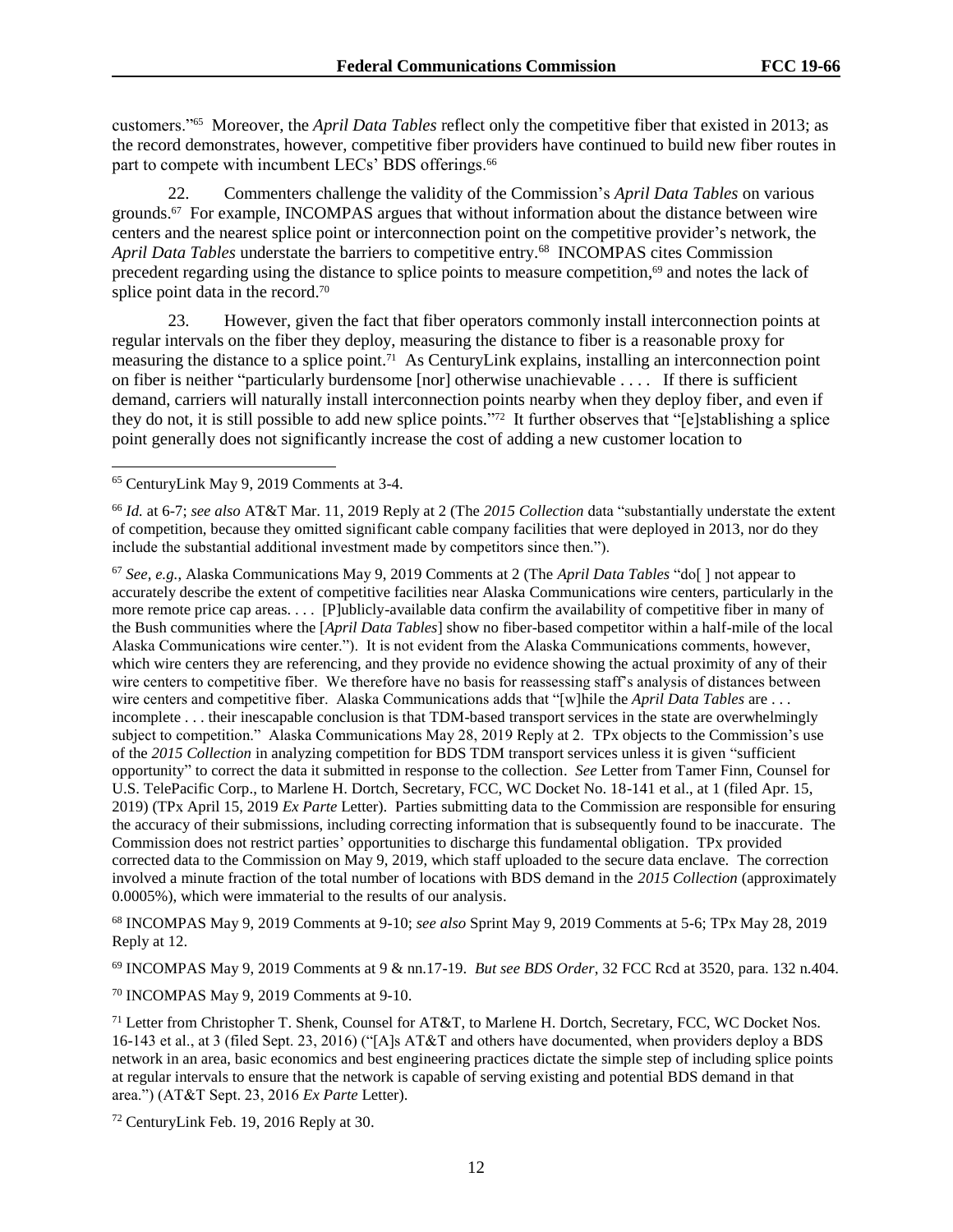CenturyLink's network . . . . As a result, the need for a new splice point typically does not negatively affect the business case for deploying a fiber lateral to serve a new customer . . . . . . 73 These statements are unrebutted in the record. We believe the data on fiber locations represents the best data available to the Commission and find they provide a reasonable means by which to estimate competitive pressure generated by the proximity of competitive fiber.

24. We also find the suggestion that it is improper to include cable fiber in the *April Data Tables*, since cable providers do not collocate in incumbent LEC wire centers to sell transport, to be premised on an unnecessarily narrow and outdated view of competition that requires interconnection with the incumbent LEC.<sup>74</sup> It misses the competitive pressure that nearby cable fiber exerts on the incumbent LEC regardless of whether it interconnects with the incumbent LEC. Competitive LEC fiber, including cable fiber, remains relevant to a competitive analysis regardless of whether competitors connect with incumbent facilities or bypass them.

25. We reaffirm the Commission's finding that the presence or reasonable proximity of a single competitor's facilities represents competition given the high sunk cost nature of BDS.<sup>75</sup> At the same time, as some commenters have pointed out, there are major urban areas with as many as 28 competitive transport providers, and second tier metropolitan areas with more than a dozen separate competitive transport providers.<sup>76</sup> While these data are discrete in nature, they are unquestionably relevant to our assessment of TDM transport competition. That some of these competitive providers may not *currently* "offer a substitute for interoffice DS1 and DS3 facilities in the MSA"<sup>77</sup> is of limited relevance given our view that TDM transport services are competitive due in part to the *potential* for providers to deploy transport when competitive LEC fiber exists within a half mile of BDS demand.<sup>78</sup> Moreover, the willingness of so many competitors to supply service in these markets is a general indicator of competitiveness and the increasing use of non-incumbent LEC networks for transport.<sup>79</sup>

26. The *2015 Collection* and other data submitted into the record before the adoption of the *2017 BDS Order* necessarily do not account for competitive facilities deployed over the last several years. More recent record submissions show that competition for BDS transport services has continued to grow.<sup>80</sup> The current record shows, for example, that cable operators have "evolved from new entrants to

<sup>75</sup> *BDS Order*, 32 FCC Rcd at 3501, para. 91.

<sup>76</sup> *Id*. at 3496-97, para. 79 (citing AT&T Oct. 25, 2016 *Ex Parte* Letter at 5).

<sup>77</sup> Sprint Feb. 8, 2019 Comments at 3.

 $\overline{\phantom{a}}$ 

<sup>80</sup> *See Second Further Notice*, 33 FCC Rcd at 10456, para. 154 & n.389.

<sup>73</sup> Letter from Melissa E. Newman, Vice President-Federal Regulatory Affairs, CenturyLink, to Marlene H. Dortch, Secretary, FCC, WC Docket Nos. 16-143 et al., at 2-3 (filed Oct. 5, 2016); *see also* CenturyLink May 28, 2019 Reply at 11-12. Some commenters point to previous Commission statements regarding the importance of splice points in assessing competition. *See* INCOMPAS May 9, 2019 Comments at 9 ("'The distance to a fiber splice point, as opposed to fiber in general' is [an important] 'determining factor in build/buy decisions.'") (quoting *Further Notice*, 31 FCC Rcd at 4815, para. 211 n.553). In so doing, they ignore the current record evidence which shows that network operators include splice points at regular intervals on their fiber networks to ensure they can meet BDS demand, and include slack fiber which allows more splice points to be added as needed. *See, e.g.*, CenturyLink May 28, 2019 Reply at 12 ("CenturyLink also minimizes the cost of adding *new* splice points by incorporating fiber 'slack' in its network, which also expedites the installation of splice points and generally avoids the need to disrupt service to customers already served on that fiber cable.").

<sup>74</sup> INCOMPAS May 9, 2019 Comments at 10.

<sup>78</sup> *BDS Order*, 32 FCC Rcd at 3482, para. 45 ("The record demonstrates that most business data services providers are willing and able to profitably invest and deploy facilities within a half mile of existing competitive facilities . . . .").

<sup>79</sup> *See* AT&T Mar. 11, 2019 Reply at 8-9 (explaining that "[t]he significance of this information is not that it is an MSA-level measurement, but that it confirms that many transport providers have overbuilt ILEC networks").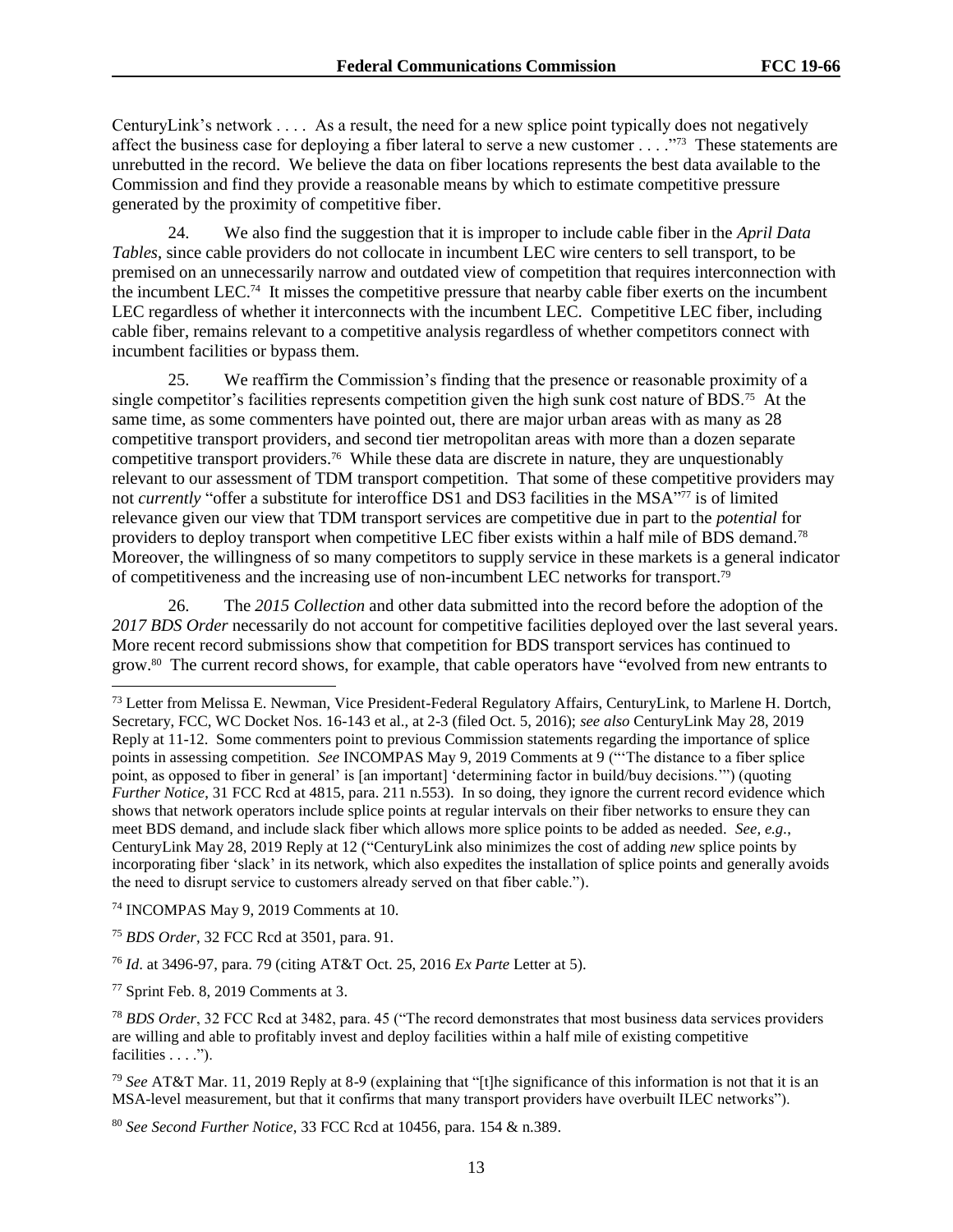established providers of BDS . . . .<sup>"81</sup> In the *BDS Order*, the Commission identified cable service as a substitute for BDS in areas with Metro Ethernet-enabled offerings and for lower speed TDM services but did not find "broad substitution" of cable best efforts services for BDS or "substantial performance similarities" between the two types of services.<sup>82</sup> Cable now competes for the full range of BDS, and, since it almost always bypasses the incumbent LEC network when it provides service, displaces incumbent LEC transport offerings when it takes a customer. In recent years, cable operators have invested billions of dollars in their hybrid fiber coax (HFC) networks which are now available in most areas where there is BDS demand and which can be repurposed to provide various levels of BDS with only incremental investment.<sup>83</sup> Comcast, for example, reports having invested billions of dollars "to increase network capacity," resulting in "the largest facilities-based last mile alternative to the phone company." 84 Charter Spectrum reportedly spent over \$1 billion in 2018 in new fiber infrastructure to increase the density of its national fiber network.<sup>85</sup> Cox is reported to be planning to invest an additional \$10 billion into its network over the next five years.<sup>86</sup>

27. According to a recent industry analyst report, "[c]able companies are leveraging [their] ubiquitous HFC and rapidly expanding fiber networks to gain share in the [BDS] market."<sup>87</sup> It states that "[a]ll major [cable operators] are focused on expanding their network footprints and speed offerings, and Comcast, Cox and other cable companies are working to increase the capacities of their Ethernet over HFC offerings." 88 The report also projects that cable providers are "expected to see share gains across markets, with continued expansion and upgrades of fiber and HFC footprint and focus on growing business and wholesale traction."<sup>89</sup>

28. As a result of this aggressive investment, cable's BDS revenues and share of BDS revenues have steadily increased. Cable operators' BDS revenues more than doubled from approximately \$8 billion in 2013 to more than \$18 billion in 2018 and could reach \$20 billion by the end of 2019.<sup>90</sup>

<sup>85</sup> *Id* at 9.

l

<sup>81</sup> CenturyLink Feb. 8, 2019 Comments at 9.

<sup>82</sup> *BDS Order* at 3474-75, para. 31. The *2015 Collection* included data related to certain types of cable facilities but did not include data on cable "best efforts" services and facilities. *See* AT&T Mar. 11, 2019 Reply at 5-6 (The *2015 Collection* "omitted significant cable facilities, and do[es] not include the billions of dollars in BDS transport investments since 2013."); Frontier Mar. 11, 2019 Reply at 2-3.

<sup>83</sup> *See* CenturyLink May 9, 2019 Comments at 8.

<sup>84</sup> AT&T Feb. 8, 2019 Comments at 8-9 (citing Comcast Business, *The* [*Nationwide Fiber-Optic*] *Network*, <https://business.comcast.com/about-us/our-network> (last visited May 9, 2019)).

<sup>86</sup> *Id.* at 9 (citing Alan Bresnick, Cox Hits Gas on Gigabit Rollout, LightReading (Jan. 10, 2018), *available at* [https://lightreading.com/cable/docsis/cox-hits-gas-on-gigabit-rollout/d/d-id/739577\)](https://lightreading.com/cable/docsis/cox-hits-gas-on-gigabit-rollout/d/d-id/739577).

<sup>87</sup> CenturyLink May 9, 2019 Comments at 7 (quoting Atlantic-ACM, *U.S. Telecom Wireline and Wireless Sizing and Share Forecast: 2018-2023*, at 80 (Oct. 2018) (*Atlantic-ACM 2018-2023 Forecast*)).

<sup>88</sup> *Id*. at 6 (quoting *Atlantic-ACM 2018-2023 Forecast* at 80).

<sup>89</sup> *Id*. at 7 (quoting *Atlantic-ACM 2018-2023 Forecast* at 27).

<sup>90</sup> Jeff Baumgartner, Light Reading, US Cable Set to Rake in \$18B in Biz Services Revenues in 2018 at 1 (November 5, 2018), *available at* [https://www.lightreading.com/cable/cable-businewss-services/us-cable-set-to](https://www.lightreading.com/cable/cable-businewss-services/us-cable-set-to-rake-in-$18b-in-biz-services-revenues-in-2018/d/d-id/747602)[rake-in-\\$18b-in-biz-services-revenues-in-2018/d/d-id/747602](https://www.lightreading.com/cable/cable-businewss-services/us-cable-set-to-rake-in-$18b-in-biz-services-revenues-in-2018/d/d-id/747602) (Light Reading/Baumgartner). An analyst stated that

<sup>&</sup>quot;Comcast Business alone is on an annual run rate of \$7.2 billion [in BDS revenues], with Charter Communications Inc. (Spectrum Enterprise), at about \$6.2 billion." *See* Light Reading/Baumgartner at 1.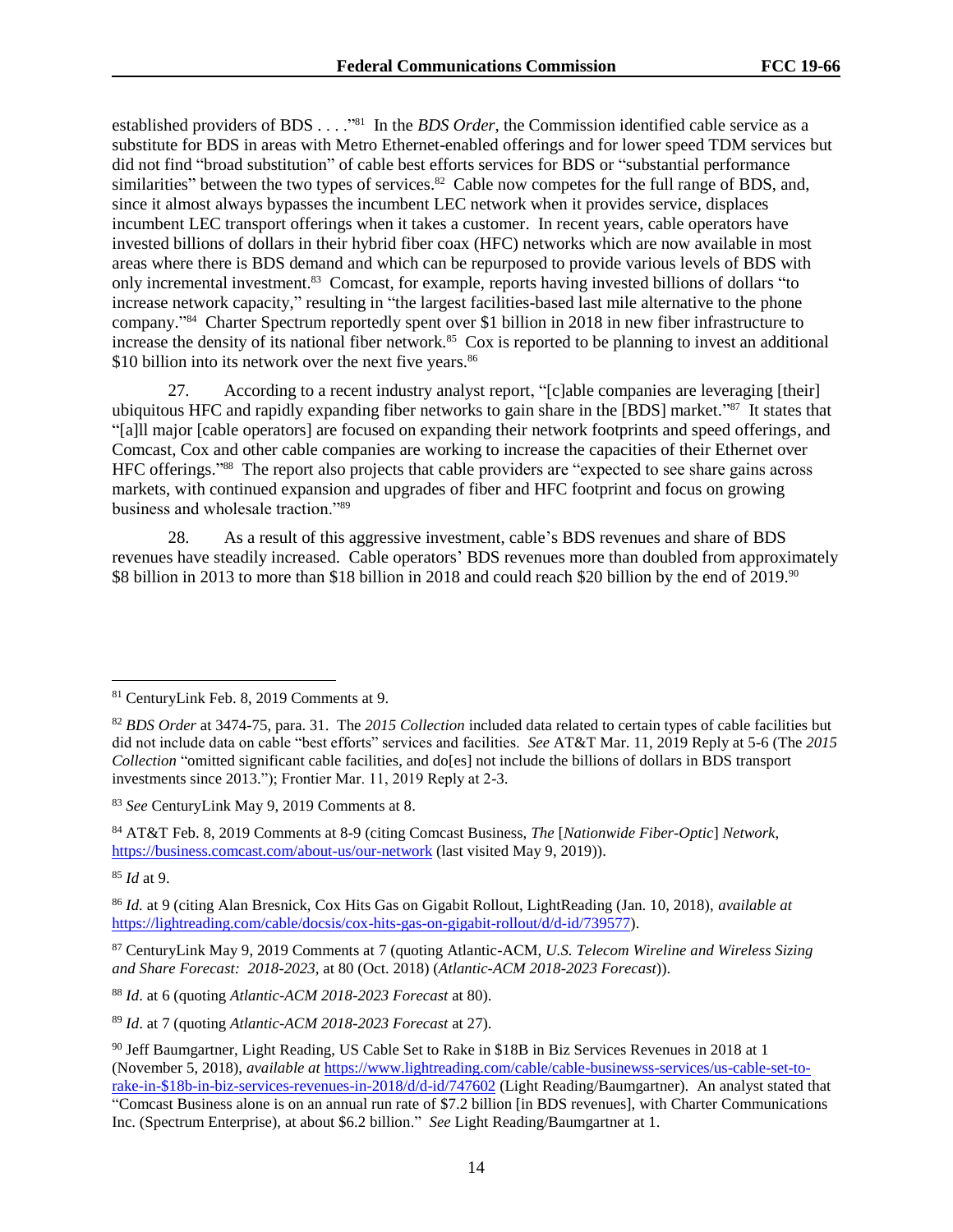Atlantic-ACM projects that from 2017 to 2023, cable operators' share of all BDS revenues will grow from 19.7% to an estimated  $30.7\%$ .<sup>91</sup> In 2017 alone, cable BDS revenue growth was 10.6%.<sup>92</sup>

29. Traditional competitive LEC's BDS offerings have also increased over the past two years. As one analyst report declares, "CLECs are aggressively expanding their footprints via network builds or M&A while ILECs are attempting to remain competitive by making major investments to prepare their networks for 5G."<sup>93</sup> Fiber-based competitive LECs such as Zayo and Uniti Fiber have deployed significant additional facilities and continue to grow their share of BDS revenues.<sup>94</sup> Zayo reported a 38% increase in fiber route miles from December 2015 (95,000 miles) to November 2018 (131,100 miles).<sup>95</sup> Moreover, as commenters have also observed the increased use of carrier-neutral facilities such as third-party carrier hotels and data centers that bypass incumbent LEC facilities, further suggesting competitive pressure from competitive LECs.<sup>96</sup>

30. As the Commission did in the *BDS Order*, we consider packet-based transport services to be broadly substitutable for TDM-based transport services.<sup>97</sup> Substitution between these two types of services is generally in one direction,<sup>98</sup> and we find that "circuit- and packet-switched business data services that offer similar speed, functionality, and quality of service characteristics fall within the same product markets"<sup>99</sup> for the purposes of the market analysis relevant here. Indeed, TDM transport services can be carried over fiber, so fiber providers can offer customers TDM services.

31. There is an ongoing steady decline in demand for TDM transport and increase in demand for packet-based alternatives. One analyst forecasts that legacy TDM transport will decline from \$3.2 billion to \$1.2 billion from 2017 to 2023.<sup>100</sup> This forecast is supported by data submitted to the record by BDS providers. For example, according to CenturyLink, between 2015 and 2018, its incumbent LEC revenues for TDM transport dropped 9% annually and demand for DS1 and DS3 services "has been declining for years as customers migrate to Ethernet and other packet-based services that are easily

<sup>97</sup> *BDS Order*, 32 FCC Rcd at 3471, para. 24.

 $\overline{\phantom{a}}$ 

<sup>91</sup> CenturyLink May 9, 2019 Comments at 7 (quoting *Atlantic-ACM 2018-2023 Forecast* at 27, 132). INCOMPAS states that "the percent of locations served by competitive HFC facilities is 'less than five percent' of the total number of collocations served by facilities-based providers." INCOMPAS Feb. 8, 2019 Comments at 9-10 (citing *BDS Order*, 32 FCC Rcd at 3520, para. 132 n.401). INCOMPAS cites a subset of BDS substitute services offered by cable operators that the Commission analyzed separately from other cable BDS offerings. *See BDS Order*, 32 FCC Rcd at 3473-74, paras. 27-29. Taken out of context, this is a misleading reference to cable's ability to provide BDS offerings.

 $92$  USTelecom/ITTA Mar. 11, 2019 Reply at 4 (citing Moffett Nathanson Report at 6, Exh. 4).

<sup>93</sup> CenturyLink May 9, 2019 Comments at 7 (quoting *Atlantic-ACM 2018-2023 Forecast* at 45).

<sup>94</sup> *See id.* at 7 (quoting *Atlantic-ACM 2018-2023 Forecast* at 148).

<sup>95</sup> AT&T Feb. 8, 2019 Comments at 9 (citing Zayo November 2018 10Q and February 2017 10Q, *available at* <https://investors.zayo.com/financials-and-results/sec-filings/default.aspx> (last visited May 9, 2019); *see also* CenturyLink Feb. 8, 2019 Comments at 11 n.50 (describing the "intense competition" among fiber-based competitive LECs).

<sup>96</sup> AT&T Feb. 8, 2019 Comments at 3; USTelecom/ITTA Feb. 8, 2019 Comments at 5 ("[C]arrier hotels offer multiple paths to avoid or minimize the use of ILEC transport networks.").

<sup>98</sup> *See id*. at 3471, para. 25 ("New customers, more likely than not, are choosing to purchase Ethernet services subject to their availability and pricing, and existing customers of TDM-based service are switching to Ethernet. There is no evidence suggesting Ethernet customers are switching to DS1s and DS3s.").

<sup>99</sup> *Id*.

<sup>100</sup> CenturyLink May 9, 2019 Comments at 8 (citing *Atlantic-ACM 2018-2023 Forecast* at 16).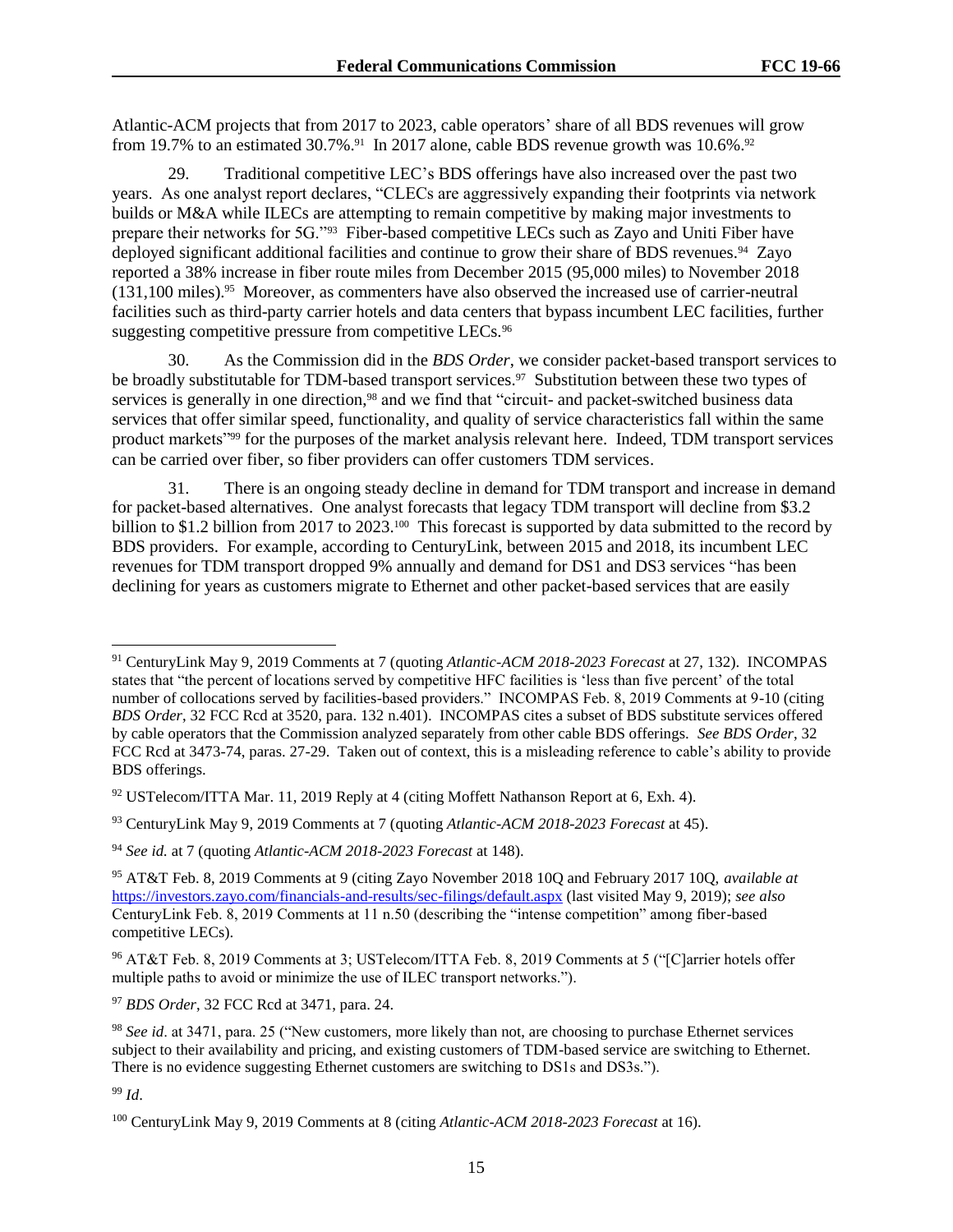scalable to meet their growing bandwidth needs."<sup>101</sup> Similarly, AT&T reports that its "revenues for DS1 and D[S]3 transport have continued to decline substantially since 2015 due to the availability of competitive alternatives and the fact that many competitors (e.g., cable companies) do not purchase much transport from ILECs at all."<sup>102</sup>

32. In light of the record of continued aggressive deployment by competitors of BDS-capable network facilities since the *BDS Order*, <sup>103</sup> we find unpersuasive arguments that our analysis fails to sufficiently consider the barriers to supplying TDM transport and whether those barriers identified are significant enough to prevent robust competition.<sup>104</sup> As the Commission previously explained, while entry barriers to BDS supply may seem high, competitors nonetheless frequently choose to make significant investment to enter these markets.<sup>105</sup> And, given that transport services typically connect points of traffic aggregation and therefore offer relatively greater revenue opportunity than end user channel terminations, barriers to entry to supply transport are lower than for other types of BDS.<sup>106</sup> Additionally, because fiber connections are a sunk cost, and it is efficient to deploy many more strands than are initially used, once competitors deploy facilities, they have every incentive to price competitively (as do the incumbents against whom they compete). 107

33. Some commenters' arguments about barriers to entry are based on an unjustifiably narrow view of BDS transport competition which is premised on competition that is interconnected with, and therefore dependent on, incumbent LEC infrastructure.<sup>108</sup> This argument ignores substantial and growing evidence that competitors often bypass the incumbent LEC network entirely.<sup>109</sup> Indeed, as the Commission has previously recognized, "cable operators self-provision all aspects of their BDS, including transport functionality," and therefore do not rely on incumbent LEC central offices to offer competitive TDM transport services<sup>110</sup> and competitive LECs are increasingly bypassing incumbent LEC

<sup>103</sup> *See, e.g.*, Alaska Communications Jan. 30, 2019 Comments at 6-7; AT&T Feb. 8, 2019 Comments at 8-9; CenturyLink Feb. 8, 2019 Comments at 8-12.

<sup>104</sup> INCOMPAS Feb. 8, 2019 Comments at 12-13.

 $\overline{a}$ 

<sup>105</sup> *BDS Order*, 32 FCC Rcd at 3484-85, para. 54 (citing "evidence of extensive competitive entry into the business data services marketplace").

<sup>106</sup> *Second Further Notice*, 33 FCC Rcd at 10454, para. 148; *Pricing Flexibility Order*, 14 FCC Rcd at 1478-79, para. 102.

<sup>107</sup> *BDS Order*, 32 FCC Rcd at 3484-85, para. 54. Anything a carrier earns in excess of the relatively minor cost of adding another traffic stream to an existing strand of lit fiber, or of lighting a new strand, augments its profits.

<sup>108</sup> *See, e.g.*, INCOMPAS Feb. 8, 2019 Comments at 12 ("This in turn requires that a competitive provider has collocated in the ILEC end office where the channel termination is located, and that competitor can obtain a crossconnect to connect its collocated equipment to the ILEC channel termination." (internal quotation marks omitted)).

<sup>109</sup> *See, e.g.*, AT&T Mar. 11, 2019 Reply at 3, 6 ("[C]able companies almost always bypass ILEC networks entirely, and . . . CLECs likewise often bypass ILECs via carrier hotels and laterals that connect directly to their fiber transport networks."); CenturyLink Feb. 8, 2019 Comments at 7-8; Verizon March 11, 2019 Reply at 4.

<sup>110</sup> *Second Further Notice*, 33 FCC Rcd at 10456, para. 154. INCOMPAS argues that the *Second Further Notice* did not indicate the number of counties that have existing cable operator facilities to satisfy the competitive market test. INCOMPAS Feb. 8, 2019 Comments at 7. However, the competitive market test as developed in the *BDS Order* is inapplicable in the transport context, and reference to it alone does not call into question whether cable entrants demonstrate a lower threshold for new entrants to these markets.

<sup>&</sup>lt;sup>101</sup> CenturyLink Feb. 8, 2019 Comments at 2, 12. Additionally, as a major purchaser of TDM transport outside its incumber LEC footprint, CenturyLink's "procurement of TDM-based transport at DS3 capacity and below from unaffiliated providers fell an average of 10% annually" from 2015 to 2018. CenturyLink May 9, 2019 Comments at 8-9.

<sup>102</sup> AT&T Mar. 11, 2019 Reply at 9 n.21; *see also* Alaska Communications May 28, 2019 Reply at 7.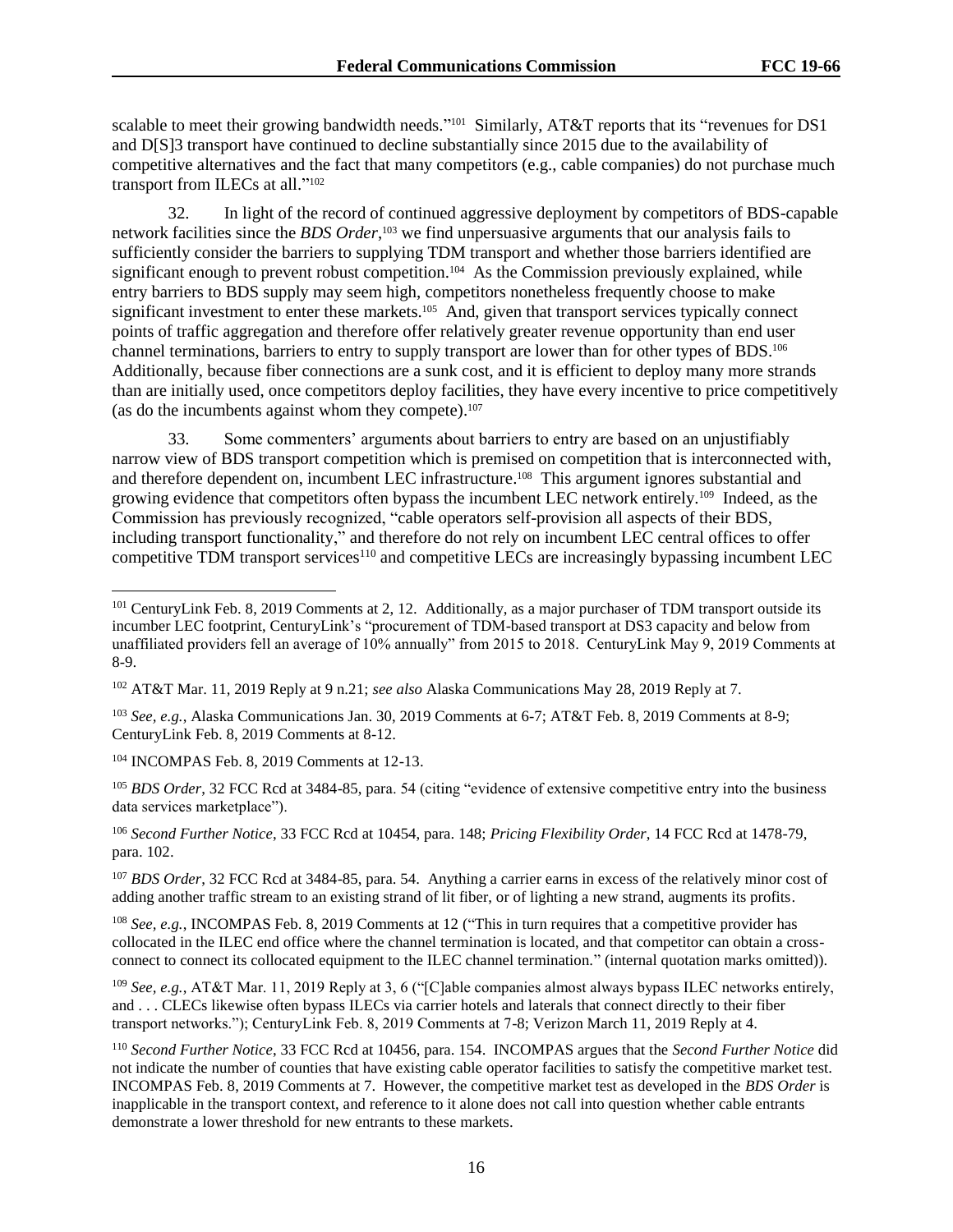infrastructure.<sup>111</sup> As AT&T explains, "CLECs do not need to collocate in ILEC central offices, or to replicate ILEC transport paths, in order to provide a competitive alternative that disciplines ILEC rates." 112

34. Finally, we find unpersuasive the assertion by some commenters that incumbent LECs retain market power over DS1 and DS3 channel terminations, which they contend extends to TDM transport, thus rendering some TDM transport markets noncompetitive.<sup>113</sup> As an initial matter, the Commission's competitive market test in the *BDS Order*, which was upheld on appeal by the Eighth Circuit, determined that 91.1% of locations with DS1 and DS3 end user channel termination demand were competitive.<sup>114</sup> In support of their position, these commenters argue that the market analysis conducted by Dr. Marc Rysman on behalf of the Commission showed that incumbent LECs exercised some market power over DS1 and DS3 services.<sup>115</sup> The conclusions they cite from the Rysman study, however, were specific to DS1 and DS3 channel terminations. Moreover, as the Commission explained in the *BDS Order*, the data used in Dr. Rysman's analysis were examined by peer reviewers and were found to be "too noisy to draw any firm conclusions," and therefore the Commission chose not to rely on these to draw conclusions about markets for DS1 and DS3 services.<sup>116</sup> Additionally, Dr. Rysman's analysis was based on pricing data for full circuit service which combined data for channel termination, transport, and other services. Dr. Rysman did not attempt to draw conclusions specific to TDM transport.<sup>117</sup> In fact, Dr. Rysman removed from his study all data specific to standalone transport services "because the cost structure behind providing transport is likely to be substantially different from providing service to enduser premises and therefore would make comparisons of prices less meaningful." 118

# **B. Removing Ex Ante Pricing Regulation**

35. Given our finding that the supply of TDM transport services is sufficiently competitive across the country that the continued application of ex ante pricing regulation would do more harm than good, and consistent with the recommendation made by numerous commenters,<sup>119</sup> we reaffirm the Commission's decision in the *BDS Order* to remove ex ante pricing regulation of BDS TDM transport

<sup>114</sup> *BDS Order*, 32 FCC Rcd at 3525, para. 141.

 $\overline{\phantom{a}}$ 

<sup>115</sup> INCOMPAS Feb. 8, 2019 Comments at 6; *see* Revised Rysman Study at 3.

<sup>116</sup> *BDS Order*, 32 FCC Rcd at 3493, para. 74.

<sup>111</sup> *See BDS Order*, 32 FCC Rcd at 3498, para. 81 & n.273 (observing that a competitive provider need not be collocated in the incumbent LEC's wire center and can instead bypass the incumbent facilities).

<sup>112</sup> AT&T Feb. 8, 2019 Comments at 16 ("For example, as noted, the record shows that cable companies generally deploy their own transport facilities that essentially duplicate ILEC paths."); CenturyLink Feb. 8, 2019 Comments at 9-12 (citing Atlantic-ACM and other data demonstrating revenue growth and revenue-share growth by cable providers); *see also* AT&T Mar. 11, 2019 Reply at 16-17 ("The fact that numerous competitors have deployed transport to within a half mile of most buildings with BDS demand in price cap areas overwhelmingly confirms that entry barriers do not impede competition in price cap areas.").

<sup>113</sup> INCOMPAS Feb. 8, 2019 Comments at 5 ("ILECs' market power over DS1 and DS3 channel terminations, as a practical matter, frequently extends to interoffice transport needed to carry traffic from those channel terminations."); Sprint Feb. 8, 2019 Comments at 6-7 ("[T]he FCC analysis showing that ILECs possess significant market power over DS1 and DS3 services evaluated the marketplace at the level of the full BDS circuit, including transport rate elements.").

<sup>117</sup> *See* AT&T Mar. 11, 2019 Reply at 4 (Dr. Rysman "explicitly stated that his analysis did not separately analyze ILEC transport pricing.").

<sup>118</sup> Revised Rysman Study at 37; *see also BDS Order*, 32 FCC Rcd at 3495-96, para. 78 ("Dr. Rysman also acknowledged the relevance of this distinction in his paper.").

<sup>119</sup> *See, e.g.*, AT&T Feb. 8, 2019 Comments at 6; Frontier May 9, 2019 Comments at 2; USTelecom/ITTA Feb. 8, 2019 Comments at 5-6; Verizon Feb. 8, 2019 Comments at 2-3.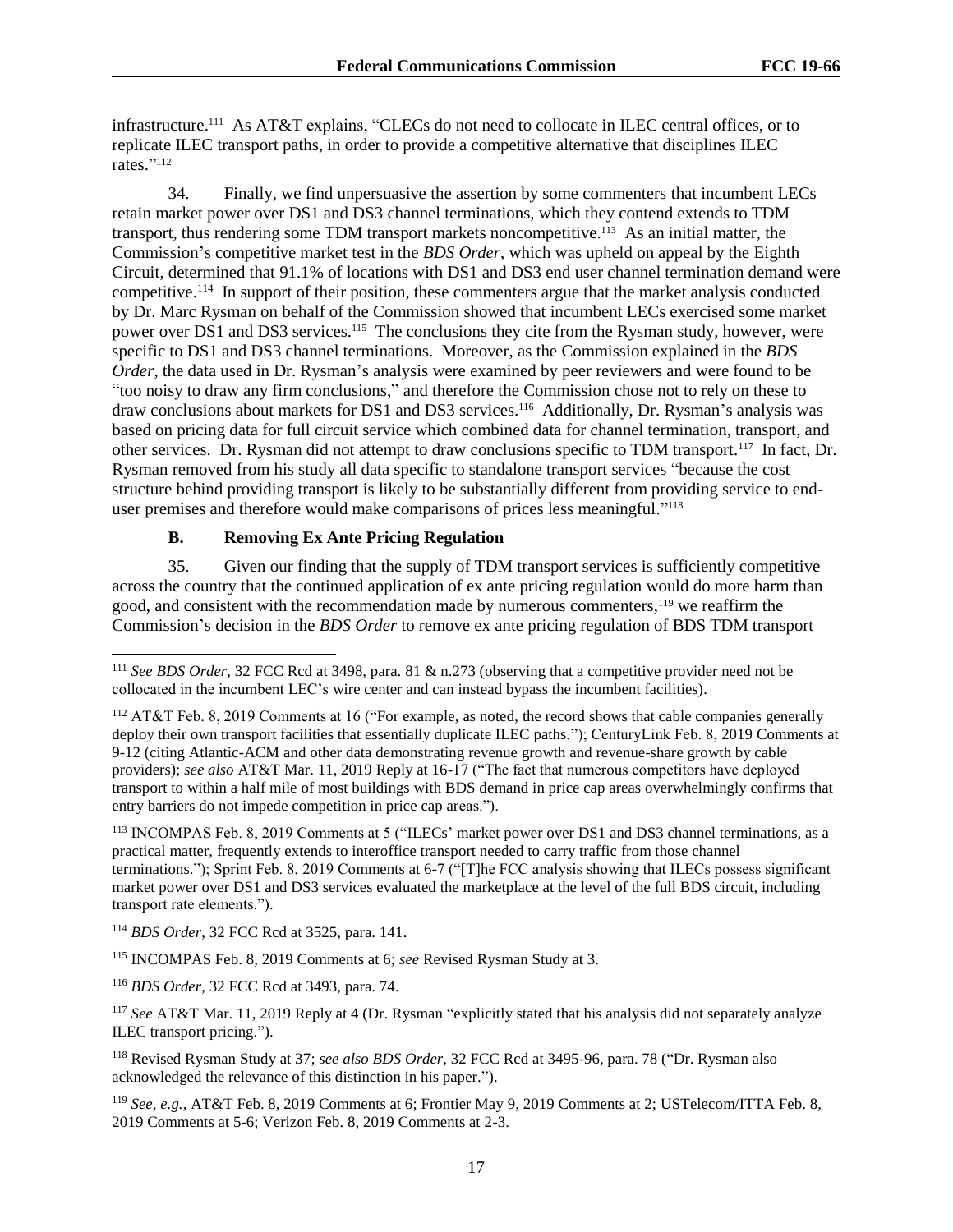and other transport (i.e., non-end user channel termination)<sup>120</sup> services in price cap areas nationwide.<sup>121</sup> The record does not support allegations made by some commenters that "stark differences" in competitive conditions in different areas preclude the nationwide removal of ex ante pricing regulation.<sup>122</sup> It does demonstrate, as the Commission recognized in the *BDS Order*, that an extremely small percentage of buildings with BDS demand in price cap areas may face the prospect of no regulatory constraint on incumbent LEC prices for TDM transport and no immediate prospect of a competitive alternative.<sup>123</sup> We believe, however, that the costs of imposing ex ante pricing regulation far exceed the benefits of continued regulation of price cap LECs' TDM transport services.<sup>124</sup> Imposing inflexible and burdensome ex ante pricing regulation on TDM transport services would harm the dynamic competitive nature of these markets, could lead to a decrease in new entrants,<sup>125</sup> and would likely delay the transition from TDM- to IP-based offerings.<sup>126</sup> To the limited extent there remain locations where there is not an immediate competitive threat, the Commission has previously explained that we anticipate reasonably competitive outcomes in the short- to medium-term (i.e., over several years) will discipline prices.<sup>127</sup> As a result, we find that such locations do not preclude our adoption of a nationwide solution.<sup>128</sup> Moreover, as the Commission previously recognized, "our goal is not absolute mathematical precision but an administratively feasible approach that avoids imposing undue regulatory burdens on this highly competitive segment of the market."<sup>129</sup> Refraining from pricing regulation for TDM transport services in price cap areas nationally achieves the proper balance between precision and administrability, particularly given the fact that parties continue to be able to file complaints with the Commission pursuant to section 208 of the Act.

36. As a result, we do not support proposals that we adopt a competitive market test for TDM transport services. <sup>130</sup> The fact that the Commission adopted a competitive market test for TDM channel terminations in price cap areas does not compel the adoption of a competitive market test for TDM transport services. The Commission has always distinguished its analysis and regulation of these markets

<sup>122</sup> INCOMPAS Feb. 8, 2019 Comments at 14; *see also* Sprint Feb. 8, 2019 Comments at 2, 6.

<sup>123</sup> *See* AT&T Feb. 8, 2019 Comments at 11; CenturyLink Feb. 8, 2019 Comments at 13; Frontier Mar. 11, 2019 Reply at 3.

<sup>124</sup> *See, e.g.*, Verizon Feb. 8, 2019 Comments at 1, 5-7 ("Verizon and other providers have already withdrawn or revised their tariffs, made new price-cap regulatory filings, and modified their billing systems . . . . Reversing this would require months of effort and would inconvenience customers.").

<sup>125</sup> *BDS Order*, 32 FCC Rcd at 3501, para. 92 (observing the potential for "the discouragement of competitive entry over time"); *see also* AT&T Feb. 8, 2019 Comments at 11; Alaska Communications Jan. 30, 2019 Comments at 5; CenturyLink Feb. 8, 2019 Comments at 13; Frontier Mar. 11, 2019 Reply at 3.

<sup>126</sup> Alaska Communications Jan. 30, 2019 Comments at 5 (arguing that continuing pricing regulation could "prolong the technology transition that the Commission is otherwise trying to catalyze"); Frontier Mar. 11, 2019 Reply at 3.

<sup>127</sup> *BDS Order*, 32 FCC Rcd at 3516, para. 124.

l

 $128$  *Id.* at 3501-02, paras. 92-93 ("While competition may not be universal, it is sufficiently widespread for us to have confidence that a combination of these factors will broadly protect against the risk of supracompetitive rates being charged by price cap LECs over the short- to medium-term. To the extent there are points of aggregation that are not served by competitors, the relatively high demand at these points makes it likely that a competitor could justify investing in competitive transport facilities to serve that demand.").

<sup>129</sup> *Id.* at 3502, para. 93; *see also* AT&T Mar. 11, 2019 Reply at 13.

<sup>130</sup> INCOMPAS Feb. 8, 2019 Comments at 14-16; Sprint Feb. 8, 2019 Comments at 7; Sprint May 28, 2019 Reply at 6.

<sup>120</sup> *See* Letter from Karen Brinkmann, Counsel for Alaska Communications, to Marlene H. Dortch, Secretary, FCC, WC Docket. Nos. 18-141 et al. at 2-3 (filed June 21, 2019) (Alaska Communications June 21, 2019 *Ex Parte* Letter).

<sup>121</sup> *See BDS Order*, 32 FCC Rcd at 3495-98, 3500-02, paras. 77-82, 90-93.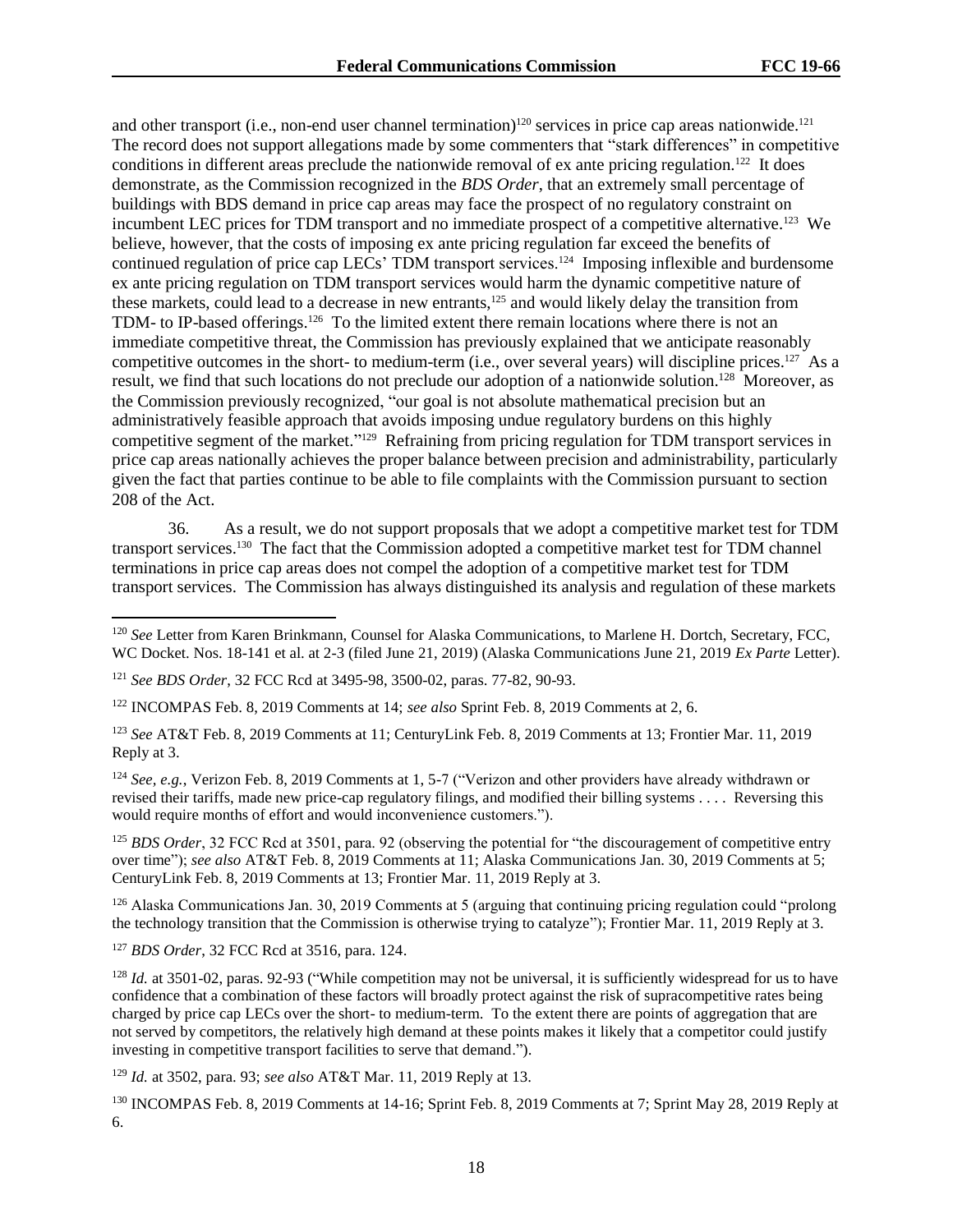and presuming that a test for one set of services means that a competitive market test for the other is necessary or even possible, wrongly conflates the two. Indeed, commenters that support a competitive market test for TDM transport concede that a "competitive market test for transport should be distinct from that used for channel termination given the differences between the two types of services."<sup>131</sup> Moreover, they claim that the record "does not [] contain data on the extent of competition by different transport service providers"<sup>132</sup> and urge the Commission to "further develop the record."<sup>133</sup>

37. We see no benefit to prolonging this long-running proceeding to conduct a further data collection for TDM transport services. Given the very significant burdens and delays involved in the Commission's *2015 Collection*, the benefits of collecting additional data on TDM transport competition to develop a separate TDM transport competitive market test would need to be substantial to justify the burdens of such a collection.<sup>134</sup> Commission staff analysis of the *2015 Collection* shows that only 2.7% of locations with BDS demand in price cap areas in 2013 were neither served by a wire center that was within a half mile of competitive fiber nor were themselves within a half mile of competitive fiber. With competition this extensive, the burdens of a major data collection and of developing and administering a competitive market test for TDM transport services clearly outweigh the benefits.<sup>135</sup>

38. This is particularly true because some commenters arguing for a competitive market test urge us to adopt a route-based test for TDM transport services based on transport routes connecting incumbent LEC wire centers. They argue that the relevant geographic market for TDM transport services is "the route between two ILEC end offices and not the area within a given distance from a customer's location."<sup>136</sup> The providers that suggest adoption of such a test do not explain—even in broad terms how it would be structured,<sup>137</sup> on what evidence it could be based, or how it could be feasibly administered.<sup>138</sup> Neither do they acknowledge that the incumbent LEC-centric nature of such a test would not account for competitors that bypass incumbent LEC infrastructure.<sup>139</sup> Nor do they take into account

<sup>132</sup> *Id.*

 $\overline{a}$ 

<sup>133</sup> *Id.* at 15.

<sup>134</sup> In the *BDS Order*, we stated that a competitive market test for transport would involve "a significant additional complication [which] does not appear warranted for a market that has seen considerable competitive investment and has been largely deregulated for much of the past 15 years under our current pricing flexibility rules." *BDS Order*, 32 FCC Rcd at 3502, para. 92 n.294.

<sup>135</sup> *See* AT&T Mar. 11, 2019 Reply at 10-11 ("[T]here is no feasible geographic subdivision that could serve as the basis for regulation that could reasonably target the small number of buildings with BDS demand that do not currently have access to competitive alternatives."); USTelecom/ITTA Mar. 11, 2019 Reply at 5.

<sup>136</sup> INCOMPAS Feb. 8, 2019 Comments at 15; Sprint May 9, 2019 Comments at 3-4.

<sup>137</sup> *See* INCOMPAS Feb. 8, 2019 Comments at 15-16 (arguing that the tests for channel termination and transport should be "distinct" and recommending that a potential transport test rely on "actual indicators of transport competition within the appropriate geographic unit"); Sprint Feb. 8, 2019 Comments at 7-8 (Sprint "supports the application of *some kind* of competitive market test in price cap areas at the bare minimum"). *But see* AT&T Mar. 11, 2019 Reply at 14 ("If INCOMPAS and Sprint believe there is a better approach that addresses the need for administrability and that maintains incentives for investment and innovation, the burden is on them to identify that better approach."); Verizon Mar. 11, 2019 Reply at 2 ("[Competitive LECs] instead urge the FCC to develop a new framework for analyzing TDM transport competition, and to collect new data to support that new analysis. The Commission is not required to do so . . . ." (footnote omitted)).

<sup>138</sup> *See* AT&T Feb. 8, 2019 Comments at 15.

<sup>139</sup> Competitive LECs also propose an alternative basis for a TDM transport market test based on "actual indicators of transport competition within the appropriate geographic unit, including the relevant distance between the competitive fiber and the ILEC end office." INCOMPAS Feb. 8, 2019 Comments at 16. As previously discussed, Commission staff conducted such an analysis using the *2015 Collection*, which showed that only 2.7% of locations

<sup>131</sup> INCOMPAS Feb. 8, 2019 Comments at 14-16.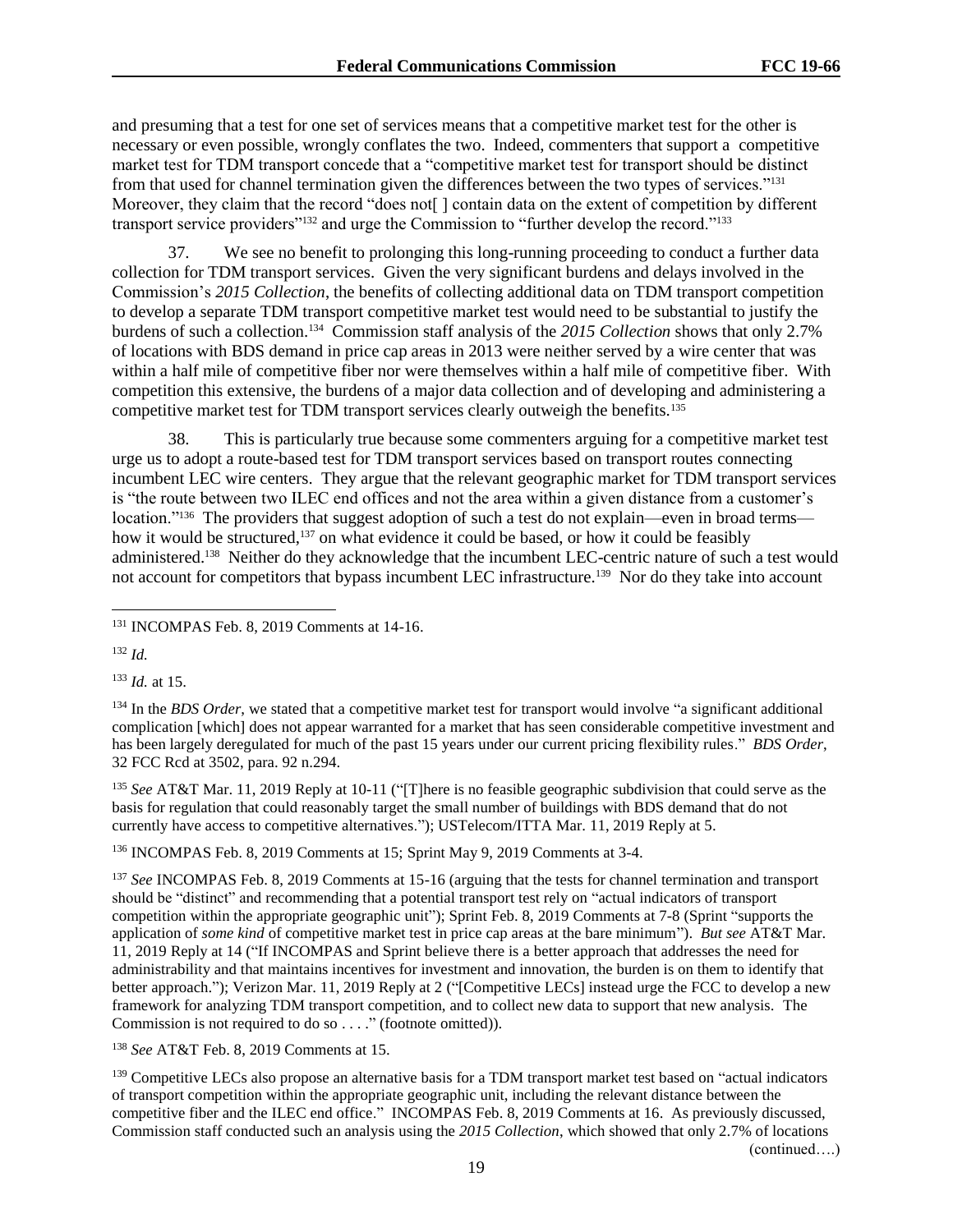the fact that price cap LECs "generally do not price their transport services on a route-by-route basis."<sup>140</sup> Given the evidence of extensive and still growing competition for transport services in the vast majority of the areas served by price cap carriers where there is BDS demand, we cannot justify imposing burdensome new ex ante pricing regulation on BDS offerings based on the results of a test that will not actually be able to identify where there are failures in the transport market, but could inhibit investment in this dynamic marketplace.

39. We also reject arguments made by some commenters that nationwide deregulation of TDM transport will have secondary consequences for the pricing of channel terminations in those price cap counties that the *BDS Order* deemed insufficiently competitive to warrant removal of ex ante pricing regulation. These parties argue that eliminating pricing regulations for TDM transport would allow price cap LECs to evade the price caps that remain on channel terminations in areas deemed non-competitive by allowing them to impose offsetting rate increases on TDM transport services in those counties.<sup>141</sup> We find this reasoning flawed. The argument assumes that, if a provider tried to charge supracompetitive rates on transport services to compensate for price-capped channel terminations, competitors would not respond to such increased transport prices with additional investment in transport facilities. However, given the evidence of widespread competitive entry for BDS transport, there is reason to believe that the likely result of a price cap LEC charging supracompetitive rates on transport services would be the entry of a competitor with the capacity to bypass facilities being added in response.<sup>142</sup> The competitive LECs' view of the BDS marketplace ignores the evidence of competitive pressure in the record. Moreover, in the more than two years since the adoption of the *BDS Order*, ex ante pricing regulation of TDM transport has been largely removed in price cap areas, even in counties where the Commission retained price cap regulation over price cap LECs' DS1 and DS3 channel terminations. Yet, competitive LECs cite no instance where deregulating transport rates has undercut price cap regulation of channel terminations.<sup>143</sup> In light of this experience, the competitive LECs' concern seems speculative.

40. Refraining from pricing regulation for TDM transport services nationwide achieves the proper balance between precision and administrability.<sup>144</sup> It also avoids unnecessary disruption of existing BDS transport sales arrangements. And, as one commenter explains, the "risks of overregulation of these services would outweigh any marginal benefit from" reinstating ex ante pricing regulation "in this highly competitive sector, by artificially tamping down TDM transport rates, thereby deterring

<sup>(</sup>Continued from previous page)

with BDS demand in price cap areas were served by a wire center without nearby competitive fiber or were themselves not within a half mile of competitive fiber. To reiterate, the costs of imposing complex pricing regulations to address this small minority of locations with BDS demand would clearly outweigh the benefits, particularly given that we anticipate the continued increase of BDS competition in the short- to medium-term.

<sup>140</sup> AT&T Feb. 8, 2019 Comments at 13.

<sup>141</sup> INCOMPAS Feb. 8, 2019 Comments at 13-14 ("Deregulating pricing for transport services nationwide eliminates the effect of price caps on channel terminations in those counties that are deemed not competitive . . . ."); Sprint Feb. 8, 2019 Comments at 9-10.

<sup>&</sup>lt;sup>142</sup> See BDS Order, 32 FCC Rcd at 3468, para. 14 ("[W]here an incumbent sets supracompetitive prices it is vulnerable to competitors vying for customers.").

<sup>&</sup>lt;sup>143</sup> The competitive LECs assert more generally that BDS rates for TDM channel terminations and transport services have increased since the release of the *BDS Order*. *See* Sprint Feb. 8, 2019 Comments at 8. With the evidence of widespread competition that we cite in this Order for TDM transport and in the *BDS Order* for TDM channel terminations, particularly competition that bypasses incumbent LEC infrastructure, we do not believe these increases will be long-term. They are more likely to create opportunities for competitors to undercut incumbent LEC prices in the short- to medium-term.

<sup>144</sup> *See* AT&T Feb. 8, 2019 Comments at 11; CenturyLink Mar. 11, 2019 Reply at 3; Verizon Mar. 11, 2019 Reply at 3.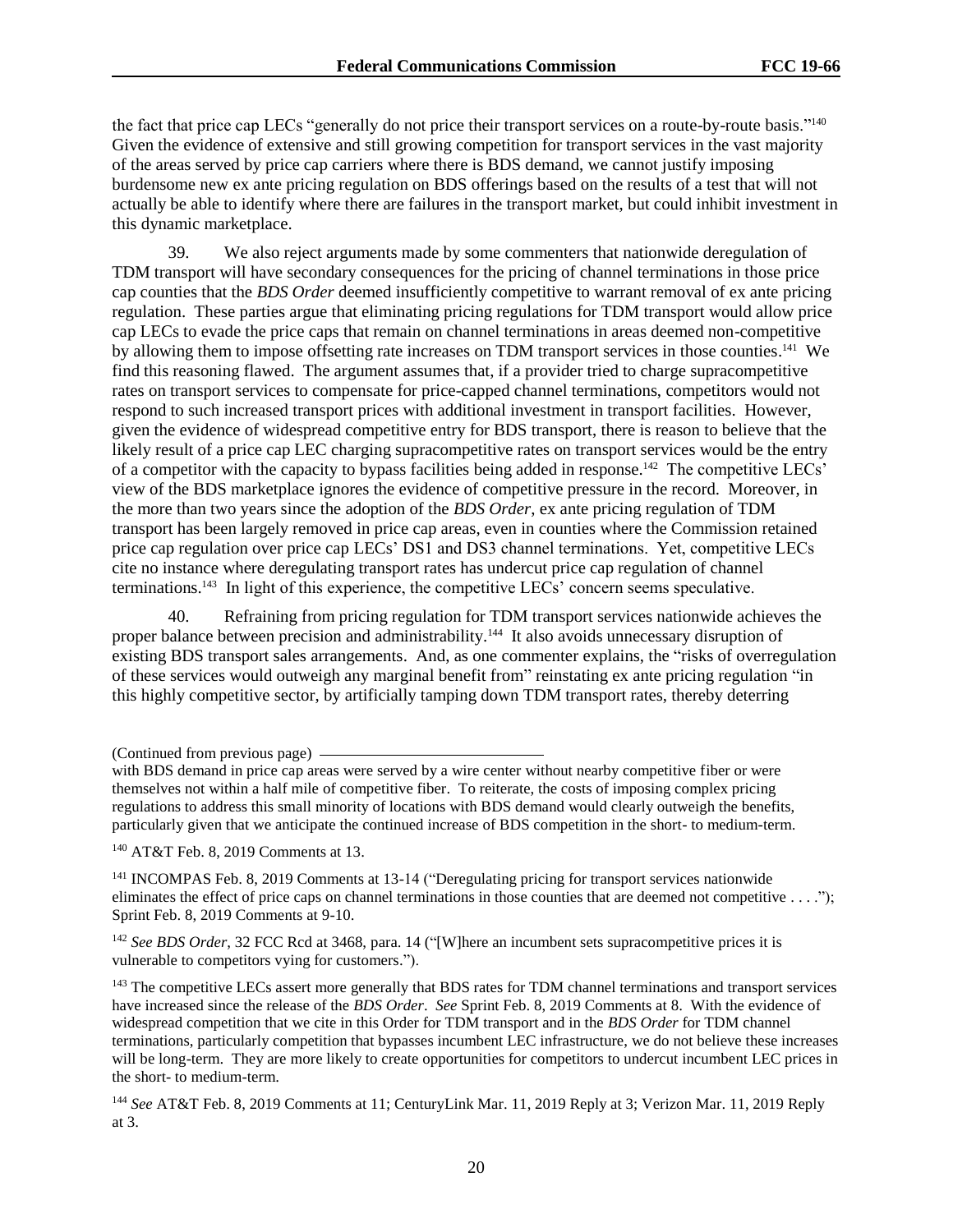competitive entry and slowing the IP migration."<sup>145</sup> Instead, we believe that providing regulatory relief in this market segment will foster conditions that will continue to encourage competitive entry and provide incentive for further investment in fiber transport facilities.

41. Finally, as we previously observed in the *BDS Order*, price cap LECs' TDM transport services continue to be subject to sections 201, 202 and 208 of the Communications Act.<sup>146</sup> These statutory provisions prohibit carriers from imposing rates, terms, and conditions that are unjust, unreasonable, or unreasonably discriminatory.<sup>147</sup>

# **C. Forbearance from Tariffing**

42. To effectuate the approach we take to TDM transport, and consistent with the approach the Commission took in the *BDS* Order, pursuant to section 10 of the Communications Act,<sup>148</sup> we forbear from applying section 203 of the Act and our tariffing requirements to price cap incumbent LECs in their provision of BDS TDM transport services.<sup>149</sup> This forbearance relieves price cap LECs of the requirement to file interstate tariffs for these services nationwide.

43. The Commission has a long history of granting price cap LECs forbearance from tariffing requirements for various of their BDS offerings. More than a decade ago, the Commission provided grants of forbearance to price cap LECs for their packet-switched and optical transmission BDS.<sup>150</sup> Two years ago, in the *BDS Order*, the Commission granted price cap LECs forbearance from the Act's tariffing obligations with respect to the provision of packet-based and higher speed TDM BDS, lower speed TDM transport, and DS1 and DS3 end user channel termination services in counties deemed

<sup>148</sup> *Id.* § 160.

<sup>149</sup> *Id.* § 203.

<sup>150</sup> *See Petition of AT&T Inc. for Forbearance Under 47 U.S.C. § 160(c) from Title II and Computer Inquiry Rules with Respect to Its Broadband Services*; *Petition of BellSouth Corp. for Forbearance Under Section 47 U.S.C. § 160(c) from Title II and Computer Inquiry Rules with Respect to Its Broadband Services*, Memorandum Opinion and Order, 22 FCC Rcd 18705, 18705-07, paras. 1-2 (2007) (*AT&T Forbearance Order*), *aff'd sub nom. Ad Hoc v. FCC*¸ 572 F.3d 903 (D.C. Cir. 2009); *Petition of the Embarq Local Operating Companies for Forbearance Under 47 U.S.C. § 160(c) from Application of Computer Inquiry and Certain Title II Common-Carriage Requirements; Petition of the Frontier and Citizens ILECs for Forbearance under Section 47 U.S.C. § 160(c) from Title II and Computer Inquiry Rules with Respect to Their Broadband Services*, Memorandum Opinion and Order, 22 FCC Rcd 19478 (2007), *aff'd sub nom. Ad Hoc v. FCC*¸ 572 F.3d 903; *Qwest Petition for Forbearance Under 47 U.S.C. § 160(c) from Title II and Computer Inquiry Rules with Respect to Broadband Services*, Memorandum Opinion and Order, 23 FCC Rcd 12260 (2008) (*Qwest Forbearance Order*); *Petition of ACS of Anchorage, Inc. Pursuant to Section 10 of the Communications Act of 1934, as Amended (47 U.S.C. §160(c)), for Forbearance from Certain Dominant Carrier Regulation of Its Interstate Access Services, and for Forbearance from Title II Regulation of Its Broadband Services, in the Anchorage, Alaska, Incumbent Local Exchange Carrier Study Area*, Memorandum Opinion and Order, 22 FCC Rcd 16304 (2007); Press Release, FCC, Verizon Telephone Companies' Petition for Forbearance from Title II and Computer Inquiry Rules with Respect to their Broadband Services Is Granted by Operation of Law, WC Docket No. 04-440 (Mar. 20, 2006), *available at* 

[https://apps.fcc.gov/edocs\\_public/attachmatch/DOC-264436A1.pdf.](https://apps.fcc.gov/edocs_public/attachmatch/DOC-264436A1.pdf) CenturyLink also received similar relief when its forbearance petition was deemed granted by operation of law in 2015. *See* Press Release, FCC, CenturyLink's Petition for Forbearance from Dominant Carrier Regulation and the Computer Inquiry Tariffing Requirement with Respect to its Enterprise Broadband Services is Granted by Operation of Law, WC Docket No. 14-9 (Mar. 16, 2015); *CenturyLink's Petition for Forbearance Pursuant to 47 U.S.C. § 160(c) from Dominant Carrier Regulation and Computer Inquiry Tariffing Requirements on Enterprise Broadband Services*, WC Docket No. 14-9 (filed Dec. 13, 2013), *available at* [https://www.fcc.gov/ecfs/filing/6017583444/document/7521065850.](https://www.fcc.gov/ecfs/filing/6017583444/document/7521065850)

l <sup>145</sup> CenturyLink Feb. 8, 2019 Comments at 13.

<sup>146</sup> *See BDS Order*, 32 FCC Rcd at 3500, para. 89; *see also* AT&T Feb. 8, 2019 Comments at 13; CenturyLink Feb. 8, 2019 Comments at 13-14.

<sup>147</sup> *See* 47 U.S.C. §§ 201, 202, 208.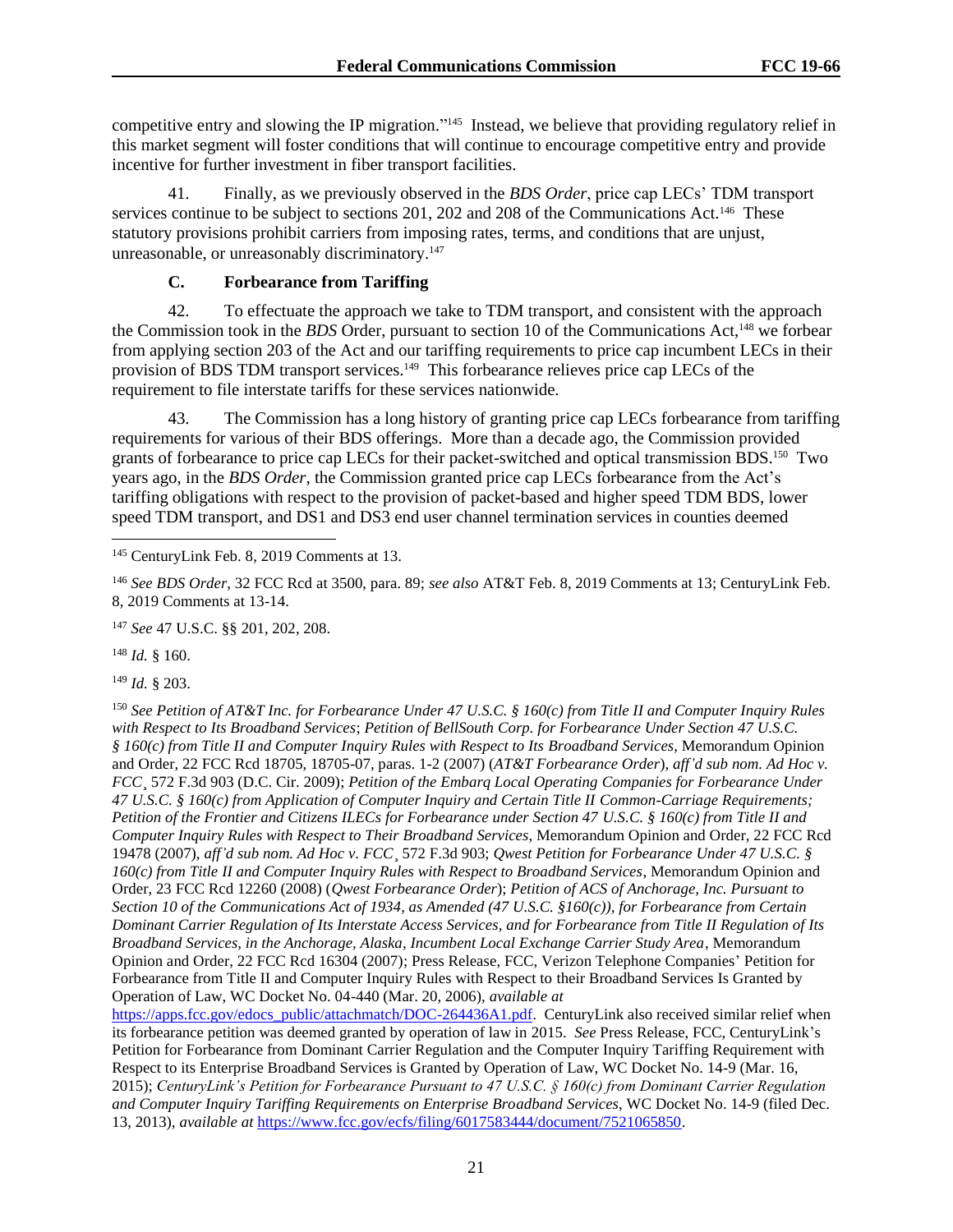competitive by the Commission's competitive market test.<sup>151</sup> Based on the record before us, we find that the statutory test for granting forbearance from tariffing obligations for price cap LECs' TDM transport services has been met.

44. First, we find that the widespread existence of competitive alternatives to incumbent LECs' BDS TDM transport offerings means that the application of section 203 of the Act is not necessary to ensure that the charges and practices for price cap LECs' transport services are just and reasonable and not unreasonably discriminatory. Congress enacted section 203 of the Act in an era when tariffs "were required to protect consumers from unjust, unreasonable, and discriminatory rates in a virtually monopolistic market."<sup>152</sup> Over time, the Commission progressively modified its regulation of price cap LECs' BDS to reflect increasing levels of competition in the supply of BDS, and therefore, the reduced need for the protections tariffs that provide. The record demonstrates that current market forces will better ensure that prices for TDM transport offered by price cap LECs are just and reasonable and not unreasonably discriminatory than (necessarily) blunt regulatory measures. 153

45. Second, for many of the same reasons, we find that enforcement of our tariffing requirements for price cap LECs' BDS TDM transport services is "not necessary for the protection of consumers,"<sup>154</sup> and forbearance will benefit consumers. Widespread and increasing competition to BDS services will drive down prices and provide competitive alternatives to those services, which in turn benefits consumers. Moreover, forbearance from tariffing will allow price cap carriers to respond more quickly to competition and be more innovative in the services they offer, also benefitting consumers. Additionally, price cap LEC BDS TDM transport offerings will remain subject to sections 201, 202, and 208 of the Act and to our enforcement of those provisions through the section 208 complaint process.

46. Third, we find that granting forbearance for price cap LECs' BDS TDM transport services from section 203 of the Act is consistent with the public interest and will promote competitive market conditions. As the Commission found in the *BDS Order*, forbearance from tariffing obligations for TDM transport will promote further BDS competition and deployment in price cap LEC areas.<sup>155</sup> Moreover, tariffing can adversely impact competitive markets by reducing a carrier's incentives to offer price discounts, delaying and increasing the costs of innovation, and inhibiting a carrier from tailoring services to best meet customers' needs. Further, tariffing itself is not without its costs. Forbearing from section 203 and our tariffing rules will reduce unnecessary administrative costs, which can be significant, and allow carriers to redirect their resources to deploying service capabilities and providing service.<sup>156</sup> We continue to adhere to our view that disparate forbearance treatment of carriers providing the same or similar services is not in the public interest, as it creates distortions in the marketplace that may harm consumers.<sup>157</sup> Accordingly, the continued application of section 203 is unnecessary under sections

<sup>154</sup> 47 U.S.C. § 160(a)(2).

 $\overline{a}$ 

<sup>155</sup> *BDS Order,* 32 FCC Rcd at 3532, para. 163.

<sup>151</sup> *See BDS Order*, 32 FCC Rcd at 3529-33, paras. 155-65.

<sup>152</sup> *AT&T Forbearance Order*, 22 FCC Rcd at 18724, para. 30 n.124.

<sup>153</sup> *See, e.g.*, AT&T Feb. 8, 2019 Comments at 3-4; CenturyLink Feb. 8, 2019 Comments at 1-2; Alaska Communications Jan. 30, 2019 Comments at 10 (arguing that prices are just and reasonable and not unreasonably discriminatory because they "comport with the common carrier standards set forth in Sections 201(b) and 202(a) of the Communications Act").

<sup>156</sup> According to Verizon, for example, "dismantling [Verizon's] current billing logic for transport and reinstituting logic consistent with the prior regime would take months to complete." Verizon Feb. 8, 2019 Comments at 6; *see also* AT&T Feb. 8, 2019 Comments at 19 ("[A]ny decision to *re*-tariff transport now . . . would be extremely disruptive and burdensome.").

<sup>157</sup> *See BDS Order* at 3531, para. 158 & n.438 (citing *Qwest Forbearance Order*, 23 FCC Rcd at 12292, para. 65).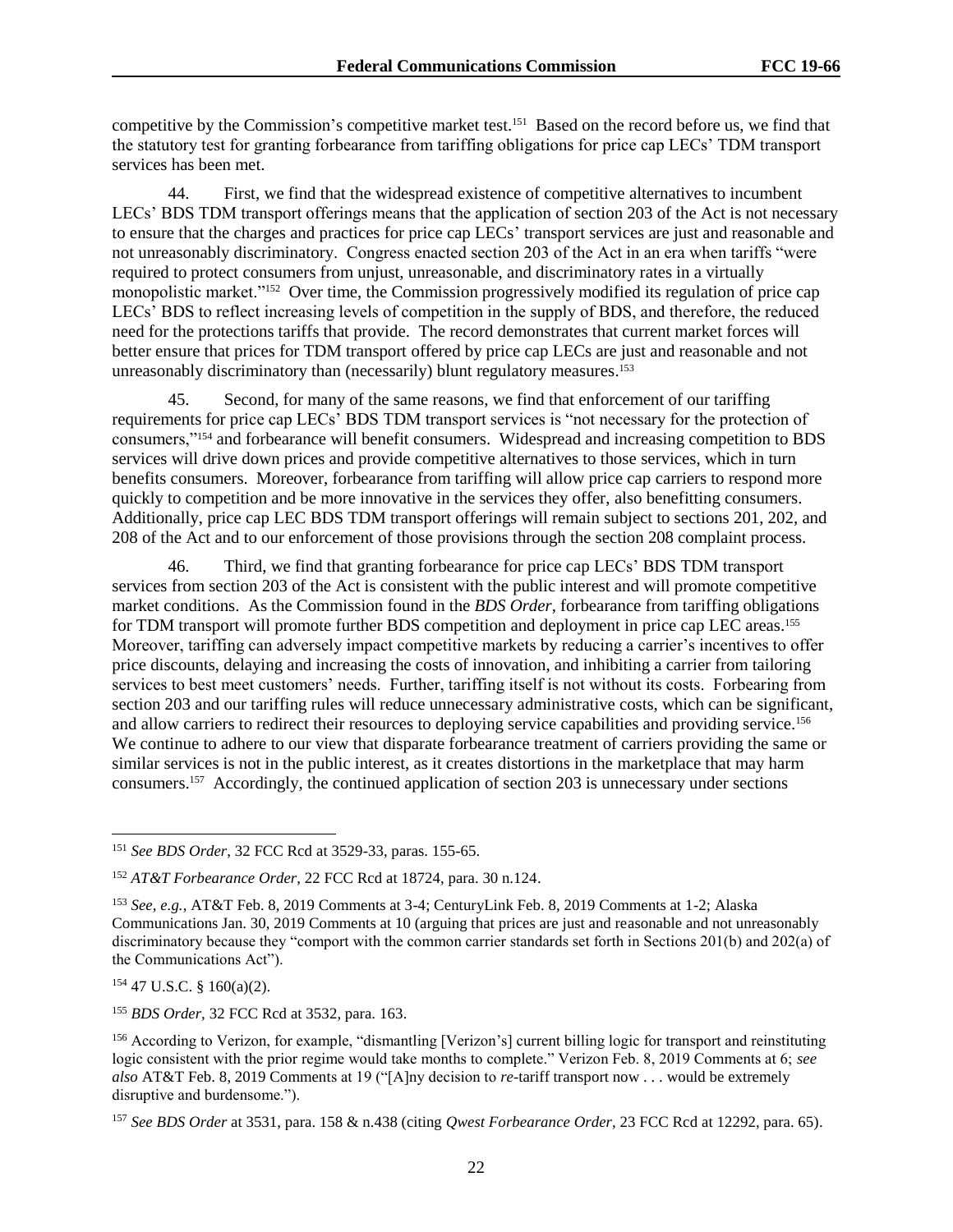10(a)(3) and 10(b). Because we find that each of the elements of the section 10 forbearance analysis is satisfied, we must grant forbearance from section 203 tariffing requirements.

## **D. Transition to Mandatory Detariffing**

47. To ensure an orderly transition to a fully detariffed regulatory regime for price cap LECs' TDM transport offerings, we adopt mechanisms that align with those the Commission adopted in the *BDS Order*. 158 As in the *BDS Order*, we also require competitive LECs, which are subject to permissive detariffing, to detariff their remaining transport BDS offerings by the end of this transition.<sup>159</sup> In so doing, we recognize that many price cap LECs have already detariffed their TDM transport in response to the *BDS Order* and these services have remained detariffed given the Eighth Circuit's temporary stay of its partial remand.<sup>160</sup> For those price cap LECs that have not already detariffed their TDM transport, we adopt a new transition period that will begin on the effective date of this Order (which will be 60 days after publication of this Order in the Federal Register) and will end on August 1, 2020, the date of the transition period mandated by the *BDS Order* for mandatory detariffing.

48. During this transition, tariffing for TDM transport services by carriers will be permissive—we will accept new tariffs and revisions to existing tariffs for the affected services. Price cap LECs will no longer be required to comply with price cap regulation for their TDM transport services, and once these rules are effective, carriers that wish to continue filing tariffs under the permissive detariffing regime are free to modify such tariffs consistent with this Order.<sup>161</sup> Carriers, including nonincumbent LECs, may remove the relevant portions of their tariffs for the affected services at any time during the transition.<sup>162</sup> Once the transition ends, no price cap carrier may file or maintain any interstate tariffs for affected business data services.

49. Price cap incumbent LECs and competitive LECs may not file or maintain any interstate tariffs for affected business data services once the transition ends.<sup>163</sup> This will prevent carriers from obtaining "deemed lawful" status for tariff filings that are not accompanied by cost support and invoking the filed-rate doctrine in contractual disputes with customers.<sup>164</sup> Business data service providers will also be prevented from picking and choosing when they are able to invoke the protections of tariffs.<sup>165</sup>

50. We do not intend our actions to disturb existing contractual or other long-term arrangements—a contract tariff remains a contract even if it is no longer tariffed. As we stated in the *BDS Order*, contract tariffs, term and volume discount plans, and individual circuit plans do not become void

l

<sup>158</sup> *See id.* at 3533-34, paras. 166-70.

<sup>159</sup> *See id.* at 3533, para. 166 (citing *Hyperion Telecommunications, Inc. Petition Requesting Forbearance et al.*, Memorandum Opinion and Order and Notice of Proposed Rulemaking, 12 FCC Rcd 8596 (1997)).

<sup>160</sup> *See Stay Order*.

<sup>161</sup> *BDS Order*, 32 FCC Rcd at 3533, para. 168.

<sup>162</sup> *Id.* at 3533, para. 169.

<sup>163</sup> *Id.*

<sup>164</sup> *Id.* (citing *AT&T Forbearance Order*, 22 FCC Rcd at 18729, para. 42).

<sup>165</sup> *See Further Notice*, 31 FCC Rcd at 4866, para. 365.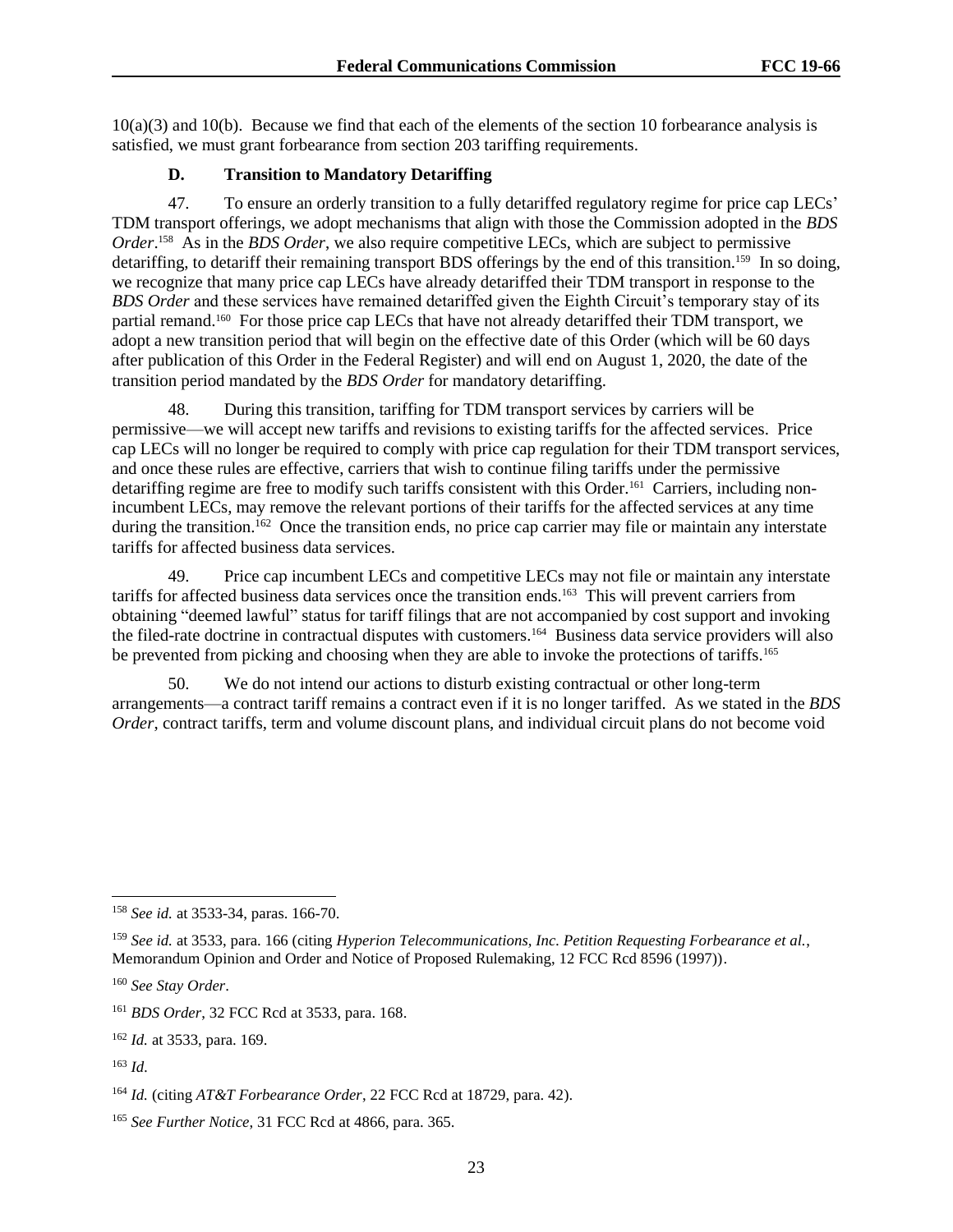upon detariffing.<sup>166</sup> All carriers are to act in good faith to develop solutions to ensure rates remain just and reasonable.<sup>167</sup>

51. The rule amendments we adopt today relating to TDM transport are substantively the same as those the Commission adopted in the *BDS Order*, and as such, impose the same obligations on carriers as the existing rules.<sup>168</sup> We make only minor clarifying changes to the rules. For example, we amend the rules to specify that competitive LECs must detariff their business data services by August 1, 2020.<sup>169</sup>

# **IV. FORBEARING FROM CERTAIN UNE DS1 AND DS3 TRANSPORT OBLIGATIONS (MEMORANDUM OPINION AND ORDER)**

52. In the nearly fifteen years since the Commission last amended its UNE Transport rules, virtually all aspects of the communications marketplace have changed substantially. Informed by the record in this proceeding, our findings in the accompanying *BDS Remand Order*, <sup>170</sup> and the Commission's prior undisturbed findings in the *BDS Order*, we forbear from certain UNE DS1/DS3 Transport obligations for price cap incumbent LECs. We find that partial forbearance is warranted in light of the increasingly competitive dedicated transport marketplace. Specifically, we forbear from continued application of the unbundling requirements of the Act and our rules for DS1/DS3 Transport along routes where competitive fiber is present within a half mile of each UNE-triggering endpoint (i.e., the Tier 2 or Tier 3 wire center that triggers the unbundling obligation)<sup>171</sup>—we find the presence of competitive fiber within a half mile creates a sufficiently dynamic marketplace to yield results that protect competition and consumers and further the public interest.<sup>172</sup> We condition this forbearance on an appropriate transition

<sup>168</sup> While the Eighth Circuit court reversed and remanded the Commission's previous TDM transport decision for insufficient notice, it temporarily stayed its mandate leaving the rules related to TDM transport services adopted in the *BDS Order* in effect. *See Stay Order*. Those rules will be replaced by the rules found in Appendix A of this Order.

<sup>169</sup> *See* Appendix A.

l

<sup>166</sup> *See, e.g.*, Letter from John T. Nakahata, Counsel for Windstream, to Marlene H. Dortch, Secretary, FCC, WC Docket Nos. 16-143 et al., at 2-3 (observing the need to "preserve contractual expectations") (filed Apr. 11, 2017); Letter from James P. Young, Counsel for AT&T, to Marlene H. Dortch, Secretary, FCC, WC Docket Nos. 16-143 et al., at 17 (filed Apr. 13, 2017) ("ensure that existing terms and conditions not be abrogated as a result of detariffing").

<sup>167</sup> As the Commission stated in the *BDS Order*, there are a number of instances in which a contract tariff may reference a tariffed rate in order to calculate the contract rate for a particular service. In these circumstances, we believe there are a number of options for carriers to address this situation to continue to ensure the terms of the contract are upheld and rates continue to be just and reasonable. For example, incumbent LECs could publish the rates that would be used for the contract on its website, or in a published guidebook. The incumbent LEC and customer could also negotiate an addendum to the contract that would identify the actual rates for the particular services. *See BDS Order*, 32 FCC Rcd at 3534, para. 170 n.450.

<sup>170</sup> For ease of reference herein, we refer to the accompanying Report and Order on Remand in Section III, *supra,* as the *BDS Remand Order*.

<sup>&</sup>lt;sup>171</sup> In other words, because our rules already only require UNE DS3 Transport to be made available on routes where at least one endpoint is a Tier 3 wire center, 47 CFR  $\S$  51.319(d)(2) (iii), the Tier 3 endpoint is the UNE-triggering endpoint (and both endpoints would be UNE-triggering for a route between two Tier 3 wire centers). In turn, our rules only require UNE DS1 Transport to be made available on routes where at least one endpoint is a Tier 2 or Tier 3 wire center, 47 CFR § 51.319(d)(2)(ii), hence the Tier 2 or Tier 3 endpoint is the UNE-triggering endpoint (or both endpoints for a route between two such endpoints).

<sup>&</sup>lt;sup>172</sup> We limit our forbearance relief herein *only* to price cap LEC wire centers as price cap LEC wire centers are the only wire centers included in the *2015 Collection* that formed the basis of the analysis in the *April Data Tables*. We have no record data regarding the proximity of competitive fiber to non-price cap LEC wire centers and therefore no data upon which to base a forbearance analysis. We note that USTelecom later filed a letter with the Commission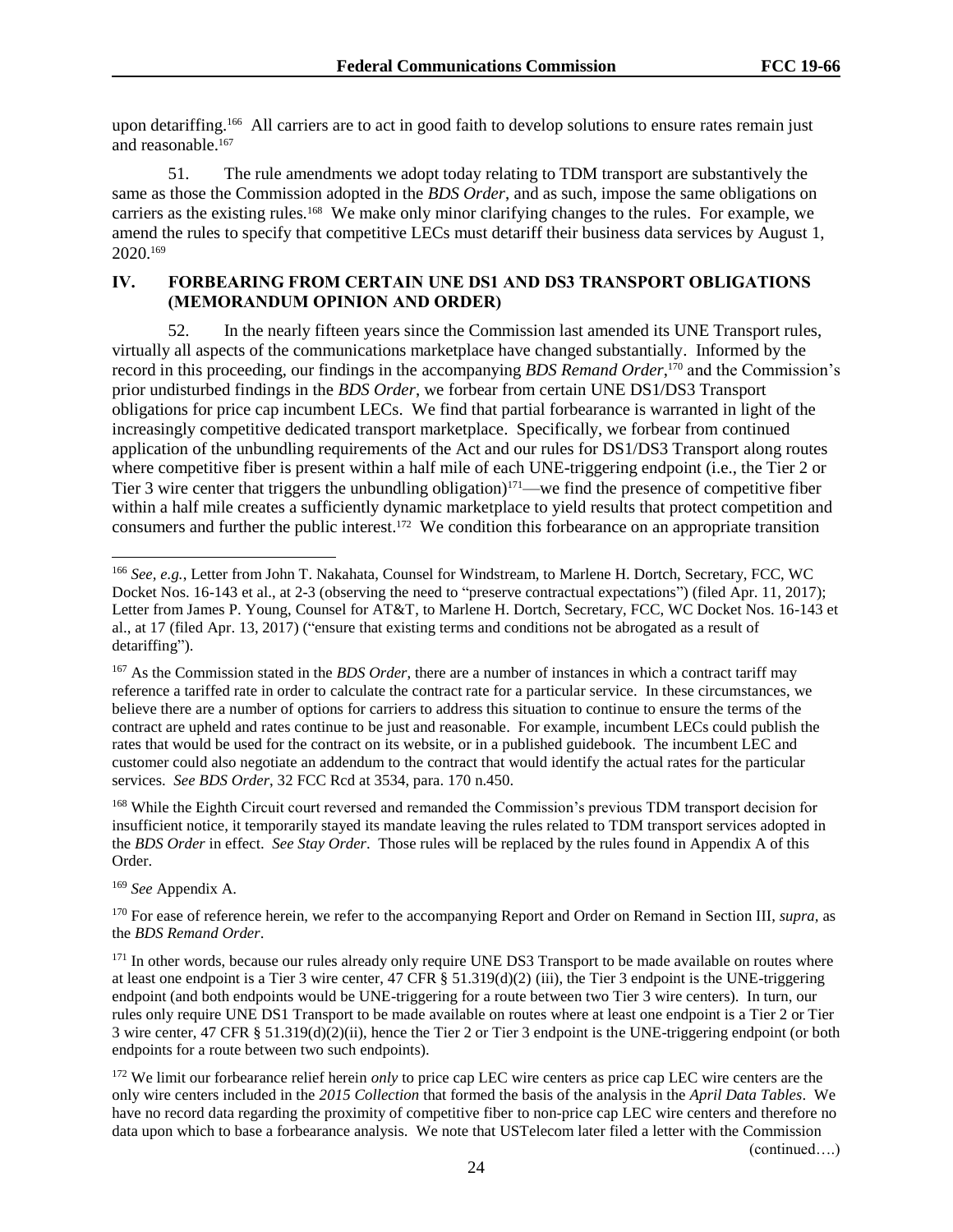period in light of the reasonable, investment-backed expectations of certain competitive LECs that currently rely on UNE DS1/DS3 Transport.

53. We start our analysis with the observation that UNE DS1/DS3 Transport shares the same marketplace dynamics as BDS TDM transport because both UNE DS1/DS3 Transport and BDS TDM transport involve locations having demand for the transport of aggregated traffic and are provided over the same price cap LEC local network facilities. UNE DS1/DS3 Transport links are merely segments of BDS TDM transport that aggregate competitive LEC traffic from wire centers serving their end user customers, just as incumbent LECs do for their own end user customers' traffic.<sup>173</sup> This traffic aggregation and potential for increased traffic and revenue from additional end user customers affords competitive LECs a decreased risk of losing sunk costs should they self-deploy and subsequently experience a decrease in traffic.<sup>174</sup> Because UNE DS1/DS3 Transport is functionally the same as its BDS segment counterpart,<sup>175</sup> competitive LECs relying on UNE Transport are a type of BDS customer. In fact, competitive LECs often purchase BDS TDM transport service in lieu of UNE DS1/DS3 Transport when the latter is unavailable due to our current limitations on UNE Transport.<sup>176</sup> Thus, facilities that serve as competitive alternatives to incumbent LEC BDS transport, including TDM transport, also serve as competitive alternatives to incumbent LEC UNE DS1/DS3 Transport.<sup>177</sup>

54. Accordingly, our findings in the *BDS Order* and *BDS Remand Order* largely apply to our analysis of the requested forbearance from UNE DS1/DS3 Transport obligations. Most notably, we reiterate that packet-based transport services are broadly substitutable for TDM-based transport services; that demand for TDM transport continues to decrease and demand for packet-based alternatives continues to increase; that the presence or reasonable proximity of even a single competitor's facilities represents competition given the high sunk cost nature of providing BDS; that more than a dozen separate transport providers compete in many markets; that, in 2013, 75.7% of price cap LEC wire center locations were within a half mile of competitive fiber (as confirmed by INCOMPAS's own analysis); that record submissions show that competition for BDS transport services has continued to grow; that cable's BDS revenues and share of BDS revenues have steadily increased; that traditional competitive LECs' BDS offerings have also increased; and that more generally there has been continued aggressive deployment by

<sup>174</sup> *See BDS Remand Order* at para. 32; *BDS Order*, 32 FCC Rcd at 3515, para. 121; *Triennial Review Remand Order*, 20 FCC Rcd at 2579, para. 72.

<sup>175</sup> *See*, *e.g.*, Verizon May 9, 2019 Comments at 7; CPUC Aug. 6, 2018 Comments at 20; INCOMPAS May 9, 2019 Comments at 18-19, Attach. 1, First Suppl. Decl. of Douglas Denney at para. 12; INCOMPAS et al. Aug. 6, 2018 Opposition Attach 5, Decl. of James Bellina at para. 12, Attach. 7, Decl. of Todd Matthew Way at para. 11.

<sup>176</sup> *See*, *e.g.*, CPUC Aug. 6, 2018 Comments at 20; INCOMPAS May 9, 2019 Comments at 18-19, Attach. 1, First Suppl. Decl. of Douglas Denney at para. 12; INCOMPAS et al. Aug. 6, 2018 Opposition Attach. 5, Decl. of James Bellina at para. 12, Attach. 7, Decl. of Todd Matthew Way at para. 11.

177 AT&T May 9, 2019 Comments at 6-7; Verizon May 9, 2019 Comments at 5-7. Opponents of forbearance do not appear to dispute this proposition. Rather, they dispute the likelihood that there are, as a practical matter, such alternatives due to pricing differentials between commercially available BDS transport and UNE DS1/DS3 Transport. *See*, *e.g.*, INCOMPAS May 9, 2019 Comments at 21-22.

<sup>(</sup>Continued from previous page)

<sup>&</sup>quot;clarifying" that the "nationwide" relief sought "for section  $251(c)(3)$  and (4) unbundling and resale requirements and related mandates" is limited to the nationwide footprints of price cap LECs, which no party opposed. *See* Letter from Patrick R. Halley, Senior Vice President, Advocacy and Regulatory Affairs, USTelecom, et al., to Marlene H. Dortch, Secretary, FCC, WC Docket No. 18-141, at 3 n.11 (filed May 24, 2019). We approve that request. *See* 47 CFR § 1.59(b).

<sup>173</sup> *Triennial Review Remand Order*, 20 FCC Rcd at 2577, para. 69; *Triennial Review Order*, 18 FCC Rcd at 17206- 07, 17209, paras. 370, 373. *See also* INCOMPAS et al. Aug. 6, 2018 Opposition Attach. 4, Decl. of Douglas Denney at para. 7; *BDS Remand Order* at para. 32.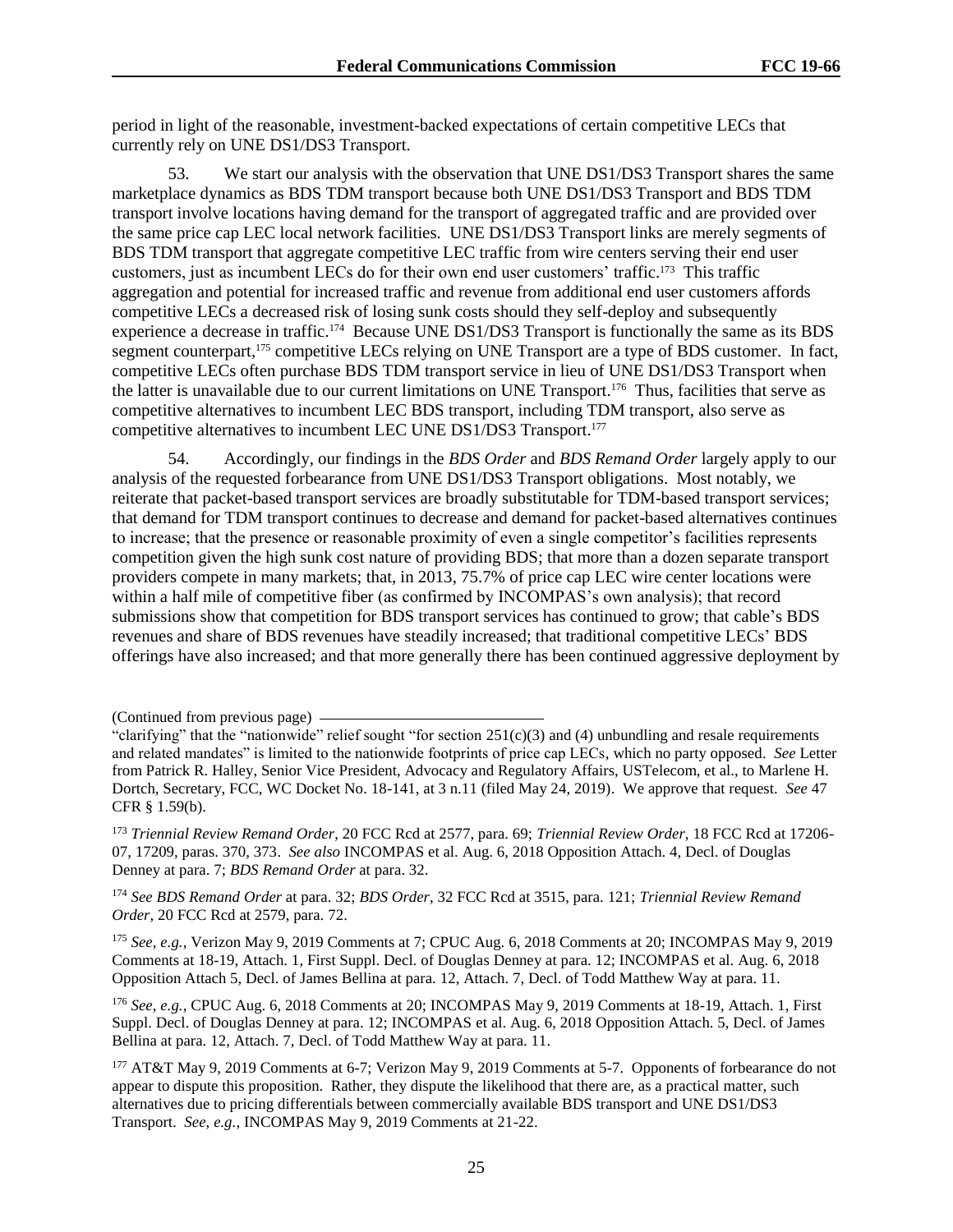competitors of BDS-capable network facilities since the *BDS Order*. 178 And consistent with the *BDS Order* and *BDS Remand Order*, we find that maintaining disparate regulatory treatment of carriers providing the same or similar services in a dynamic marketplace creates distortions in the marketplace that harm investment, competition, and consumers. <sup>179</sup> As Justice Breyer has noted, "mandatory unbundling comes at a cost, including disincentives to research and development by both [incumbent] []LECs, [competitive] []LECs and the tangled management inherent in shared use of a common resource."<sup>180</sup> Competition, and the public interest, is best served by removing what amounts to unnecessary competitive subsidies to particular carriers when either current or potential alternative sources of wholesale inputs are available to such competitors or retail competition already provides for just and reasonable incumbent LEC rates.

55. We nevertheless adopt a more conservative approach to evaluating competition in the market for UNE DS1/DS3 Transport than we take in examining BDS transport. In the *BDS Remand Order*, we consider not only the proximity of alternative fiber to price cap LEC wire centers, but also the proximity of competitive fiber to locations with BDS demand and the percentage of BDS locations near those wire centers without nearby fiber.<sup>181</sup> We find that, based on the present record, competitive LECs have made a credible case that this second level of analysis cannot be imported wholesale to our analysis of UNE DS1/DS3 Transport. For example, competitive LECs note that they use UNE DS1/DS3 Transport from wire centers where they are collocated to reach end user customers served by incumbent LEC wire centers in which the competitive LEC has not collocated but where that competitive LEC needs access to unbundled loops from that wire center to serve its customers. In such cases, the incumbent LEC provides the competitive LEC an Enhanced Extended Loop (EEL)—the combination of an unbundled loop, multiplexing/concentrating equipment, and either DS1 or DS3 UNE Transport—that allows a competitive LEC to serve customers without deploying its own equipment or infrastructure in every wire center in an incumbent LECs' territory.<sup>182</sup> Competitive LECs credibly claim that they use EELs as well as UNE DS1/DS3 Transport to serve both BDS and non-BDS customers (such as residential end-users).<sup>183</sup> So while we can find that the vast majority of locations with BDS demand are either located within a wire center within a half mile of competitive fiber or were themselves within a half mile of competitive fiber

 $\overline{\phantom{a}}$ 

<sup>178</sup> *See BDS Remand Order* at paras. 16-34.

<sup>179</sup> *See id*. at para. 46.

<sup>180</sup> *United States Telecom Ass'n v. FCC*, 290 F.3d 415,429 (D.C. Cir. 2002) (citing *Iowa Utils. Bd.*, 525 U.S. at 428 (Breyer, J., concurring in part and dissenting in part)).

<sup>181</sup> *BDS Remand Order* at paras. 18-24.

<sup>&</sup>lt;sup>182</sup> *UNE Remand Order*, 15 FCC Rcd at 3707 (executive summary). EELs are only available to the extent the incumbent LEC is required to provide UNE Transport. *Triennial Review Remand Order*, 20 FCC Rcd at 2585, para. 85 (availability of EELs is dependent on the component UNEs). Should the DS1 or DS3 UNE Transport component of an EEL become unavailable because a wire center tier is subsequently upgraded due to additional collocators or business lines, the EEL becomes unavailable. *Id.* There are additional eligibility requirements for EELs not generally relevant here. *See* 47 CFR § 51.318; *UNE Remand Order*, 15 FCC Rcd at 17351-71, paras. 591-629. EELs not only carry TDM-based voice traffic, but often carry IP-based voice and data traffic. *See*, *e.g.*, INCOMPAS May 9, 2019 Comments Attach. 7, First Suppl. Decl. of R. Matthew Kohly at para. 10.

<sup>183</sup> *See, e.g.*, INCOMPAS et al. Aug. 6, 2018 Opposition, at 12–20; Opposition of Sonic Telecom, LLC to Petition for Forbearance of USTelecom, WC Docket 18-141, at 18–22 (filed Aug. 6, 2018); INCOMPAS May 9, 2019 Comments Attach. 7, First Suppl. Decl. of R. Matthew Kohly at para. 7; First Communications June 6, 2019 *Ex Parte* Letter at 1-2; *see generally* Letter from John T. Nakahata and Henry Shi, Counsel for INCOMPAS, to Marlene H. Dortch, Secretary, FCC, WC Docket. Nos. 18-141 et al. (filed June 3, 2019) (INCOMPAS June 3, 2019 *Ex Parte* Letter). TPx objects to any Commission UNE Transport forbearance analysis reliant upon TPx's previously-filed erroneous information. TPx April 15, 2019 *Ex Parte* Letter. Because such information relates to building locations having BDS demand, however, this data does not form the basis for our consideration of UNE DS1/DS3 Transport forbearance. TPx's objection is therefore moot for purposes of our UNE forbearance analysis.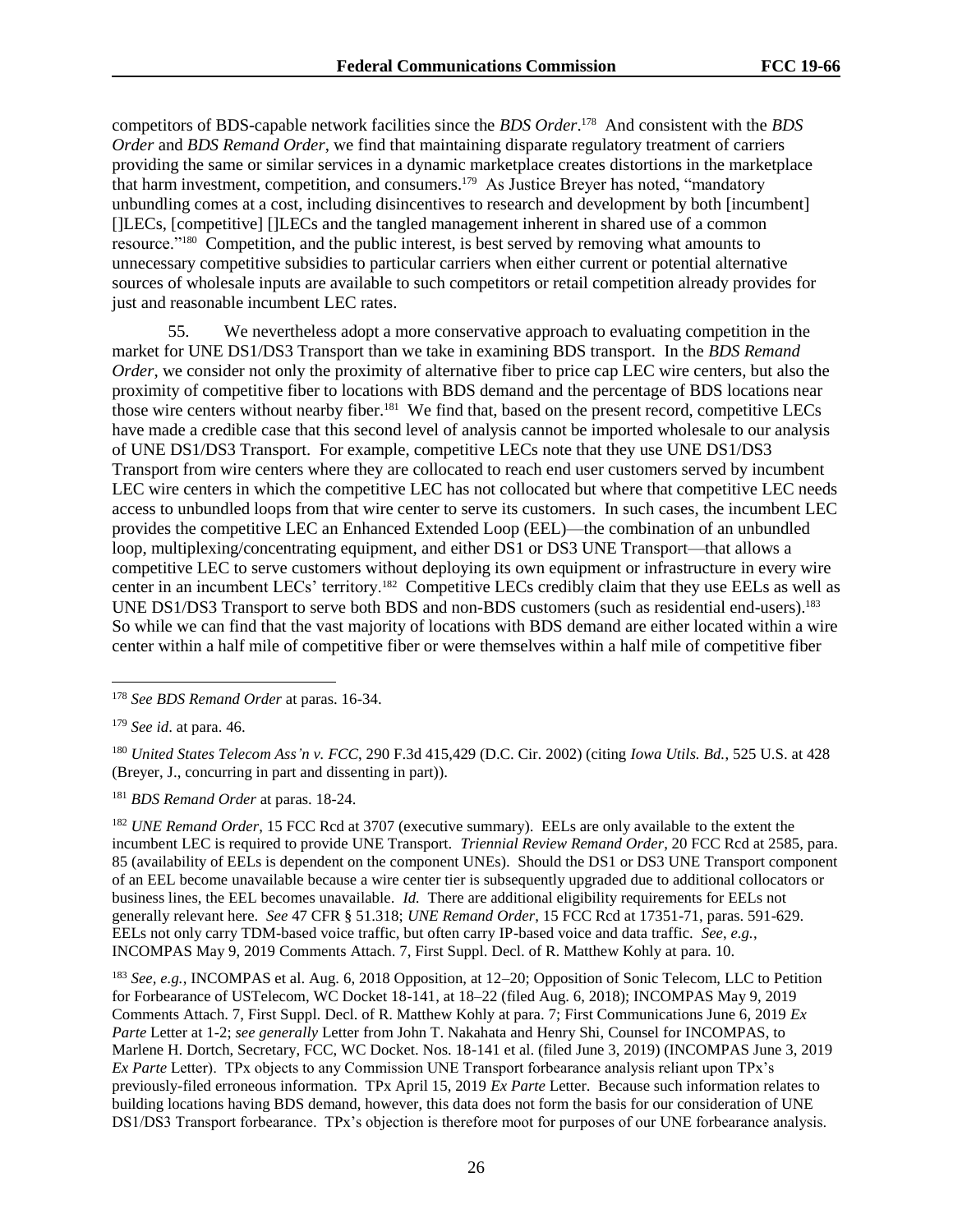relying on the number of locations with BDS demand in or near such wire centers,<sup>184</sup> and that buildings with BDS demand that were served only by an incumbent LEC are on average only 364 feet from the closest competitive LEC fiber facility,<sup>185</sup> we cannot take similar comfort that the non-BDS end users ultimately served by EELs and UNE DS1/DS3 Transport have similar competitive options across the nation based on the present record.<sup>186</sup>

56. Fortunately, the Commission has wide latitude in its approach to evaluating requests for forbearance and is not bound by any specific type of competition analysis when considering such requests. Indeed, the D.C. Circuit has held that section 10 "imposes no particular mode of market analysis or level of geographic rigor," instead "allow[ing] the forbearance analysis to vary depending on the circumstances."<sup>187</sup>

57. Accordingly, we proceed incrementally and limit our analysis to wire center endpoints where we know that actual or potential competition exists—i.e., those endpoints where competitive fiber is located within a half mile. In the *BDS Order*, the Commission concluded that one facilities-based competitor within a half mile of a location solely served by an incumbent LEC sufficiently restrains incumbent LEC pricing.<sup>188</sup> The Commission also found that competition energized by its ordered deregulation would be more effective in delivering just and reasonable prices over the medium term than maintenance of pricing regulations.<sup>189</sup> Because price cap LEC wire centers are effectively BDS locations for the competitive LECs needing transport from such wire centers, these competitive LECs would purchase BDS to meet their transport needs at that wire center but for the availability of UNE Transport. We therefore conclude that relying on the same approach as the *BDS Order* for evaluating actual or potential competition for UNE Transport at price cap LEC wire centers is appropriate.

58. Because these transport facilities are physically the same type of facilities,<sup>190</sup> there is no rational basis to believe that it would take any longer to extend alternative fiber the final half mile to current UNE Transport aggregation points (wire centers) than it would to connect it to any other location with BDS transport demand or that the barriers to deployment would differ. Further, we find no basis to believe that the competitive pressure exerted on price cap LECs' rates for TDM transport at wire centers differ based on whether the purchaser is an enterprise customer, an interexchange carrier, or a competitive LEC seeking BDS TDM transport because it no longer can obtain UNE DS1/DS3 Transport. Consequently, we find that the presence of alternative fiber within a half mile of a price cap LEC wire center creates the same competitive marketplace dynamics for competitive LECs relying on UNE

 $\overline{a}$ 

<sup>188</sup> *BDS Order*, 32 FCC Rcd at 3468, 3512-14, paras. 15, 118-119.

<sup>189</sup> *Id.* at 3512, para. 117.

<sup>184</sup> *See BDS Remand Order* at paras. 17, 20, 37.

<sup>185</sup> *See id.* at para. 16.

<sup>&</sup>lt;sup>186</sup> To be clear, we recognize that alternative options for transport may well be similarly robust for non-BDS end users of UNE DS1/DS3 Transport, but we cannot make such a finding based on the present record.

<sup>&</sup>lt;sup>187</sup> *Earthlink v. FCC*, 462 F.3d 1, 8 (D.C. Cir. 2006). The court also stated that it will "uphold the FCC's interpretation as long as it is reasonable, even if 'there may be other reasonable, or even more reasonable, views.'" *Id.* at 7 (citations omitted).

<sup>190</sup> *See*, *e.g.*, CPUC Aug. 6, 2018 Comments at 20; INCOMPAS May 9, 2019 Comments at 18-19, Attach. 1, First Suppl. Decl. of Douglas Denney at para. 12 (discussing result of forbearance); INCOMPAS et al. Aug. 6, 2018 Opposition Attach. 5, Decl. of James Bellina at para. 12, Attach. 7, Decl. of Todd Matthew Way at para. 11; CenturyLink May 9, 2019 Comments at 2; Verizon May 9, 2019 Comments at 17-18.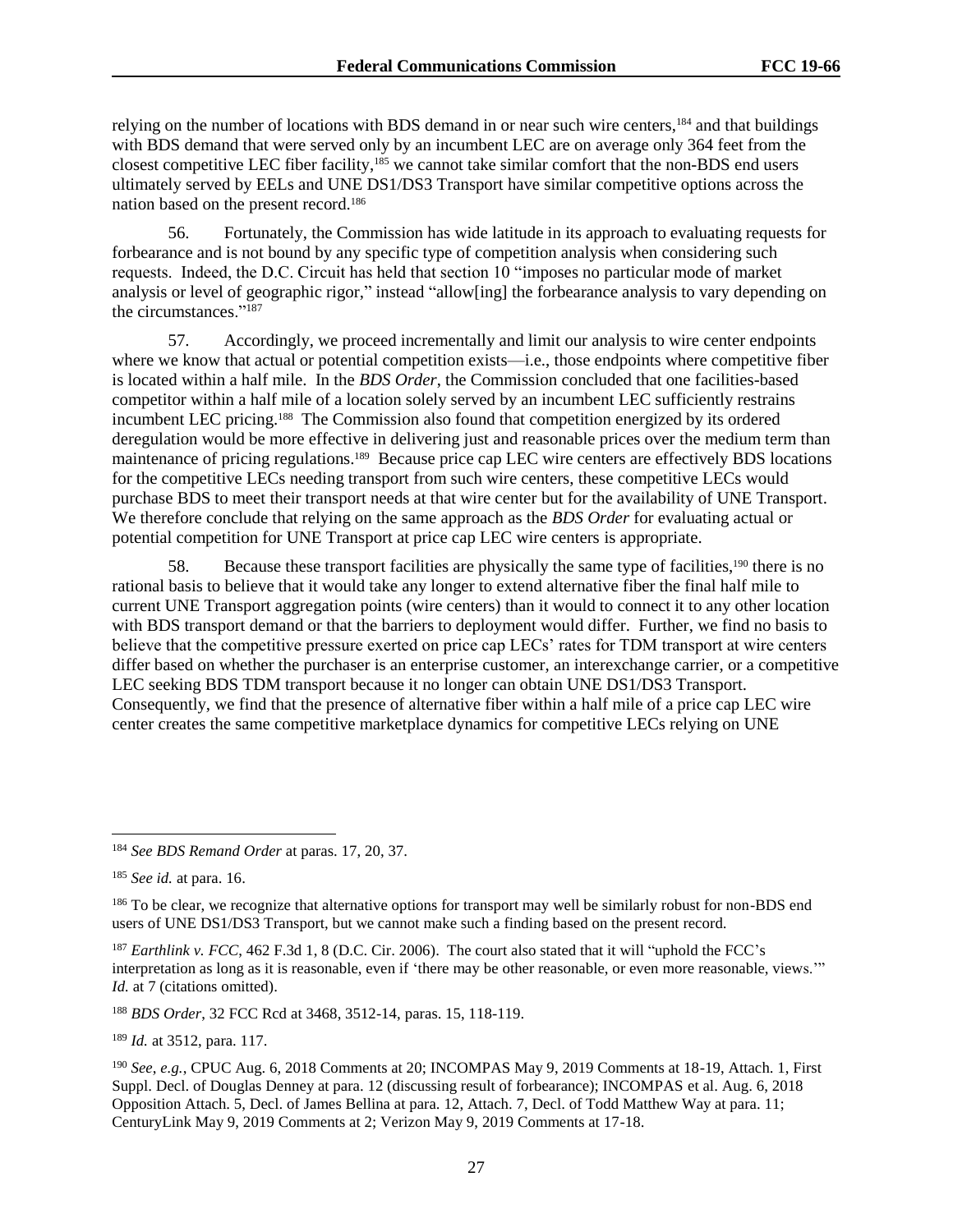DS1/DS3 Transport as it creates for BDS TDM transport,<sup>191</sup> or any other location having DS1/DS3 level demand for a dedicated connection.<sup>192</sup>

59. Following forbearance, the availability of UNE DS1/DS3 Transport will continue to be determined on a wire center-to-wire center route basis by examining the classification of the wire center on each end of the desired transport route and determining whether the UNE-triggering wire center is sufficiently near competitive fiber.<sup>193</sup> Along routes where the UNE-triggering endpoint has nearby competitive fiber, we expect market forces will work to ensure just and reasonable commercial interoffice transport prices in the absence of UNE DS1/DS3 Transport availability. Commercially available BDS transport from price cap LECs will be subject to the regulatory framework adopted in today's accompanying *BDS Remand Order*. We expect the good faith commercial solutions arising from that framework to work to ensure that BDS transport rates remain just and reasonable without resort to an *ex*  ante regulatory process.<sup>194</sup> We estimate that there are roughly 11,000 Tier 2 and Tier 3 wire centers with nearby competitive fiber.<sup>195</sup>

60. We condition this forbearance on an appropriate transition period. In the *BDS Order*, the Commission found that "a nearby potential business data services supplier, in the form of a wired communication network provider, generally tempers prices in the short term and results in reasonably competitive outcomes over three to five years (the medium term)." 196 Accordingly, and in light of the need for an adequate transition to ensure that small businesses will have time to adjust to the new regulatory conditions, the Commission adopted a six-month freeze on BDS rates as well as a three-year transition period for mandatory detariffing.<sup>197</sup> Here too small businesses claim the need for a reasonable transition period to reflect their reasonable, investment-backed expectations that they could rely on UNE DS1/DS3 Transport. Specifically, we are mindful of competitive LECs' concerns regarding the practical

l

<sup>193</sup> We specifically grant this forbearance relief *without regard* to USTelecom's eleventh-hour alternative proposal to limit UNE Transport relief to "routes between wire centers that qualify as Tier 1 or Tier 2 wire centers under the Commission's unbundling rules." USTelecom May 6, 2019 *Ex Parte* Letter at 3. We are under no obligation pursuant to our "complete as filed" rules to consider such eleventh-hour alternatives and new data. *See 2015 USTelecom Forbearance Order*, 31 FCC Rcd at 6163, para. 8, n.35 (citing *Verizon v. FCC*, 770 F.3d 961, 968 (D.C. Cir. 2014))*.* To the extent our analysis of nearby fiber within a half mile yields similar results to USTelecom's alternative proposal, we clarify that our forbearance decision is based entirely on our analysis.

<sup>194</sup> *BDS Remand Order* at para. 41 (even where *ex ante* rate regulation is eliminated for BDS transport, sections 201, 202, and 208 of the Act will continue to apply).

<sup>195</sup> We direct the Bureau to release a list of Common Language Location Identification (CLLI) codes for the LERGverified wire centers that have alternative fiber within a half mile based on the *2015 Collection* on or before August 2, 2019. This CLLI code list will only identify wire centers that are no longer UNE-triggering and subject to forbearance based on the existence of nearby fiber. It will not include wire centers for which their status as a non-UNE-triggering wire center is dependent upon their tier classification contained in our rules, and is not static nor dependent upon our forbearance action here. *See* Letter from Patrick R. Halley, Senior Vice President, Advocacy and Regulatory Affairs, USTelecom to Marlene H. Dortch, Secretary, FCC, WC Docket. No. 18-141 (filed July 1, 2019) (USTelecom July 1, 2019 *Ex Parte* Letter). We decline, as suggested by Alaska Communications and USTelecom, to provide a process by which our list of wire centers with nearby fiber can be amended. Alaska Communications June 21, 2019 *Ex Parte* Letter at 3; USTelecom July 1, 2019 *Ex Parte* Letter at 7. We grant forbearance based only on the record at this time. We also decline to rely on the analysis performed by USTelecom that purports to include additional locations with nearby fiber due to our inability to replicate USTelecom's results using the *2015 Collection. See* USTelecom May 6, 2019 *Ex Parte* Letter at 2.

<sup>196</sup> *BDS Order*, 32 FCC Rcd at 3467-68, paras. 13-15; *id.* at 3520, para. 132 (finding that a business location is competitive if a competitive provider's facilities are within a half mile).

<sup>197</sup> *Id.* at 3533, para. 167.

<sup>191</sup> *See BDS Remand Order* at paras. 17-18, 21-25.

<sup>192</sup> *See id.* at paras. 17, 23.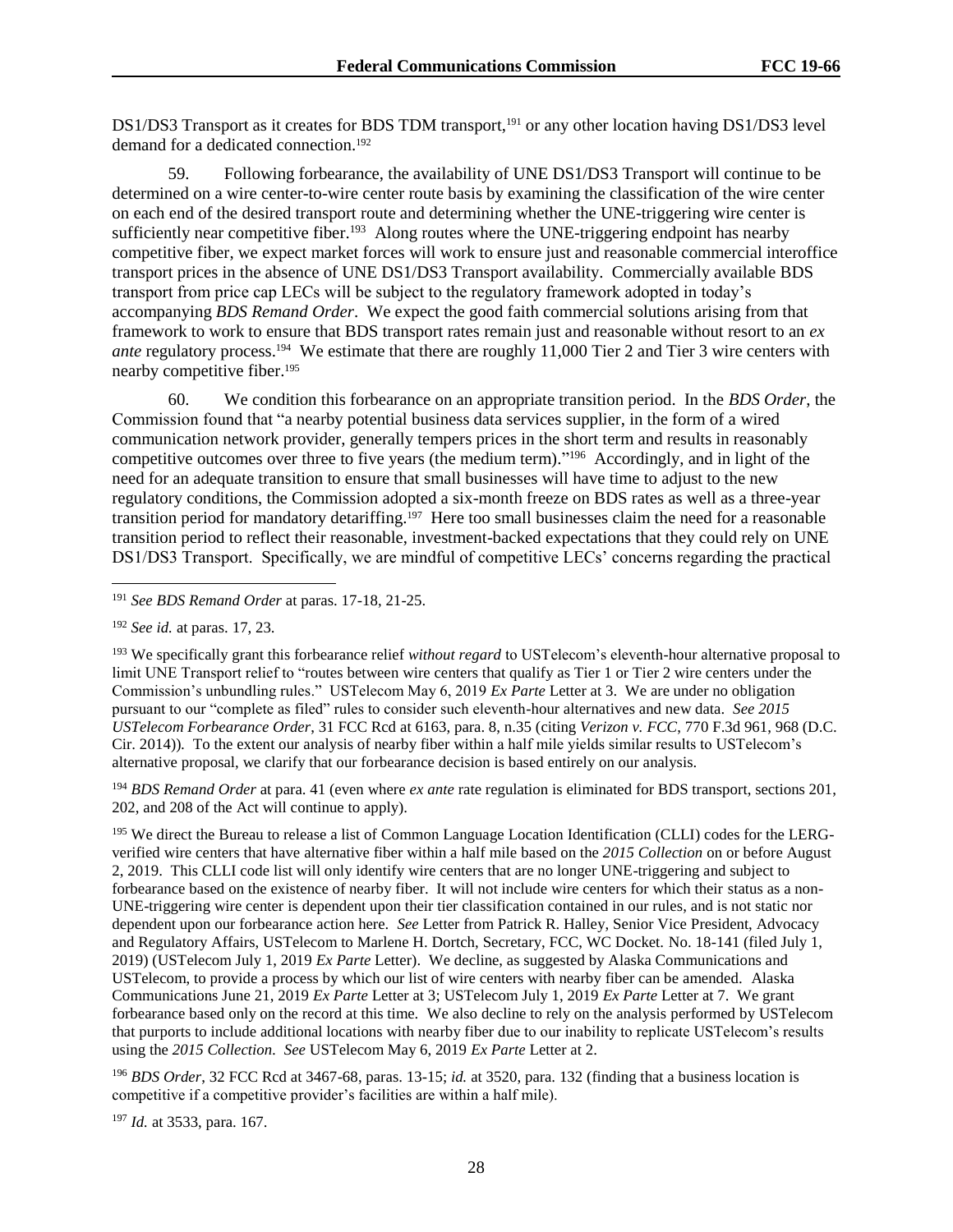details of arranging for commercial interoffice transport alternatives.<sup>198</sup> These competitive LECs may use competitive network providers that may not currently be providing interoffice transport capabilities today, but will move to meet this new demand from competitive LECs in the absence of rate-regulated UNE DS1/DS3 Transport.<sup>199</sup> Competitive LECs transitioning from the availability of UNE DS1/DS3 Transport may also decide to deploy their own replacement fiber transport, while others may decide to rely on BDS transport from the price cap LECs, offerings currently in varying stages of detariffing and transition to commercial agreements.

61. As in the *BDS Order*, we adopt a six-month "freeze" of current market conditions alongside a three-year transition. Specifically, we adopt a six-month period from the effective date of this order in which new UNE DS1/DS3 Transport can be ordered. We find that such a timeframe will enable competitive LECs to execute short term business plans and fulfill contractual obligations they may already have to serve existing or new customers using UNE DS1/DS3 Transport.<sup>200</sup> And we adopt a three-year transition period from the effective date of this order in which existing UNE DS1/DS3 Transport (including such UNE DS1/DS3 Transport ordered during the six-month transition period) must be grandfathered and maintained at regulated rates.<sup>201</sup> Although connecting nearby fiber located within a half mile of a wire center for any particular interoffice transport link is unlikely to take a full three years for any individual alternative transport link, we recognize that giving smaller competitive LECs a full three-year transition period to secure any alternative deployments to the extent needed is prudent based on the present record. 202 Notably, the three-year transition will expire almost five years from the effective date of the *BDS Order*.<sup>203</sup> Therefore, we expect the transition period for UNE DS1/DS3 Transport to fully ensure that current *and* potential competition plays its expected role in working to ensure just and reasonable incumbent LEC rates for commercial BDS transport including TDM transport, which in turn ensures just and reasonable rates for consumers.

 $\overline{a}$ 

 $202$  INCOMPAS et al. Aug. 6, 2018 Opposition at 56-57.

<sup>203</sup> The *BDS Order* was published in the Federal Register on June 21, 2017, making August 1, 2017, the detariffing transition start date. *See BDS Order*, 32 FCC Rcd at 3533, para. 167 (noting that "[t]he transition will begin on the effective date of this Order (sixty (60) days after Federal Register publication)").

<sup>198</sup> *See*, *e.g.*, INCOMPAS May 9, 2019 Comments at 8, 10, 11, Attach. 1, First Suppl. Decl. of James Bellina at para. 7, Attach. 6, First Suppl. Decl. of Dan Bubb at para. 4, Attach. 7, First Suppl. Decl. of R. Matthew Kohly at para. 15.

<sup>199</sup> INCOMPAS May 9, 2019 Comments at 10, 14, 22.

<sup>200</sup> *See* First Communications June 6, 2019 *Ex Parte* Letter at 3 (explaining "[t]he ability to order new transport UNEs is necessary because existing customers' bandwidth needs may increase, and competitive LECs need to be able to respond to customer bandwidth and other demands in order to remain competitive"); *see also id.* (asserting "competitive LECs may need time to increase their customer base to justify alternative transport construction or purchases").

<sup>&</sup>lt;sup>201</sup> Such rates are established either through negotiated interconnection agreements or through State-Commissionarbitrated rates applying certain Commission-developed pricing formulas. *See* 47 U.S.C. §§ 251, 252; 47 CFR § 51.501 *et seq*. Our forbearance is not intended to upset pre-existing interconnection agreements or other contractual arrangements that may currently exist nor pre-existing State-Commission-arbitrated rates during the transition period, which should quell concerns of those fearing near-term price increases for UNE DS1/DS3 Transport, or impact to any contractual rights to move, add, or change leased circuits not affected by any contractual change of law provisions. *See Triennial Review Remand Order*, 20 FCC Rcd 2613-14, para. 145; *see also* TEXALTEL Sept. 5, 2018 Reply at 9-10; Opposition of TPx, WC Docket No. 18-141, at 27 (filed Aug. 6, 2018) (asserting their concerns about UNE rate increases); USTelecom June 21, 2018 *Ex Parte* Letter at 1 (proposing no price increase on UNEs only until February 4, 2021). *See also* INCOMPAS June 28, 2019 *Ex Parte* Letter at 2. Of course, the transition mechanism we adopt is simply a default process, and competitive LECs and price cap LECs remain free to negotiate different arrangements superseding this transition period and replacing UNE DS1/DS3 Transport arrangements with negotiated commercial arrangements at any earlier time.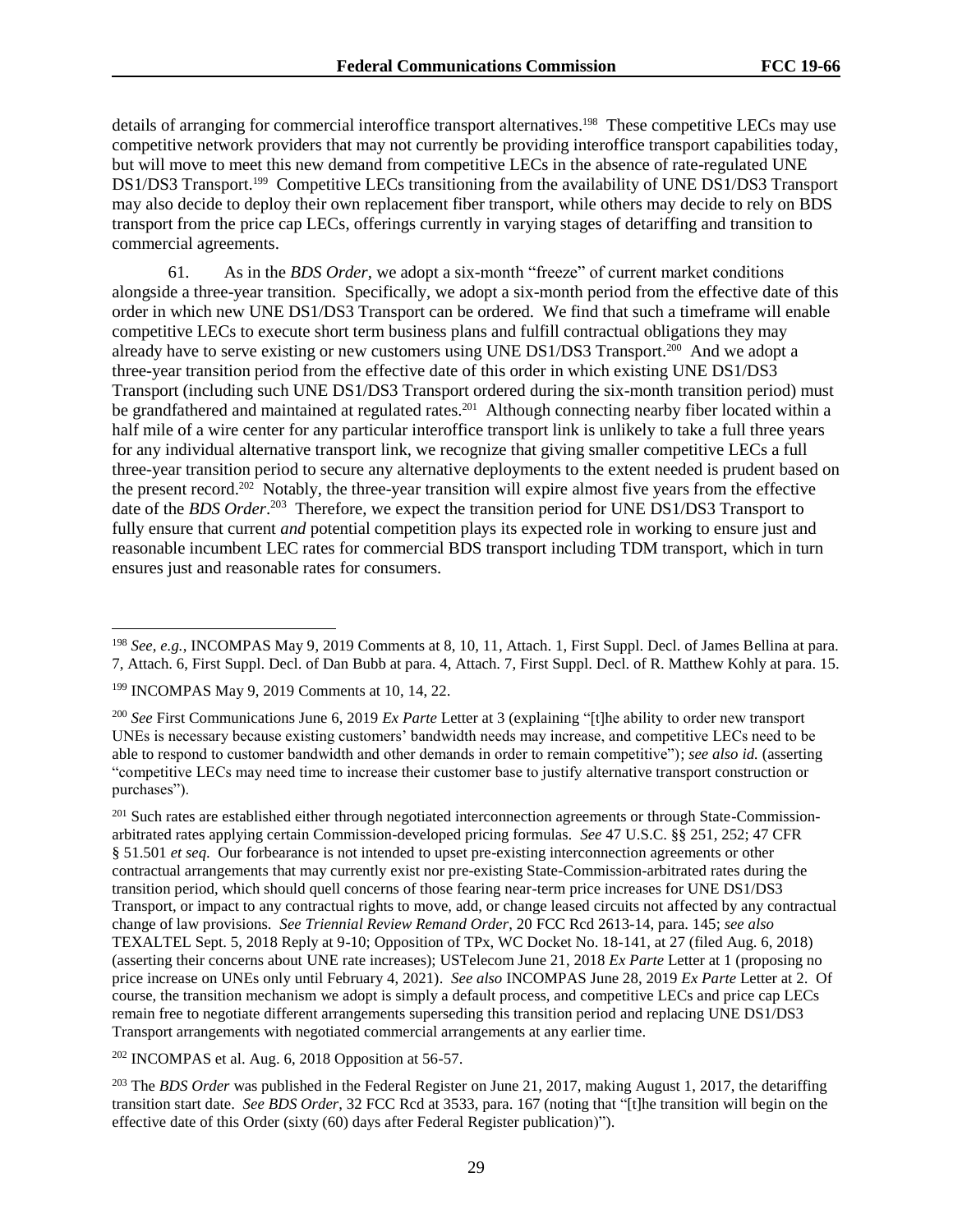62. In short, competition will more effectively ensure just and reasonable prices for transport and the end-user services provided via transport than maintenance of these UNE obligations. For the foregoing reasons, we find that enforcing UNE DS1/DS3 Transport obligations where we have evidence of nearby fiber is not necessary after a transition period to ensure that price cap LECs' transport charges, practices, and classifications are just and reasonable and not unjustly or unreasonably discriminatory. For the same reasons, we find that competition in these areas (and along these routes) will better ensure that consumers are protected than the UNE DS1/DS3 Transport obligations.<sup>204</sup> We thus find that the forbearance granted herein satisfies section  $10(a)(1)$  and  $10(a)(2)$  of the Act.

63. We also find that the forbearance granted herein is in the public interest—the remaining section 10 criterion.<sup>205</sup> Because disparate treatment of similarly situated competitors creates marketplace distortions that may harm consumers,<sup>206</sup> removing unneeded UNE DS1/DS3 Transport obligations will eliminate such distortions and thereby foster competitive conditions, enhancing competition among providers of telecommunications services. Moreover, we find that forbearance will facilitate additional deployment of next-generation networks. In particular, we expect that nearby fiber providers within a half mile of incumbent LEC wire centers where competitive LECs demand interoffice transport will deploy fiber and offer different transport routes over their fiber networks that meet the transport needs of competitive LECs that can no longer rely on UNE DS1/DS3 Transport.<sup>207</sup> This additional fiber deployment will enable the competitive provision of more advanced services, particularly using packetbased technology, and enhance the transition away from legacy networks and services to IP-based networks and services<sup>208</sup>—a transition that is impeded by the continued availability of legacy network facilities at below-market rates based on decades-old unbundling requirements.<sup>209</sup>

64. We disagree with several arguments in the record regarding the appropriate forbearance analysis. For example, USTelecom and several incumbent LECs claim that the rationale used to provide nationwide *ex ante* pricing and tariffing forbearance relief for BDS transport should be applied identically

<sup>206</sup> *See BDS Remand Order* at para. 46.

l

<sup>204</sup> 47 U.S.C. § 160(a)(1), (2); *see 2019 USTelecom 271/272 Forbearance Order* at 16, n.110 (focusing discussion on whether forbearance will ensure just and reasonable rates and charges given that no party has advanced a theory under which incumbent LECs could engage in unreasonable practices and classifications without also being able to charge unjust and unreasonable rates).

<sup>&</sup>lt;sup>205</sup> Section 10(b) directs the Commission to consider whether forbearance "will promote competitive market conditions, including the extent to which such forbearance will enhance competition among providers of telecommunications services," and provides that such a determination may be the basis for finding that forbearance is in the public interest. 47 U.S.C. § 160(b).

<sup>&</sup>lt;sup>207</sup> We thus disagree with commenters that suggest that any forbearance here is not in the public interest and may lead to a lessening of competitive fiber deployment. *See*, *e.g.*, INCOMPAS Aug. 6, 2018 Opposition at 11; Public Knowledge Aug. 6, 2018 Opposition at 22-24; INCOMPAS May 9, 2019 Comments at 24. The forbearance we adopt instead is precisely targeted to those situations in which the deployment of competitive fiber is most likely.

<sup>&</sup>lt;sup>208</sup> Thus, we find that exercising our forbearance authority in this manner follows the exhortation of Section 706 of the Telecommunications Act to "utiliz[e]" forbearance to "encourage the deployment on a reasonable and timely basis of advanced telecommunications capability to all Americans," 47 U.S.C. § 1302(a), and we find that the future benefits of our action outweigh any short term impact (which should in turn be mitigated substantially by the scope and conditions tied to our grant of forbearance). *See EarthLink v. FCC*, 462 F.3d at 8-9.

<sup>209</sup> *See BDS Order*, 32 FCC Rcd at 3582-83, para. 288 (finding that the obligation that incumbent LECs must provide wholesale access in certain circumstances had negative effect on the "deployment of, and transition to, nextgeneration network infrastructure and innovative IP services"); Petition, Appx. B at 3 ("If forbearance were granted to the ILECs that are currently obligated to sell UNEs at below market rates, customer migration to next-generation services would accelerate . . . .").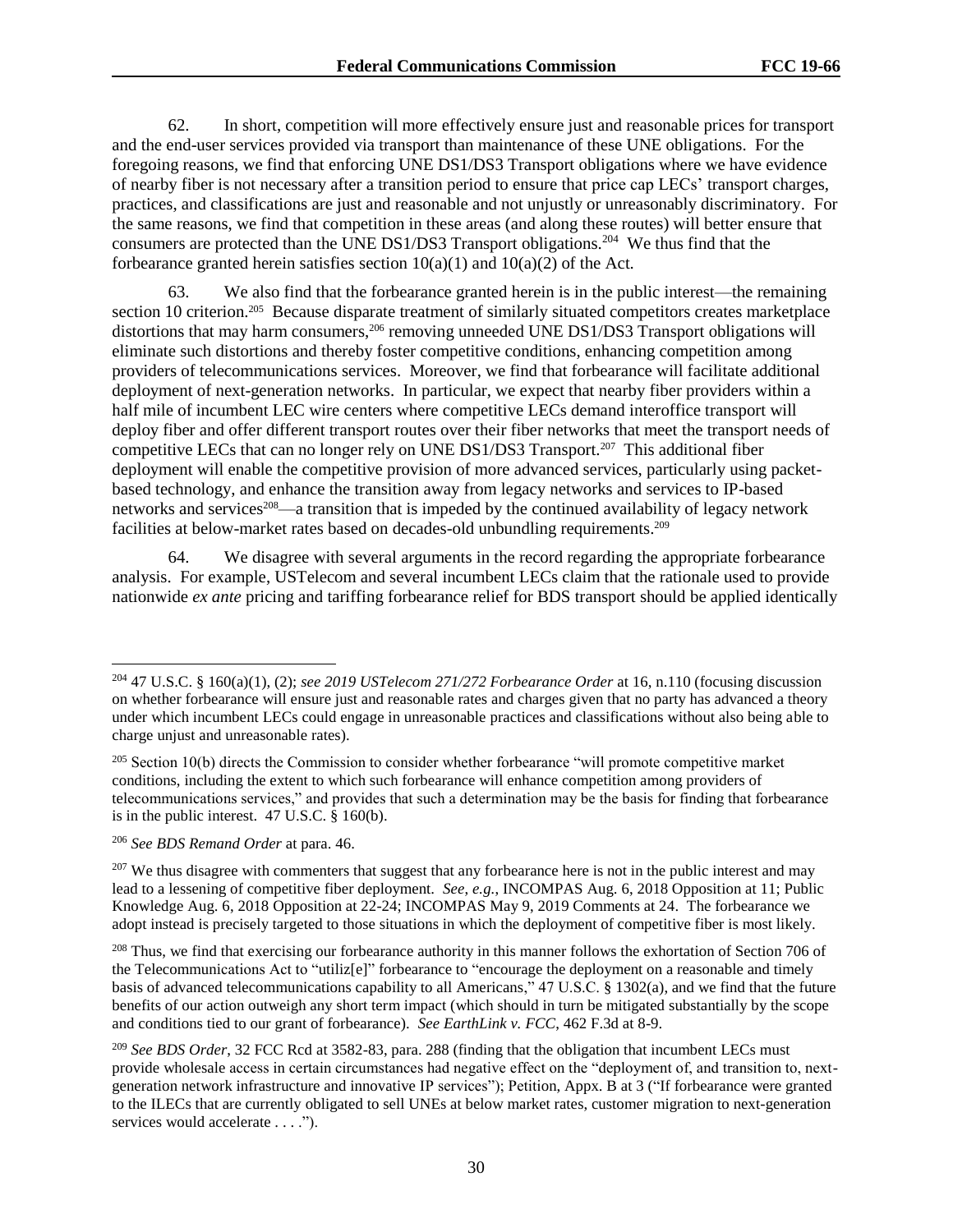for purposes of granting nationwide UNE DS1/DS3 Transport forbearance relief.<sup>210</sup> We disagree.<sup>211</sup> Because we cannot confirm that non-BDS customers that currently rely (indirectly) on UNE DS1/DS3 Transport have similar competitive options as BDS customers do, we cannot take the same comfort that such customers will be protected on the present record. Accordingly, we deny forbearance relief for UNE DS1/DS3 Transport for those price cap LEC wire centers where the record does not demonstrate that there is nearby fiber. $212$ 

65. We also reject USTelecom's claim that cable HFC networks serve as a second *ubiquitous* transport network that supports UNE Transport forbearance.<sup>213</sup> The extent to which cable networks, like other fiber networks, exist as an alternative to the incumbent LEC interoffice transport network is reflected in our analysis of where there is alternative fiber within a half mile of an incumbent LEC wire center.<sup>214</sup> Or to frame it another way—we can agree with USTelecom only to the extent that the record demonstrates that such networks are in fact ubiquitous, and elsewhere we must follow the record, not USTelecom's assertions to the contrary.

66. We reject opponents' suggestions that fiber owned by various nearby fiber providers should not be treated as a competitive alternative for UNE DS1/DS3 Transport.<sup>215</sup> These opponents argue that other fiber providers, generally, are uninterested in providing competitive DS1/DS3 service and that cable providers, in particular, are either ill-suited or unwilling to provide such service due to the unique characteristics of their networks.<sup>216</sup> But these commenters rely on outdated assumptions more than 15

<sup>212</sup> Although incumbent LECs assert that UNE DS1/DS3 Transport is used in areas that the Commission already considers competitive for BDS purposes, *see*, *e.g.*, Verizon May 9, 2019 Comments at 13, they do not assert that this is exclusively the case. Further, there is evidence in the record to the contrary. *See*, *e.g.*, INCOMPAS May 9, 2019 Comments at 20-21, Attach. 4, First Suppl. Decl. of Jeffrey Buckingham at paras. 3-4, Attach. 7, First Suppl. Decl. of R. Matthew Kohly at paras. 5-6. In any case, a rulemaking would be a more appropriate proceeding to gather additional comment and evidence to make such findings.

<sup>213</sup> USTelecom May 6, 2019 *Ex Parte* Letter at 4.

l

<sup>214</sup> This is not to say that a competitive cable HFC network capable of serving the same customer locations as the competitive LEC could not at some future time provide sufficient competition to warrant forbearance from UNE Transport or other UNE obligations in any particular geographic service area when such information and data has been properly made available in the record.

<sup>215</sup> *See*, *e.g.*, INCOMPAS May 9, 2019 Comments at 3-4, 8, 20-21; TPx May 28, 2019 Reply at 5; Letter from Tamar E. Finn and Patricia Cave, Counsel to First Communications, LLC, to Marlene H. Dortch, Secretary, FCC, WC Docket Nos. 18-141 et al., at 2 (filed June 6, 2019) (First Communications June 6, 2019 *Ex Parte* Letter). We are also unpersuaded by TPx's argument that past Commission reference to UNE-based competition serves as a reason not to grant forbearance. Letter from Tamar E. Finn and Patricia Cave, Morgan Lewis & Bockius LLP, Counsel for U.S. TelePacific Corp. et al., to Marlene H. Dortch, Secretary, FCC, WC Docket No. 18-141 (filed July 2, 2019). With regard to BDS, we note that the Commission explicitly *rejected* considering in its analysis any role that UNEs played in the BDS marketplace. *BDS Order*, 32 FCC Rcd at 3476, paras. 32-34; *id.* at 3520, para. 132 n.401. Further, so long as there are, in fact, alternatives to UNE DS1/DS3 transport (which there are where we are granting forbearance), the lack of such an unbundling obligation should not undercut any prior Commission determinations.

<sup>216</sup> INCOMPAS May 9, 2019 Comments at 3-4, 8-10, 22; Sonic May 9, 2019 Comments at 4-5; INCOMPAS May 28, 2019 Reply at 15; TPx May 28, 2019 Reply at 5. Even if these cable companies were ultimately unwilling to provide competitive LECs with transport, we find that the existence of such networks, which are used to serve end users in the same general vicinity, is likely sufficient to temper price increases in the short term and result in reasonably competitive outcomes in the medium term, ensuring just and reasonable rates for consumers.

<sup>210</sup> *See*, *e.g.*, Petition at 28-29; USTelecom May 6, 2019 *Ex Parte* Letter at 8-11; AT&T May 9, 2019 Comments at 5-8; CenturyLink May 9, 2019 Comments at 9-10; USTelecom May 28, 2019 Reply at 2-3; Verizon May 28, 2019 Reply at 2-3; *cf.*, *e.g.*, INCOMPAS May 9, 2019 Comments at 6-8.

<sup>&</sup>lt;sup>211</sup> That is, we do not provide the nationwide relief that USTelecom seeks. Petition at 24-25; USTelecom May 6, 2019 *Ex Parte* Letter at 1.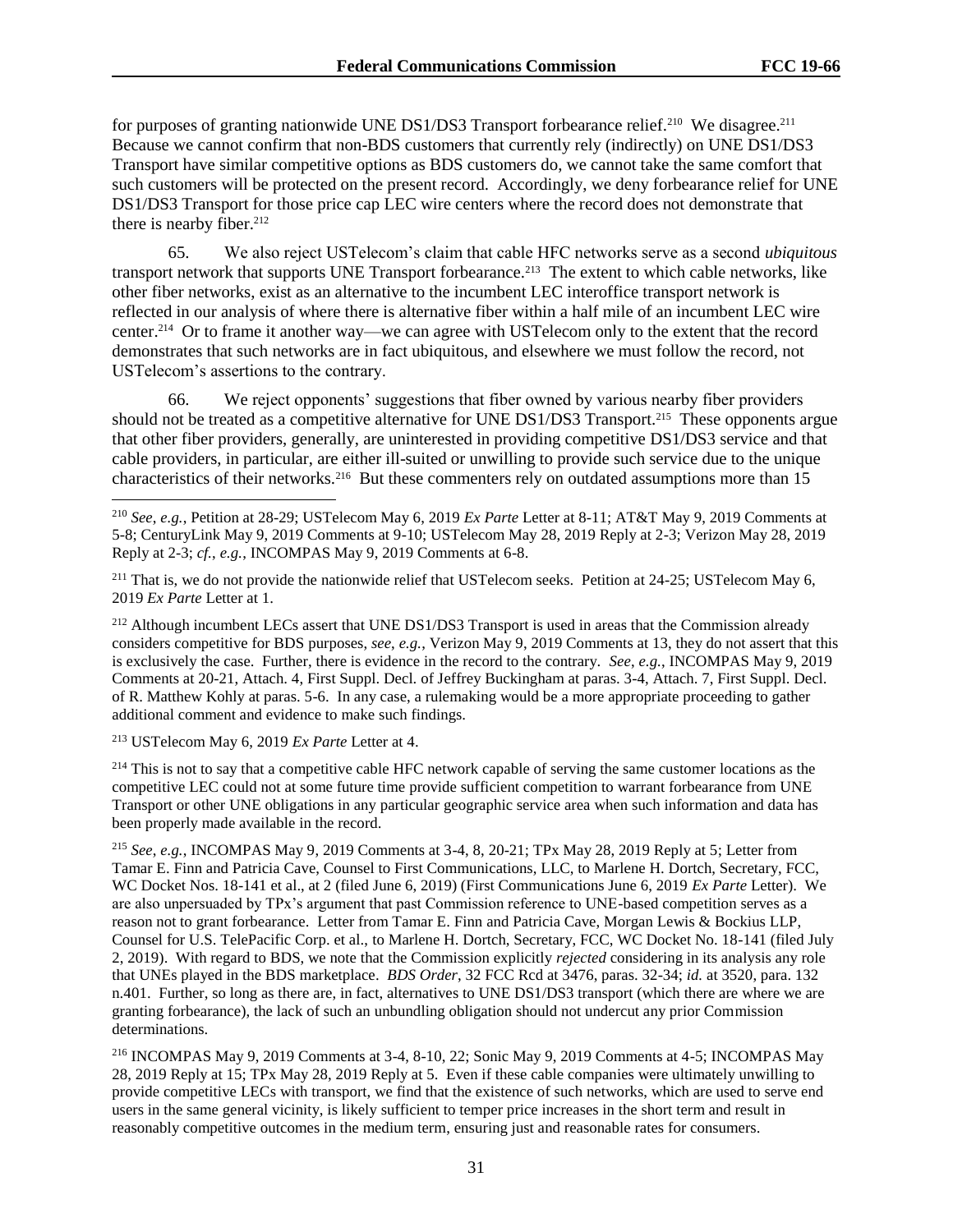years old<sup>217</sup> and ignore more recent, directly relevant, precedent and record evidence reflecting the continued aggressive deployment of competitive fiber since 2013, and particularly the increased competition for BDS Transport, including from cable competitors, over the past six years.<sup>218</sup> Indeed, the Commission has found in the context of DS1 and DS3 BDS TDM transport, that alternative fiber providers do, in fact, serve as potential providers that will seek to monetize their investments on a wholesale basis. 219

67. We are also unpersuaded by arguments that the *same* alternative fiber provider must serve both ends of a UNE DS1/DS3 Transport route for such route to be subject to forbearance.<sup>220</sup> The Commission has previously considered and rejected this argument, and it is even more unconvincing today due to the myriad of opportunities to alternatively route traffic using pre-existing or new options.<sup>221</sup> The Commission has explicitly rejected such an analysis in the past because it fails to acknowledge that the same transport provider is likely to be operating in multiple nearby wire centers, fails to take into account potential deployment, and is administratively unworkable.<sup>222</sup> Not only does the presence of an initial alternative fiber provider that has overcome any existing barriers to entry indicate the potential for more such providers to enter the market (creating the possibility of a direct route being supplied by the same provider), but indirect routing is much more likely when competitive LECs and multiple alternative fiber providers interconnect at locations such as neutral carrier hotels.<sup>223</sup> To the extent that forbearance encourages such alternative routing, avoiding unnecessary duplication of incumbent LEC network topology, it furthers the public interest by creating more resilient, geographically-diverse routing. We also note that competitive LECs have indicated that they have their own physical network presence frequently in several, if not dozens or hundreds, of incumbent LEC wire centers.<sup>224</sup> This creates an enormous number of routing permutations using the various alternative fiber providers in the area, should the same provider not serve all necessary wire centers.

68. Similarly, we reject arguments suggesting that our nearby fiber analysis fails to consider the availability of splice points along such fiber routes.<sup>225</sup> The record demonstrates that any current lack of fiber splice points for connecting alternative fiber, to the extent that this situation does, in fact, exist, is not a meaningful barrier to actual use of such fiber as a replacement for UNE DS1/DS3 Transport. No party has rebutted either the observation made by one of the largest fiber providers in the country, CenturyLink, that such circumstances do not affect deployment decisions or the explanation that

l

<sup>222</sup> *See Triennial Review Remand Order*, 20 FCC Rcd at 2590-91, paras. 97-98.

<sup>223</sup> *See*, *e.g.*, USTelecom May 28, 2019 Reply at 11.

<sup>217</sup> *See, e.g.*, INCOMPAS May 9, 2019 Comments at 3-4, 8-10, 22 (relying on Commission findings from 2004).

<sup>218</sup> *See BDS Remand Order* at paras. 28-31 (discussing the *Atlantic-ACM 2018-2023 Forecast*). INCOMPAS raises the concern that there have been incumbent LEC acquisitions of competitive fiber providers since 2013, and observes that it is not clear how this was categorized in the *April Data Tables*. INCOMPAS June 28, 2019 *Ex Parte*  Letter at 1. We confirm that no wire centers that are no longer UNE-triggering wire centers based on the *April Data Tables* analysis show Level 3 or XO as the sole alternative fiber providers to CenturyLink or Verizon, respectively.

<sup>219</sup> *See id.* at para. 17; *see also id.* at 18-19 (discussing measures of competition).

<sup>220</sup> *See* INCOMPAS May 28, 2019 Reply at 14-15.

<sup>221</sup> *See*, *e.g.*, INCOMPAS et al. Aug. 6, 2018 Opposition, Attach. 6, Decl. of Jeff Buckingham at para. 10, Attach. 12, Decl. of Jeff Rhoden at para. 5, Attach. 15, Decl. of R. Matthew Kohly at para. 9; WorldNet Aug. 6, 2018 Comments at 1 n.1; TPx Aug. 6, 2018 Opposition at 5.

<sup>224</sup> *See*, *e.g.*, INCOMPAS et al. Aug. 6, 2018 Opposition, Attach. 6, Decl. of Jeff Buckingham at para. 10, Attach. 12, Decl. of Jeff Rhoden at para. 5, Attach. 15, Decl. of R. Matthew Kohly at para. 9; WorldNet Aug. 6, 2018 Comments at 1 n.1; TPx Aug. 6, 2018 Opposition at 5.

<sup>225</sup> *See*, *e.g.*, INCOMPAS May 9, 2019 Comments at 8-10.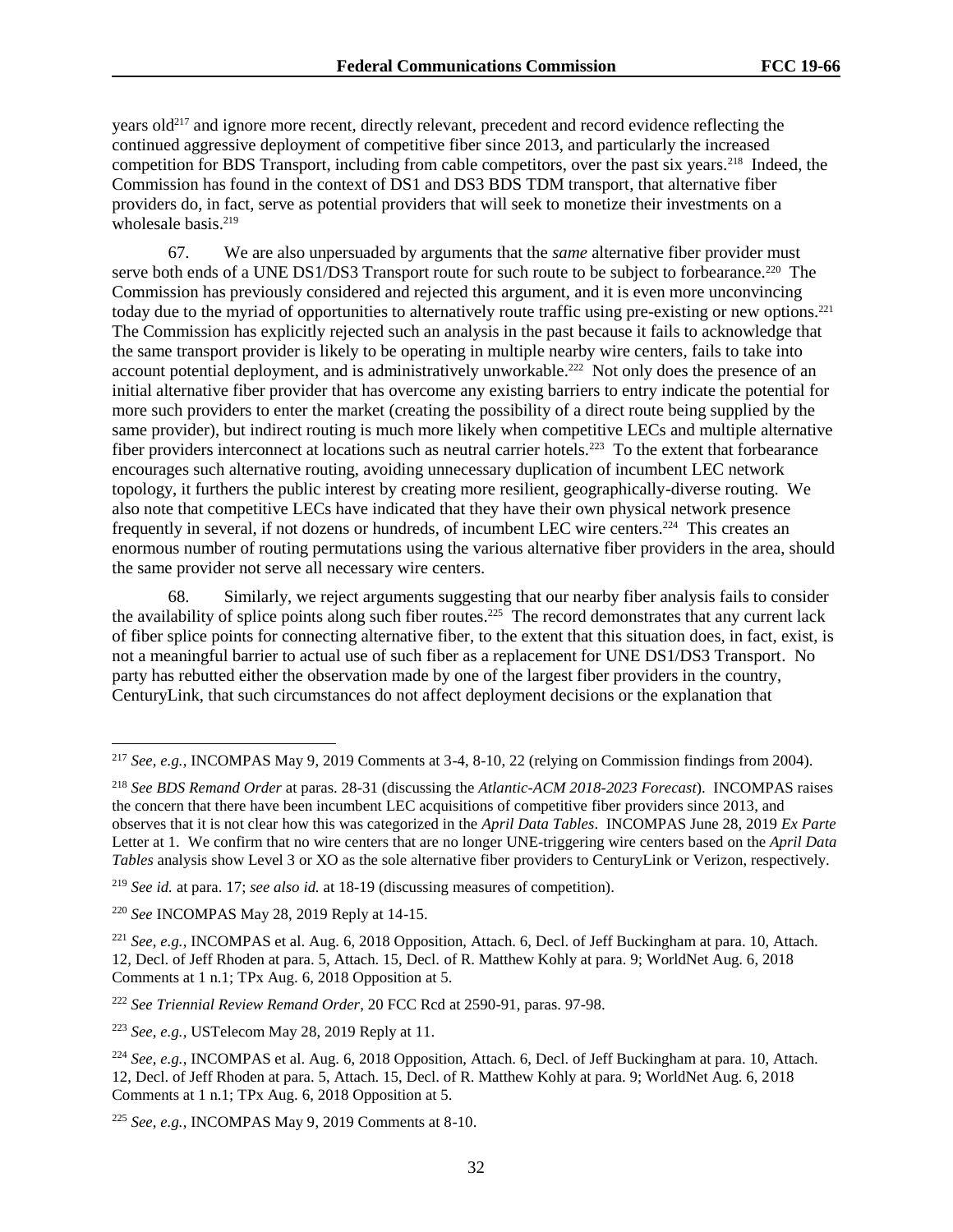fundamental economics and engineering best practices dictate including splice points at regular intervals in fiber networks $226$ 

69. We are also unpersuaded by opponents' arguments that UNE DS1 Transport requires any special treatment.<sup>227</sup> The record strongly supports a conclusion that a substantial amount of UNE DS1/DS3 Transport is used in the provision of EELs, including for IP-based services. Because EELs combine unbundled loops and UNE Transport so the competitive LEC can serve its end-user customers, such UNE Transport component of an EEL is directly related to end users' needs. As end users' needs continue to grow,<sup>228</sup> so will the required transport bandwidth needs grow.

70. Additionally, we reject INCOMPAS's argument that forbearance is inappropriate because USTelecom needed to make its case pursuant to the market-power standard of the *Qwest Phoenix Order*. 229 For one, INCOMPAS fails to recognize that the *Qwest Phoenix Order* expressly acknowledged that "a different analysis may apply when the Commission addresses advanced services, like broadband services."<sup>230</sup> Indeed, the Commission there agreed with the D.C. Circuit that "'[o]n its face' section 10 'imposes no particular mode of market analysis or level of geographic rigor,' but rather 'allow[s] the forbearance analysis to vary depending on the circumstances.<sup>'"231</sup> Accordingly, the alleged requirement to follow the market-power standard of the *Qwest Phoenix Order* simply does not exist.<sup>232</sup> For another, the Commission explicitly declined to apply the market-power standard of the *Qwest Phoenix Order* and the antitrust principles of the DOJ/FTC merger guidelines when considering its approach to evaluating competition in the *BDS Order*. <sup>233</sup> And in the appeal of *BDS Order*, the Eighth Circuit affirmed this approach as well as the half mile standard that we rely upon here. 234

71. Moreover, we disagree with several alternative proposals and arguments in the record regarding the appropriate transition period on which to condition forbearance. While USTelecom recognizes the need for some transition period, it proposes a duration of only 18 months.<sup>235</sup> For the

l

<sup>228</sup> *See, e.g.*, *BDS Order*, 32 FCC Rcd at 3482, para. 44; *id.* at 3485, para. 56.

<sup>231</sup> *Id.* at 8645, para. 41 (quoting *EarthLink v. FCC*, 462 F.3d at 8).

<sup>233</sup> *BDS Order*, 32 FCC Rcd at 3515-16, paras. 121-24.

<sup>234</sup> *BDS Order*, 32 FCC Rcd at 3467, para. 12; *Citizens Telecomms. v. FCC*, 901 F.3d at 1007-08.

<sup>226</sup> CenturyLink Feb. 19, 2016 Reply at 30; AT&T Sept. 23, 2016 *Ex Parte* Letter at 3 ("[A]s AT&T and others have documented, when providers deploy a BDS network in an area, basic economics and best engineering practices dictate the simple step of including splice points at regular intervals to ensure that the network is capable of serving existing and potential BDS demand in that area . . . .").

<sup>227</sup> *See* INCOMPAS May 9, 2019 Comments at 20-21.

<sup>229</sup> *See* INCOMPAS Motion for Summary Denial (Aug. 6, 2018); *Petition of Qwest Corporation for Forbearance Pursuant to 47 U.S.C. § 160(c) in the Phoenix, Arizona Metropolitan Statistical Area, Memorandum Opinion and* Order, 25 FCC Rcd 8622 (2010) (*Qwest Phoenix Order*).

<sup>230</sup> *Qwest Phoenix Order*, 25 FCC Rcd at 8644, para. 39.

<sup>&</sup>lt;sup>232</sup> For this reason, we need not address here arguments that the *Qwest Phoenix Order* took an unduly narrow view of competition, unreasonably excluded competitors, or otherwise was wrongly decided. Nor need we opine on whether the assumption in the *Qwest Phoenix Order*—that it is the incumbent LEC's burden to prove that it does not have market power rather than an opposing party's burden to prove that an incumbent LEC does have market power—comports with the pro-competitive and deregulatory thrust of the Telecommunications Act or the rapid evolution of the communications market to a plethora of service offerings using a variety of non-traditional technologies.

<sup>&</sup>lt;sup>235</sup> USTelecom proposes grandfathering currently-provided UNEs until February 4, 2021 at current rates, but with no new orders being accepted. *See* Letter from Jonathan Banks, Senior Vice President, Law & Policy, USTelecom, et al., to Marlene H. Dortch, Secretary, FCC, WC Docket. No. 18-141 (filed June 21, 2018) (USTelecom June 21, 2018 *Ex Parte* Letter); *see also* Letter from Patrick R. Halley, Senior Vice President, Advocacy and Regulatory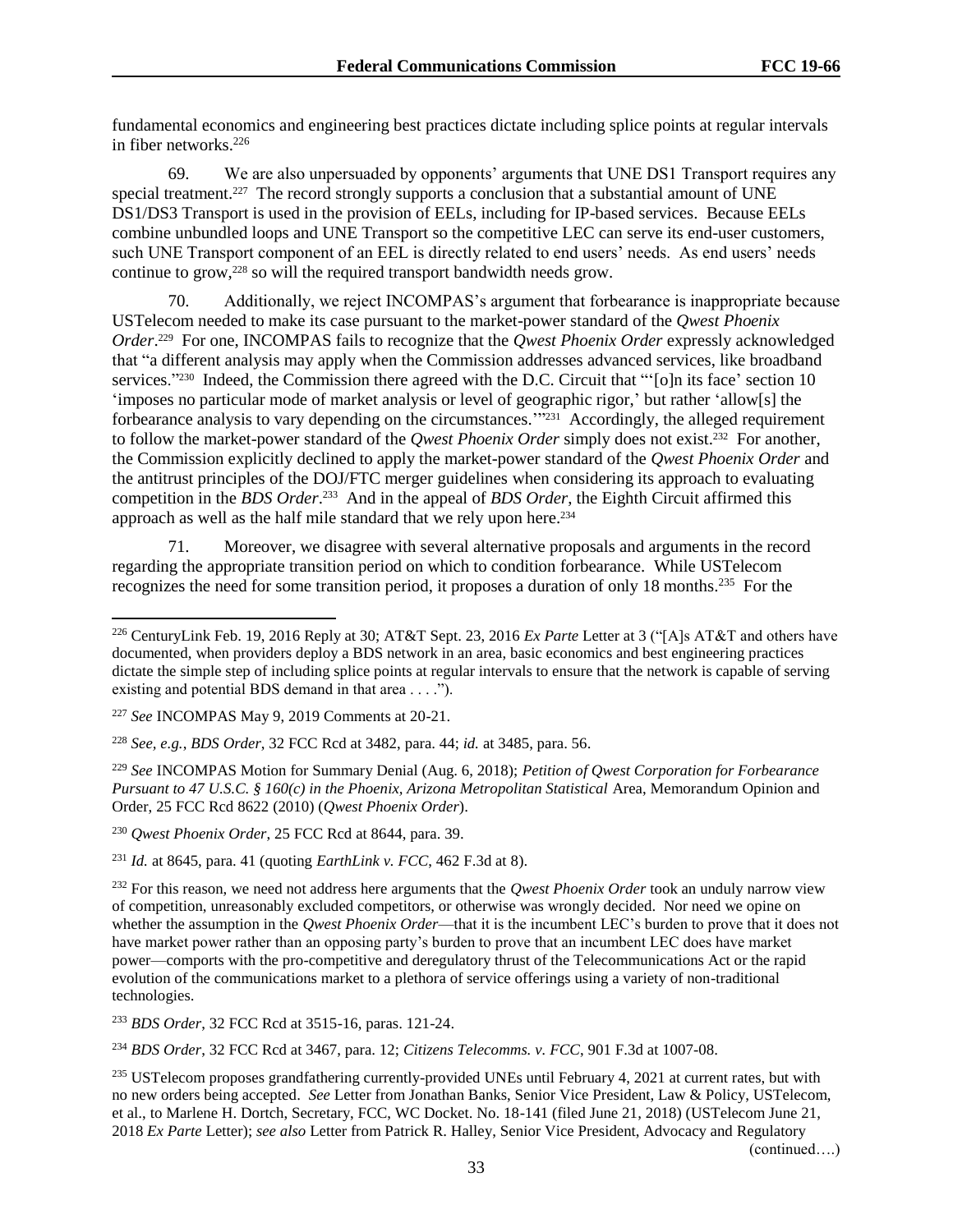reasons explained above, we find that such a transition period is insufficient to ensure that rates are just and reasonable and end-user customers are not harmed once forbearance relief becomes effective.<sup>236</sup> And we find that the three-year transition period, including the six-month period in which UNE DS1/DS3 Transport can continue to be ordered, adequately addresses INCOMPAS' argument that USTelecom's proposed transition period would disrupt service to consumers because it is too short and does not allow for any new UNE orders.<sup>237</sup>

72. At the same time, we reject commenter proposals to permit a longer transition than the one we adopt today.<sup>238</sup> For example, one commenter proposes that we establish a transition that would create mandatory "off ramps" for already-purchased UNEs of between seven years and 12 years, but coupled with the ability of competitive LECs to indefinitely retain a certain number of those UNEs regardless of the availability of existing or potential nearby facilities-based alternatives.<sup>239</sup> Others suggest timeframes of seven years with a five-year period for additional new orders "to moderate the adverse impact on customers and give carriers sufficient time to adjust to the change while still furthering the goal of promoting IP networks" or longer transition periods for rural areas due to allegedly lower demand.<sup>240</sup> We are not convinced that a longer transition timeframe is necessary for UNE Transport forbearance in light of the existence of the nearby fiber facilities that form the basis for our forbearance relief and the lack of evidence that, on balance, barriers to entry in the provision of transport in price cap LEC rural areas are higher than in non-rural areas.

73. Further, we address WorldNet's arguments that forbearance should be denied or subject to an extended transition period in Puerto Rico because of the state of the economy there, the effects of Hurricane Maria, and differences in the level of competition in the communications marketplace in Puerto Rico versus other parts of the country.<sup>241</sup> WorldNet asserts that forbearance will lead to significant

Affairs, USTelecom, et al., to Marlene H. Dortch, Secretary, FCC, WC Docket. No. 18-141, at 2 (filed Feb. 11, 2019) ("USTelecom has committed to a transition that would keep existing UNEs in place until February 4, 2021"); USTelecom July 1, 2019 *Ex Parte* Letter at 2-6.

<sup>236</sup> We also disagree with USTelecom that the six-month period for placing new orders is unjustified because it has not been applied in previous forbearance orders. USTelecom July 1, 2019 *Ex Parte* Letter at 2-3. The two instances cited by USTelecom pertained to limited geographic markets (the Omaha Metropolitan Statistical Area and the Alaska Communications Anchorage, Alaska study area, respectively). *Id.*; *Qwest Omaha Forbearance Order*, 20 FCC Rcd at 19417, para. 2; *Petition of ACS of Anchorage, Inc. Pursuant to Section 10 of the Communications Act of 1934, as Amended (47 U.S.C. §160(c)), for Forbearance from Certain Dominant Carrier Regulation of Its Interstate Access Services, and for Forbearance from Title II Regulation of Its Broadband Services, in the Anchorage, Alaska, Incumbent Local Exchange Carrier Study Area*, Memorandum Opinion and Order, 22 FCC Rcd 1958, 1959, para. 1 (2007) (*ACS Forbearance Order*). Moreover, USTelecom's reliance on the *Triennial Review Remand Order*  transition period is inapposite as the elimination of UNE obligations was based on the impairment standard under section 251(d)(2) rather than a forbearance standard. *ACS Forbearance Order,* 22 FCC Rcd 1961, para. 5, n.13 ("In a forbearance proceeding, Congress has charged the Commission with determining whether the standards of section  $10(a)$  are satisfied; those standards are not identical to the standards of section  $251(d)(2)$ .").

<sup>237</sup> *See* INCOMPAS Aug. 6, 2018 Opposition at 56-57; *see also* Comments of WorldNet Aug. 6, 2018 Comments at 18. (arguing that USTelecom's proposed transition period is too short); Letter from John T. Nakahata and Mengyu Huang, Counsel for INCOMPAS, to Marlene H. Dortch, Secretary, FCC, WC Docket. Nos. 18-141 et al. at 1-5 (filed July 3, 2019) (INCOMPAS July 3, 2019 *Ex Parte* Letter).

<sup>238</sup> *See* Uniti Fiber Sept. 5, 2018 Reply at 6-9; First Communications June 6, 2019 *Ex Parte* Letter at 2-3.

<sup>239</sup> *See* Uniti Fiber Sept. 5, 2018 Reply at 6-9.

<sup>240</sup> *See* First Communications June 6, 2019 *Ex Parte* Letter at 3; INCOMPAS June 28, 2019 *Ex Parte* Letter at 2; *see also* TPx June 13, 2019 *Ex Parte* Letter.

<sup>241</sup> *See* WorldNet Comments at 2-4, 10, 17. *See also* Letter from Sandra Torres López, President, Puerto Rico Telecommunications Bureau to Marlene H. Dortch, Secretary, FCC, WC Docket No. 18-141 (filed Feb. 12, 2019); Letter from Richard Davis, Counsel for WorldNet Telecommunications, Inc., to Marlene H. Dortch, Secretary, FCC, (continued….)

<sup>(</sup>Continued from previous page)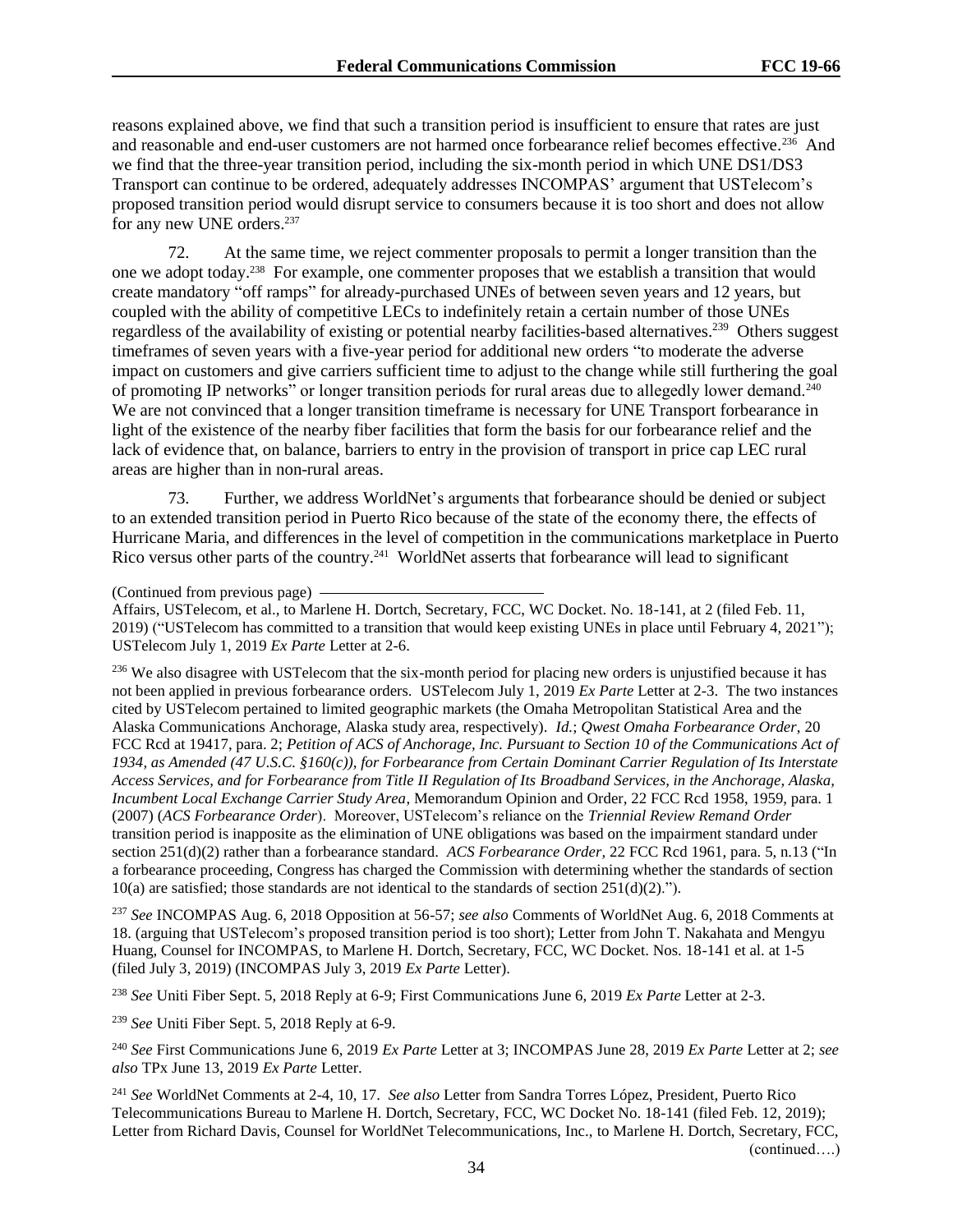market disruption, stranded investment, and increased prices for customers at a time when residents of Puerto Rico are already incurring financial hardship from the effects of the hurricane and that forbearance should therefore be denied.<sup>242</sup> The forbearance relief we grant today is limited to only those price cap LEC wire centers where the record demonstrates that there is actual or potential competition. And importantly, we provide a transition period to reflect the reasonable, investment-backed expectations of competitive LECs such as WorldNet; to enable such competitors to arrange for commercial transport alternatives; and to allow market forces to work to ensure that rates for transport, and rates for end-user services provided via transport, remain just and reasonable. Therefore, we do not find it necessary to exclude Puerto Rico entirely from the scope of the forbearance granted herein.

74. However, we conclude that we should adopt a somewhat longer transition period for wire centers subject to forbearance in Puerto Rico, and we therefore provide a five-year, rather than threeyear, grandfathering period for such wire centers. We agree with commenters that the state of the economy in Puerto Rico and the ongoing restoration efforts there resulting from the devastating effects of Hurricanes Maria and Irma are special circumstances that warrant different treatment from the mainland.<sup>243</sup> Indeed, the Commission noted in creating the Uniendo a Puerto Rico Fund that "[r]ecovery of the communications networks in Puerto Rico . . . has proven especially challenging, particularly compared to other locations in the United States impacted by [the 2017] season's hurricanes."<sup>244</sup> Our selection of three years for the general grandfathering period for the rest of the United States is premised on, among other things, this order being adopted roughly two years into the three-to-five-year medium term that the Commission envisioned in the *BDS Order*. In those same two years, however, carriers in Puerto Rico have clearly and justifiably been focused on recovery efforts, forestalling any market adaptations to the *BDS Order*. In light of this, it is reasonable to view the "medium-term" adaptation for wire centers in Puerto Rico as beginning with the adoption of this order and to provide for a five-year grandfathering period for wire centers in Puerto Rico.<sup>245</sup>

75. Finally, we reject arguments that commenters have had insufficient opportunity to participate in this proceeding under the Commission's rules, including the Commission's forbearance procedures.<sup>246</sup> We find that the comment and reply period, the extended access period to the data enclave, and the ability of interested parties to provide further comments in *ex parte* submissions considered up until the beginning of the Sunshine period have afforded all interested parties, including INCOMPAS and its members, sufficient opportunity to participate. Additionally, the need to act in this proceeding by the

<sup>242</sup> *See* WorldNet Comments at 8. Puerto Rico Telephone Company disagrees with these arguments. *See* Letter from Eduardo R. Guzman and Matthew G. Baker, Counsel for Puerto Rico Telephone Company, to Marlene H. Dortch, Secretary, FCC, WC Docket No. 18-141 (filed July 2, 2019).

<sup>243</sup> *See* WorldNet Comments at 2-4, 10, 17; Liberty Cablevision of Puerto Rico LL Comments at 3-4, 15-16; *see also* Letter from Sandra Torres López, Pres., Puerto Rico Telecommunications Bureau, to Marlene H. Dortch, Secretary, FCC, WC Docket No. 18-141 (filed Feb. 12, 2019); Telecommunications Regulatory Board of Puerto Rico Reply at 4; Letter from Richard Davis, Counsel for WorldNet Telecommunications, Inc., to Marlene H. Dortch, Secretary, FCC, WC Docket No. 18-141 (filed June 24, 2019); Letter from Richard Davis, Counsel for WorldNet Telecommunications, Inc., to Marlene H. Dortch, Secretary, FCC, WC Docket No. 18-141 (filed June 25, 2019).

<sup>244</sup> The Uniendo a Puerto Rico Fund and the Connect USVI Fund et al., Order and Notice of Proposed Rulemaking, 33 FCC Rcd 5404-05, para. 1 (2018) (*Uniendo PR and Connect USVI Funds Order and NPRM*).

<sup>245</sup> We need not similarly extend the transition for the U.S. Virgin Islands, which are also the subject of the *Uniendo PR and Connect USVI Funds Order and NPRM*, for the relief that we grant today because there are no wire centers in the U.S. Virgin Islands with nearby fiber in the territory.

<sup>246</sup> See, *e.g.*, INCOMPAS May 9, 2019 Comments at 14-18.

<sup>(</sup>Continued from previous page)

WC Docket No. 18-141 (filed June 24, 2019); Letter from Richard Davis, Counsel for WorldNet Telecommunications, Inc., to Marlene H. Dortch, Secretary, FCC, WC Docket No. 18-141 (filed June 25, 2019).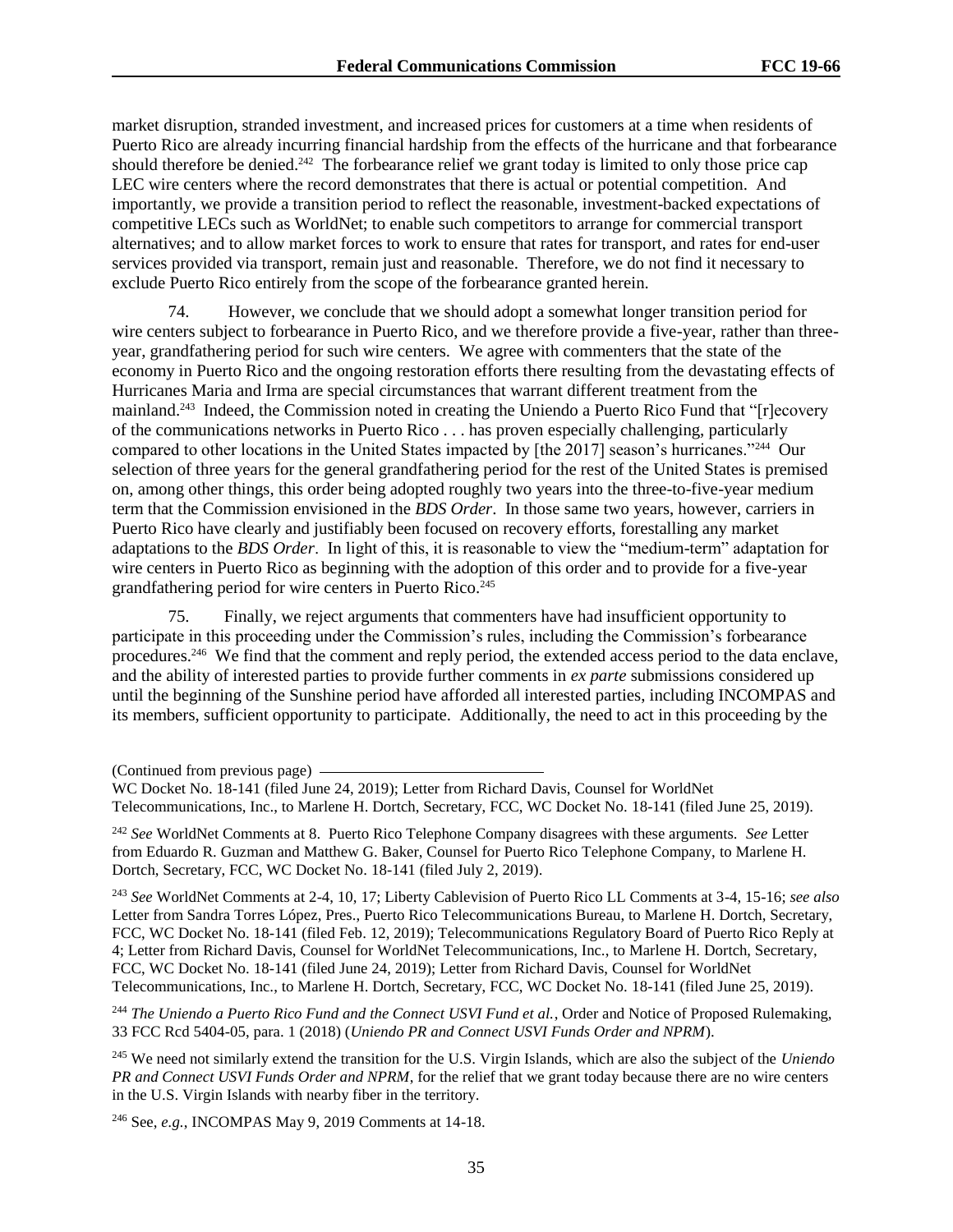statutory deadline of August 2, 2019, to avoid having USTelecom's Petition "deemed granted," is a further relevant factor in reaching this conclusion.<sup>247</sup>

76. Opponents' claims that USTelecom's Forbearance Petition was incomplete as filed, thus allegedly violating section 1.54 of our rules, also fail.<sup>248</sup> The Commission has defined "complete as filed" to mean that a forbearance petition must explicitly state the scope of the relief requested, address each prong of the statute as it applies to the rules or provisions from which the petitioner seeks relief, identify any other proceedings pending before the Commission where the petitioner speaks to the relevant issues, and comply with format requirements.<sup>249</sup> USTelecom's Petition on its face satisfies these criteria for the three categories of rules addressed in the Petition. Under the standard apparently proposed by INCOMPAS, any Petition that is ultimately denied in part or in whole would have been incomplete as filed because it had not made a sufficient case for relief. Further, with regard to the highly confidential and confidential data that USTelecom submitted shortly after filing its Petition and once the Bureau released a Protective Order, the Bureau granted an extension of the comment and reply comment deadlines on USTelecom's Petition in light of the delay in submitting this evidence and data upon which the Petition relied into the record.<sup>250</sup> And, with regard to the incorporation of the *2015 Collection* into the record of USTelecom Forbearance Petition proceeding—which was not necessary for USTelecom to make a prima facie case, and was done on the Bureau's own motion—parties were aware of the potential relevance of such data from the Petition. Indeed, INCOMPAS cited such data in its opposition to the Petition.<sup>251</sup>

77. We also disagree with commenters alleging that they have had insufficient time or inadequate opportunity to comment on the *2015 Collection*; related staff analyses, including the *April Data Tables*; and the BDS comments and replies included in the record of the USTelecom Forbearance Petition proceeding.<sup>252</sup> In particular, the Bureau's *May 14, 2019 Public Notice*<sup>253</sup> addressed the concerns expressed by INCOMPAS in this regard. In response to INCOMPAS' Motion for Extension of Time to File Reply Comments, <sup>254</sup> the Bureau extended the date for filing reply comments from May 16, 2019, to

<sup>248</sup> *See*, *e.g.*, Motion to Dismiss of INCOMPAS, WC Docket No. 18-141 (filed May 11, 2018); INCOMPAS et al. Aug. 6, 2018 Opposition at 64-65; Public Knowledge May 11, 2018 Opposition at 1; INCOMPAS et al. Sept. 5, 2018 Reply at 8; INCOMPAS March 13, 2019 *Ex Parte* Letter; INCOMPAS May 9, 2019 Comments at 16-18; Sonic May 9, 2019 Comments at 2-3.

<sup>249</sup> *Petition to Establish Procedural Requirements to Govern Proceedings For Forbearance Under Section 10 of the Communications Act of 1934, as Amended*, Report and Order, 24 FCC Rcd 9543, 9553-54, paras. 16-19 (2009).

<sup>250</sup> *See Petition of USTelecom for Forbearance Pursuant to 47 U.S.C. §160(c) to Accelerate Investment in Broadband and Next-Generation Networks*, Order, 33 FCC Rcd 5287 (WCB 2018).

<sup>251</sup> INCOMPAS Opposition at 2-3, 29 n.102.

l

<sup>252</sup> INCOMPAS May 9, 2019 Comments at 2-4, 14-18.

<sup>253</sup> *See generally May 14, 2019 Public Notice*.

<sup>&</sup>lt;sup>247</sup> 47 U.S.C. § 160(c). We also note that INCOMPAS's actual opportunity to prepare initial comments addressing the material added to the record in the USTelecom Forbearance Petition proceeding in April 2019 was greater than would appear based solely on the formal comment period of 15 days from publication of the request for further comment in the Federal Register on April 25, 2019. *See generally April 15, 2019 Public Notice*. INCOMPAS had actual notice that the *2015 Collection* was being added to the record in the USTelecom Forbearance Petition proceeding on or shortly after April 3, when the Commission released a Public Notice to this effect. *See generally April 3, 2019 Public Notice*. In fact, INCOMPAS objected to incorporation of the BDS data in a filing with the Commission on April 15, 2019. *See* Letter from John T. Nakahata, Counsel for INCOMPAS, to Marlene H. Dortch, Secretary, FCC, WC Docket. Nos. 18-141 et al. (filed Apr. 15, 2019).

<sup>&</sup>lt;sup>254</sup> Subsequent to INCOMPAS's May 9, 2019 Comments, it filed a request for the original reply date of May 16, 2019 to be extended to May 28, 2019, *see* INCOMPAS, Motion for Extension of Time, WC Docket Nos. 18-141 et al., (filed May 13, 2019), which the Bureau granted. *See generally May 14, 2019 Public Notice*.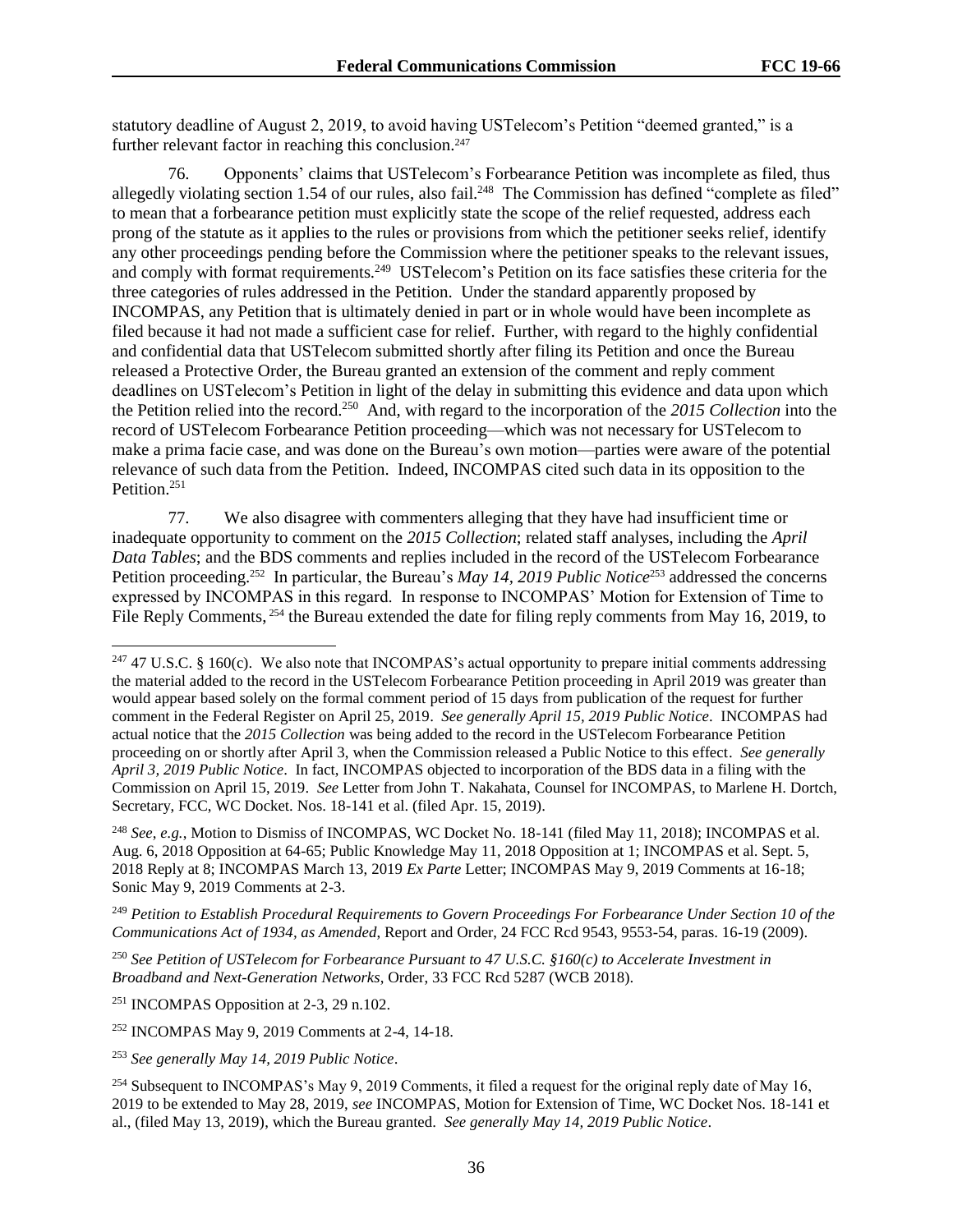May 28, 2019. The Bureau also "extend[ed] access to the Secure Data Enclave until June 30, 2019, to allow interested parties additional time to access the data and supplement the record with further analysis of the data in their reply comments or pursuant to our *ex parte* rules."<sup>255</sup> These steps significantly address any concerns INCOMPAS might have had regarding the ability of its members to access and analyze the data. Indeed, INCOMPAS commented on the *April Data Tables* on which our forbearance analysis is based during the extended reply comment period provided by the Bureau and in a subsequent filing<sup>256</sup> (and we reject those arguments for the reasons discussed herein).

#### **V. PROCEDURAL MATTERS**

78. *Paperwork Reduction Act Analysis*—This document does not contain proposed information collection(s) subject to the Paperwork Reduction Act of 1995 (PRA), Public Law 104-13. In addition, therefore, it does not contain any new or modified information collection burden for small business concerns with fewer than 25 employees, pursuant to the Small Business Paperwork Relief Act of 2002, Public Law 107-198, see 44 U.S.C. 3506(c)(4).

79. *Congressional Review Act*—The Commission will send a copy of this Report and Order to Congress and the Government Accountability Office pursuant to the Congressional Review Act.<sup>257</sup>

80. *Final Regulatory Flexibility Analysis*—As required by the Regulatory Flexibility Act (RFA),<sup>258</sup> an Initial Regulatory Flexibility Analysis (IRFA) was incorporated into the *Second Further Notice*.<sup>259</sup> The Commission sought written public comment on the possible significant economic impact on small entities regarding the proposals addressed in the *Second Further Notice*, including comments on the IRFA. Pursuant to the RFA, a Final Regulatory Flexibility Analysis is set forth in Appendix B.

# **VI. ORDERING CLAUSES**

81. ACCORDINGLY, IT IS ORDERED that, pursuant to sections  $1, 2, 4(i)$ –(i),  $10, 201(b)$ , 202(a), 403, of the Communications Act of 1934, as amended, and section 706 of the Telecommunications Act of 1996, 47 U.S.C. §§ 151, 152, 154(i)–(j), 160, 201(b), 202(a), 403, 1302, this Report and Order on Remand in WC Docket No. 16-143, GN Docket No. 13-5, WC Docket No. 05-25, and RM-10593 IS ADOPTED and SHALL BE EFFECTIVE thirty (30) days after publication in the Federal Register.

82. IT IS FURTHER ORDERED that Parts 61 and 69 of the Commission's rules, 47 CFR Parts 61 and 69, ARE AMENDED as set forth in Appendix A, and that such rule amendments SHALL BE EFFECTIVE thirty (30) days after publication of this Report and Order on Remand in the Federal Register.

83. IT IS FURTHER ORDERED that, pursuant to sections 402 and 405 of the Communications Act, 47 U.S.C. §§ 402, 405, the date of "public notice" with respect to this Report and Order on Remand of all actions taken herein shall be the date that a summary of this Report and Order on Remand is published in the Federal Register. The period for filing petitions for reconsideration or petitions for judicial review of all actions taken herein shall commence on that date. Section 1.4 of the Commission's rules, 47 CFR § 1.4, is hereby waived to the extent inconsistent with this paragraph.

l

<sup>255</sup> *May 14, 2019 Public Notice* at 3.

<sup>256</sup> *See* INCOMPAS May 28, 2019 Reply at 11 (arguing that "the *April Data Tables* show" insufficient competition to justify forbearance); Letter from John Nakahata, Counsel for INCOMPAS, to Marlene H. Dortch, Secretary, FCC, WC Docket No. 18-141 (filed June 14, 2019) (arguing that "the record evidence—including the *April Data Tables* fails to support nationwide forbearance from transport UNEs").

<sup>257</sup> *See* 5 U.S.C. § 801(a)(1)(A).

<sup>258</sup> *See id.* § 603.

<sup>259</sup> *Second Further Notice*, 33 FCC Rcd at 10480-90, Appx. D.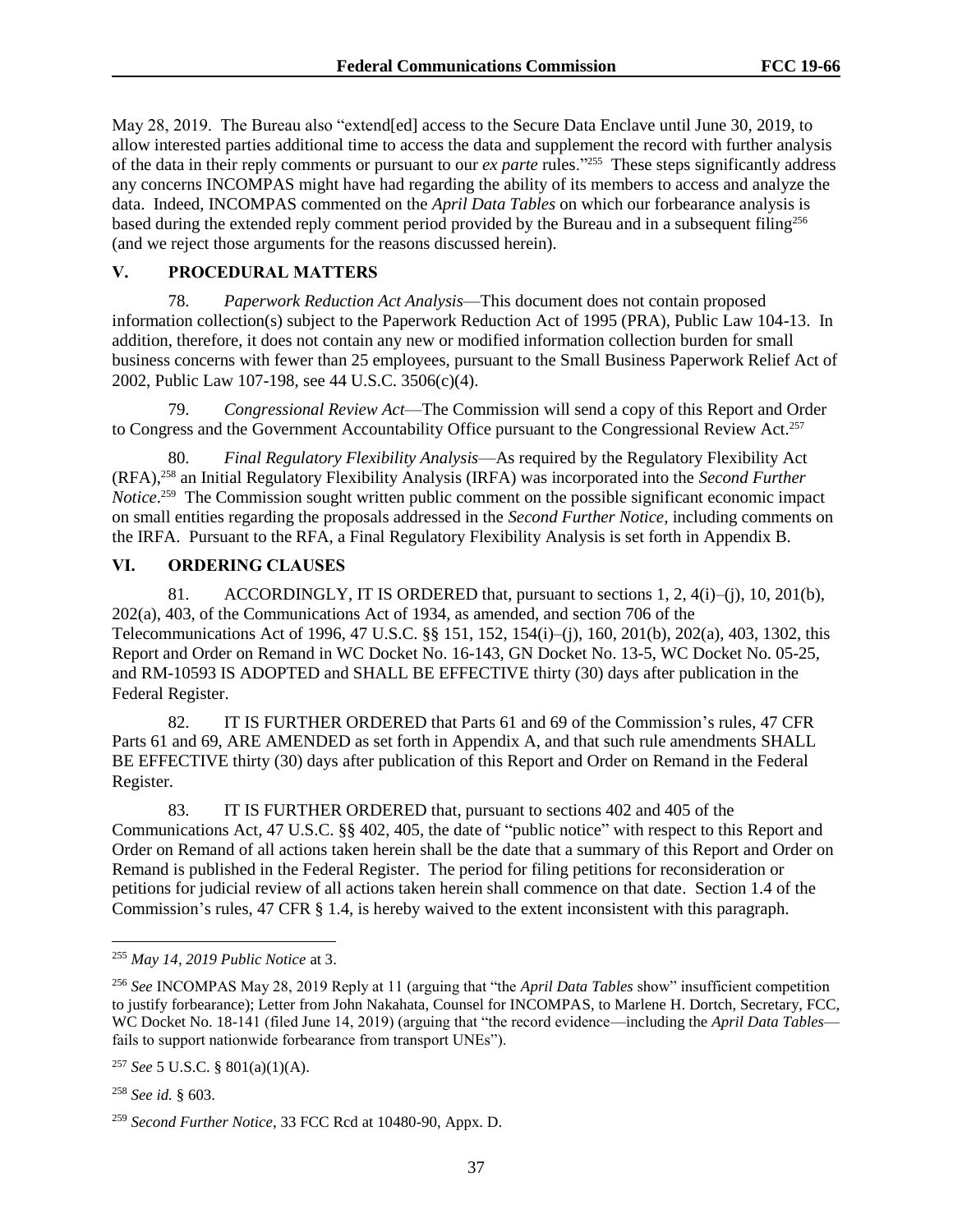84. IT IS FURTHER ORDERED that the Commission's Consumer & Governmental Affairs Bureau, Reference Information Center, SHALL SEND a copy of this Report and Order on Remand to Congress and the Government Accountability Office pursuant to the Congressional Review Act, *see* 5 U.S.C. § 801(a)(1)(A).

85. IT IS FURTHER ORDERED, that the Commission's Consumer & Governmental Affairs Bureau, Reference Information Center, SHALL SEND a copy of this Report and Order on Remand, including the Final Regulatory Flexibility Analysis, to the Chief Counsel for Advocacy of the Small Business Administration.

86. IT IS FURTHER ORDERED that, pursuant to sections 1-4 and 10 of the Communications Act of 1934, as amended, 47 U.S.C. §§ 151-154, and 160, this Memorandum Opinion and Order in WC Docket No. 18-141 IS ADOPTED.

87. IT IS FURTHER ORDERED that, pursuant to sections 1-4 and 10 of the Communications Act of 1934, as amended, 47 U.S.C. §§ 151-154 and 160, the petition for forbearance filed by USTelecom IS GRANTED solely to the extent discussed herein.

88. IT IS FURTHER ORDERED that, pursuant to section 1.103(a) of the Commission's rules, 47 CFR § 1.103(a), this Memorandum Opinion and Order in WC Docket No. 18-141 SHALL BE effective upon release. Pursuant to sections 1.4 and 1.13 of the Commission's rules, 47 CFR §§ 1.4, 1.13, the time for appeal SHALL RUN from the release date of this Memorandum Opinion and Order.

# FEDERAL COMMUNICATIONS COMMISSION

Marlene H. Dortch **Secretary**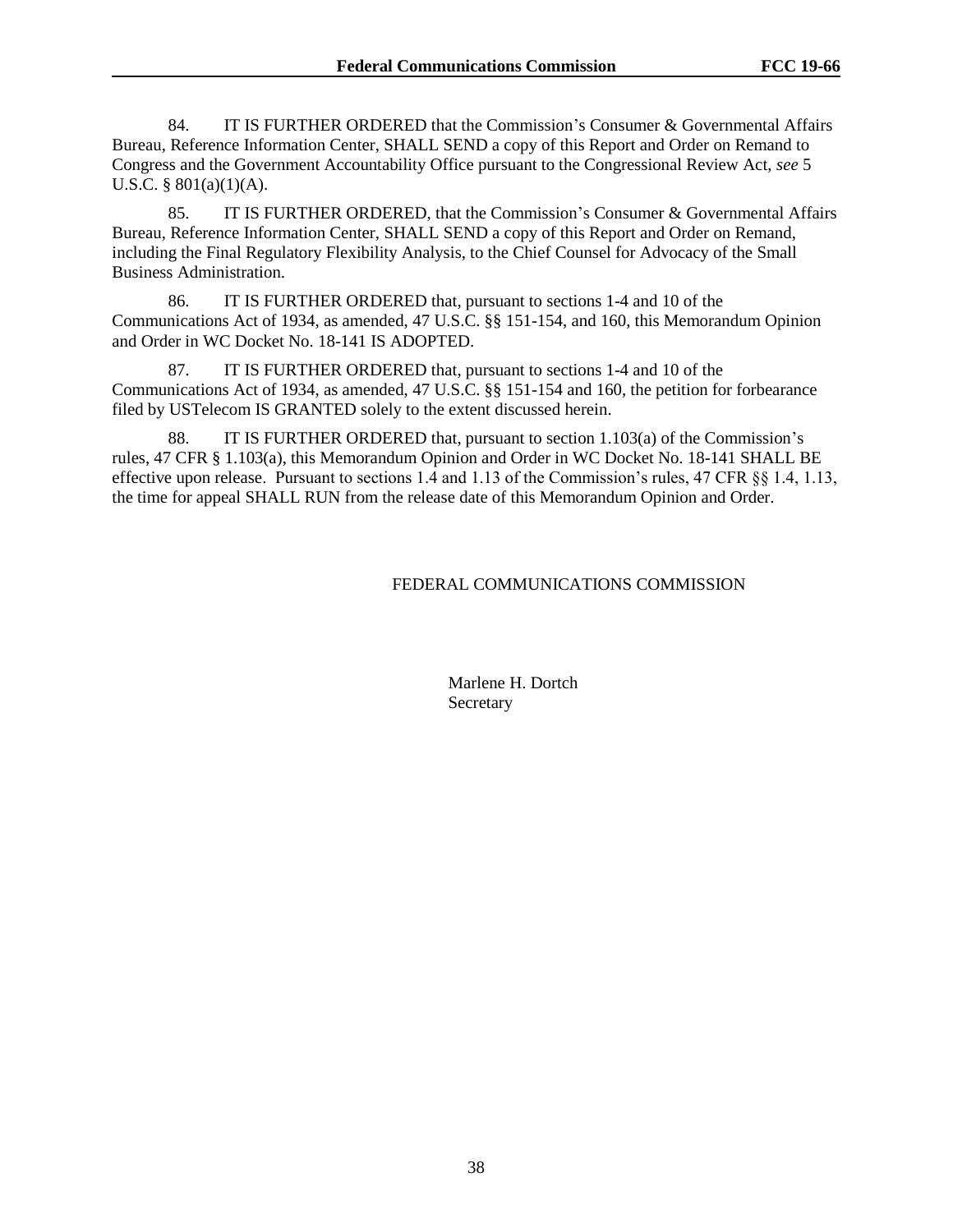# **APPENDIX A**

# **FINAL RULES**

The Federal Communications Commission amends 47 CFR parts 61 and 69, as follows:

## **PART 61 - TARIFFS**

1. Section 61.201 is amended by revising paragraph (a) to read as follows:

#### **§ 61.201 Detariffing of price cap local exchange carriers.**

\*\*\*\*\*

(a)(3) Any transport services as defined in  $\S 69.801(j)$  of this chapter;

2. Section 61.203 is amended to read as follows:

#### **§ 61.203 Detariffing of competitive local exchange carriers.**

\*\*\*\*\*

(a) Competitive local exchange carriers shall remove all business data services from their interstate tariffs.

(b) The detariffing must be completed by August 1, 2020.

# **PART 69 – ACCESS CHARGES**

1. Section 69.807(a) is revised to read as follows:

#### **§ 69.807 Regulatory relief.**

- (a) Price cap local exchange carrier TDM transport, end user channel terminations in markets deemed competitive, and end user channel terminations in grandfathered markets for a price cap local exchange carrier that was granted Phase II pricing flexibility prior to June 2017, are granted the following regulatory relief:
	- (1) Elimination of the rate structure requirements contained in subpart B of this part;
	- (2) Elimination of price cap regulation; and
	- (3) Elimination of tariffing requirements as specified in § 61.201 of this chapter.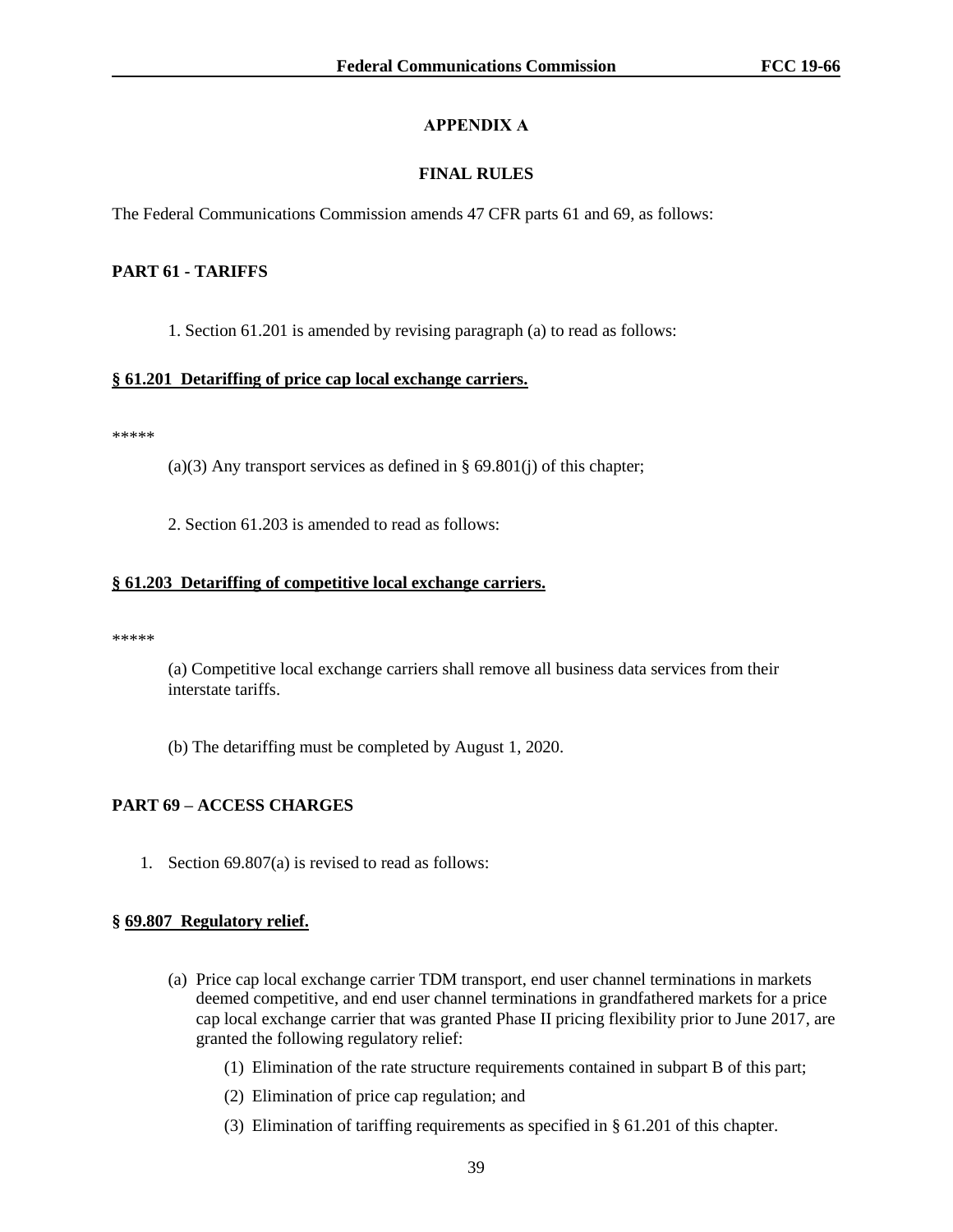# **APPENDIX B**

# **Final Regulatory Flexibility Analysis**

1. As required by the Regulatory by the Regulatory Flexibility Act of 1980, as amended  $(RFA)^1$ an Initial Regulatory Flexibility Analysis (IRFA) was incorporated into the Second Further Notice of Proposed Rulemaking and Further Notice of Proposed Rulemaking (*Second Further Notice*) for the Time Division Multiplexing (TDM) transport business data services (BDS). 2 The Commission sought written public comment on the proposals in the *Second Further Notice*, including comment on the IRFA. The Commission received no comments on the IRFA. Because the Commission amends its rules in this Report and Order, the Commission has included this Final Regulatory Flexibility Analysis (FRFA). This present FRFA conforms to the RFA.<sup>3</sup>

# **A. Need for, and Objectives of, the Proposed Rules**

2. In the *Second Further Notice*, the Commission proposed changes to, and sought comment on, the appropriate regulatory treatment of TDM transport BDS offerings offered by price cap local exchange carriers (LECs). The Commission proposed to remove ex ante pricing regulation from TDM transport business data services offered by price cap LECs. In this Order, we promote competition in the market for BDS TDM transport services by adopting a regulatory framework for those services that better reflects the dynamic competitive nature of price cap LECs' TDM transport markets.

# **B. Summary of Significant Issues Raised by Public Comments in Response to the IRFA**

3. We analyze the market for TDM transport in areas served by price cap incumbent local exchange carriers and conclude that the record in this proceeding demonstrates widespread, significant and growing competition in this segment of the BDS market. We therefore grant nationwide relief from ex ante pricing regulation of these carriers' TDM transport services, forbear from applying Section 203 tariffing requirements to these services, and adopt permissive detariffing for price cap LECs' TDM transport services for a transition period, followed by mandatory detariffing of these services.

4. The Commission did not receive comments specifically addressing the rules and policies proposed in the IRFA.

## **C. Response to Comments by the Chief Counsel for Advocacy of the Small Business Administration**

5. The Chief Counsel did not file any comments in response to this proceeding.

# **D. Description and Estimate of the Number of Small Entities to Which the Proposed Rules Will Apply**

6. The RFA directs agencies to provide a description of, and where feasible, an estimate of the number of small entities that may be affected by the proposed rules and by the rule revisions on which the FNPRMs seek comment, if adopted.<sup>4</sup> The RFA generally defines the term "small entity" as having the same meaning as the terms "small business," "small organization," and "small governmental

l

<sup>1</sup> *See* 5 U.S.C. § 603. The RFA, *see* 5 U.S.C. §§ 601-612, has been amended by the Small Business Regulatory Enforcement Fairness Act of 1996 (SBREFA), Pub. L. No. 104-121, Title II, 110 Stat. 847 (1996).

<sup>2</sup> *Regulation of Business Data Services for Rate-of-Return Local Exchange Carriers*, WC Docket No. 17-144, Notice of Proposed Rulemaking, FCC 18-46 (rel. April 18, 2018) (*Notice*).

<sup>3</sup> *See* 5 U.S.C. § 604.

<sup>4</sup> *See* 5 U.S.C. § 603(b)(3).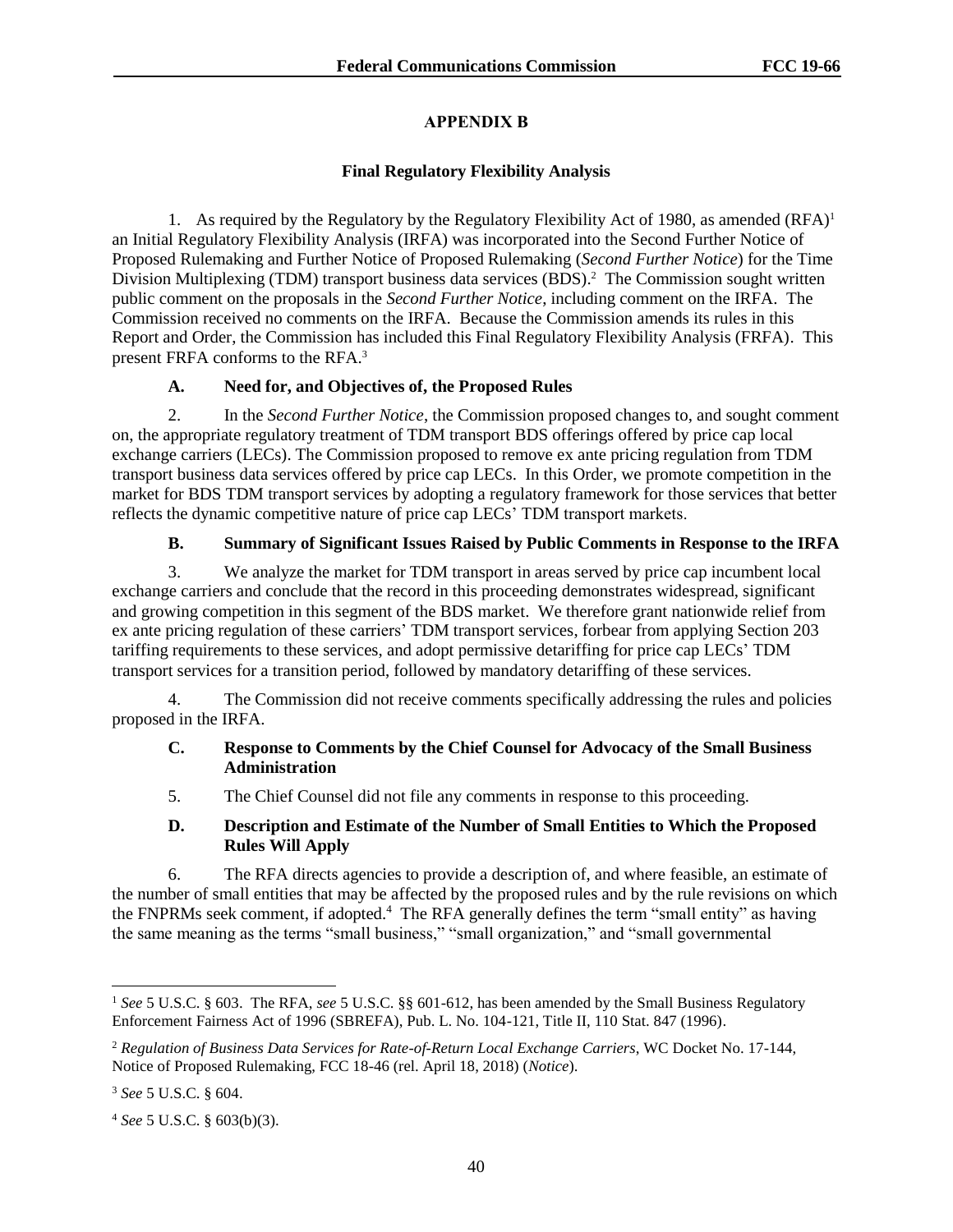jurisdiction."<sup>5</sup> In addition, the term "small business" has the same meaning as the term "small-business concern" under the Small Business Act.<sup>6</sup> A "small-business concern" is one which: (1) is independently owned and operated; (2) is not dominant in its field of operation; and (3) satisfies any additional criteria established by the SBA.<sup>7</sup>

## **1. Total Small Entities**

7. *Small Businesses, Small Organizations, Small Governmental Jurisdictions*. Our actions, over time, may affect small entities that are not easily categorized at present. We therefore describe here, at the outset, three broad groups of small entities that could be directly affected herein.<sup>8</sup> First, while there are industry specific size standards for small businesses that are used in the regulatory flexibility analysis, according to data from the SBA's Office of Advocacy, in general a small business is an independent business having fewer than 500 employees.<sup>9</sup> These types of small businesses represent 99.9% of all businesses in the United States which translates to 28.8 million businesses.<sup>10</sup>

8. Next, the type of small entity described as a "small organization" is generally "any notfor-profit enterprise which is independently owned and operated and is not dominant in its field."<sup>11</sup> Nationwide, as of August 2016, there were approximately 356,494 small organizations based on registration and tax data filed by nonprofits with the Internal Revenue Service  $(IRS).<sup>12</sup>$ 

9. Finally, the small entity described as a "small governmental jurisdiction" is defined generally as "governments of cities, towns, townships, villages, school districts, or special districts, with a population of less than fifty thousand."<sup>13</sup> U.S. Census Bureau data from the 2012 Census of  $Gover$  Governments<sup>14</sup> indicates that there were 90,056 local governmental jurisdictions consisting of general

l

<sup>7</sup> *See* 15 U.S.C. § 632.

<sup>8</sup> *See* 5 U.S.C. § 601(3)-(6).

<sup>9</sup> *See* SBA, Office of Advocacy, "Frequently Asked Questions, Question 1 – What is a small business?" [https://www.sba.gov/sites/default/files/advocacy/SB-FAQ-2016\\_WEB.pdf](https://www.sba.gov/sites/default/files/advocacy/SB-FAQ-2016_WEB.pdf) (June 2016).

<sup>10</sup> *See* SBA, Office of Advocacy, "Frequently Asked Questions, Question 2- How many small businesses are there in the U.S.?" [https://www.sba.gov/sites/default/files/advocacy/SB-FAQ-2016\\_WEB.pdf](https://www.sba.gov/sites/default/files/advocacy/SB-FAQ-2016_WEB.pdf) (June 2016).

 $11$  5 U.S.C. § 601(4).

<sup>12</sup> Data from the Urban Institute, National Center for Charitable Statistics (NCCS) reporting on nonprofit organizations registered with the IRS was used to estimate the number of small organizations. Reports generated using the NCCS online database indicated that as of August 2016 there were 356,494 registered nonprofits with total revenues of less than \$100,000. Of this number 326,897 entities filed tax returns with 65,113 registered nonprofits reporting total revenues of \$50,000 or less on the IRS Form 990-N for Small Exempt Organizations and 261,784 nonprofits reporting total revenues of \$100,000 or less on some other version of the IRS Form 990 within 24 months of the August 2016 data release date. *See* [http://nccs.urban.org/sites/all/nccs-archive/html//tablewiz/tw.php](http://nccs.urban.org/sites/all/nccs-archive/html/tablewiz/tw.php) where the report showing this data can be generated by selecting the following data fields: Report: "The Number and Finances of All Registered 501(c) Nonprofits"; Show: "Registered Nonprofits"; By: "Total Revenue Level (years 1995, Aug to 2016, Aug)"; and For: "2016, Aug" then selecting "Show Results".

 $13$  5 U.S.C. § 601(5).

<sup>14</sup> *See* 13 U.S.C. § 161. The Census of Government is conducted every five (5) years compiling data for years ending with "2" and "7". *See also* Program Description Census of Government

<sup>5</sup> *See* 5 U.S.C. § 601(6).

<sup>6</sup> 5 U.S.C. § 601(3) (incorporating by reference the definition of "small-business concern" in the Small Business Act, 15 U.S.C.  $\S$  632). Pursuant to 5 U.S.C.  $\S$  601(3), the statutory definition of a small business applies "unless an agency, after consultation with the Office of Advocacy of the Small Business Administration and after opportunity for public comment, establishes one or more definitions of such term which are appropriate to the activities of the agency and publishes such definition(s) in the Federal Register.*"*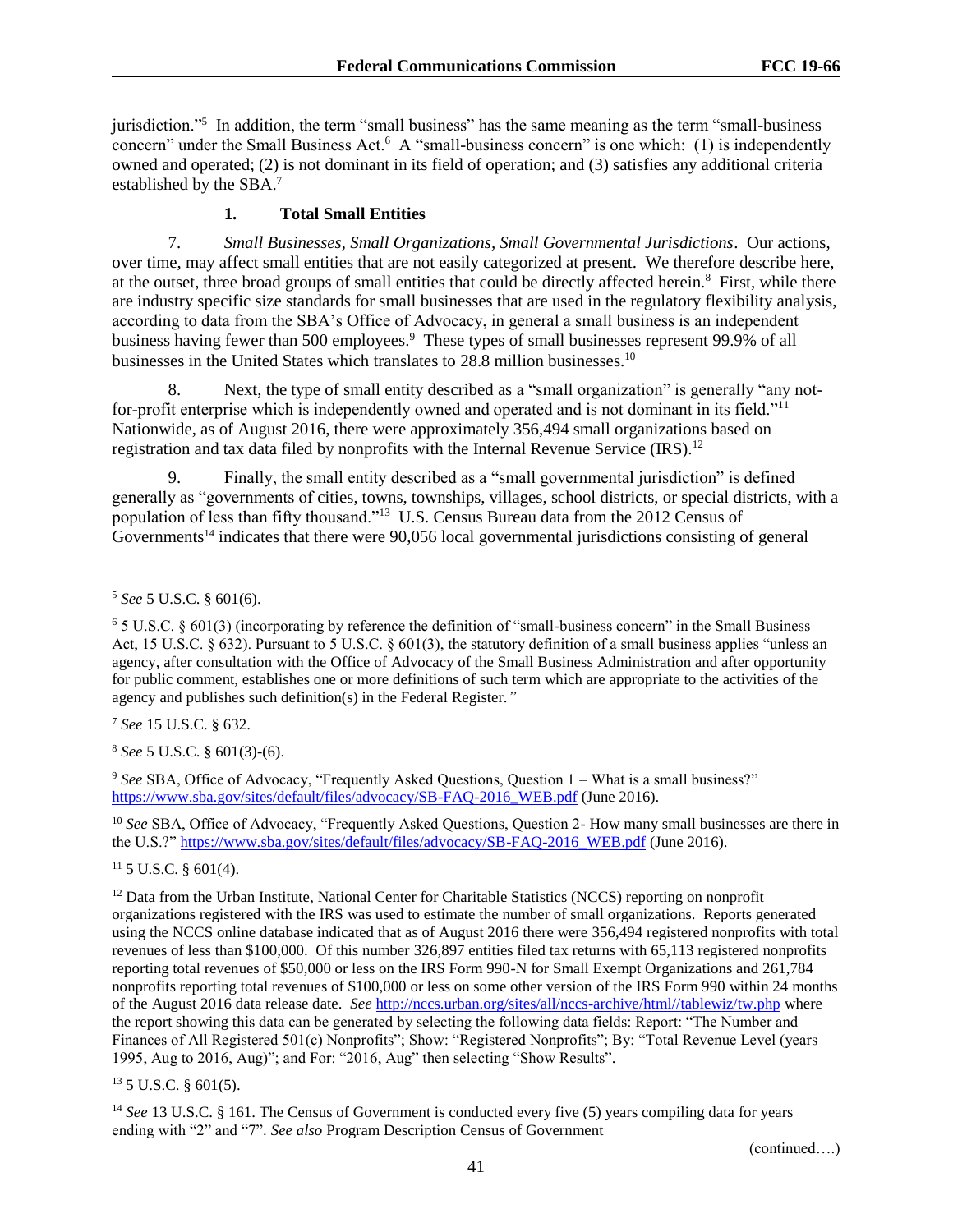purpose governments and special purpose governments in the United States.<sup>15</sup> Of this number there were 37, 132 general purpose governments (county<sup>16</sup>, municipal and town or township<sup>17</sup>) with populations of less than 50,000 and 12,184 special purpose governments (independent school districts<sup>18</sup> and special districts<sup>19</sup>) with populations of less than 50,000. The 2012 U.S. Census Bureau data for most types of governments in the local government category shows that the majority of these governments have populations of less than 50,000.<sup>20</sup> Based on these data we estimate that at least 49,316 local government jurisdictions fall in the category of "small governmental jurisdictions."<sup>21</sup>

# **2. Broadband Internet Access Service Providers**

10. *Internet Service Providers (Broadband).* Broadband Internet service providers include wired (e.g., cable, DSL) and VoIP service providers using their own operated wired telecommunications infrastructure fall in the category of Wired Telecommunication Carriers.<sup>22</sup> Wired Telecommunications Carriers are comprised of establishments primarily engaged in operating and/or providing access to transmission facilities and infrastructure that they own and/or lease for the transmission of voice, data, text, sound, and video using wired telecommunications networks. Transmission facilities may be based on a single technology or a combination of technologies.<sup>23</sup> The SBA size standard for this category

(Continued from previous page)

*[https://factfinder.census.gov/faces/affhelp/jsf/pages/metadata.xhtml?lang=en&type=program&id=program.en.CO](https://factfinder.census.gov/faces/affhelp/jsf/pages/metadata.xhtml?lang=en&type=program&id=program.en.COG) [G#](https://factfinder.census.gov/faces/affhelp/jsf/pages/metadata.xhtml?lang=en&type=program&id=program.en.COG)*.

<sup>15</sup> U.S. Census Bureau, Statistical Abstract of the United States: 2012 at 267, Table 428 (2011). <http://www2.census.gov/library/publications/2011/compendia/statab/131ed/2012-statab.pdf> (citing data from 2007).

<sup>16</sup> *See* U.S. Census Bureau, 2012 Census of Governments, County Governments by Population-Size Group and State: 2012 **-** United States-States. [https://factfinder.census.gov/bkmk/table/1.0/en/COG/2012/ORG06.US01.](https://factfinder.census.gov/bkmk/table/1.0/en/COG/2012/ORG06.US01) There were 2,114 county governments with populations less than 50,000.

<sup>17</sup> See U.S. Census Bureau, 2012 Census of Governments, Subcounty General-Purpose Governments by Population-Size Group and State: 2012 - United States – States. [https://factfinder.census.gov/bkmk/table/1.0/en/COG/2012/ORG07.US01.](https://factfinder.census.gov/bkmk/table/1.0/en/COG/2012/ORG07.US01) There were 18,811 municipal and 16,207

town and township governments with populations less than 50,000.

<sup>18</sup> *See* U.S. Census Bureau, 2012 Census of Governments, Elementary and Secondary School Systems by Enrollment-Size Group and State: 2012 - United States-States. [https://factfinder.census.gov/bkmk/table/1.0/en/COG/2012/ORG11.US01.](https://factfinder.census.gov/bkmk/table/1.0/en/COG/2012/ORG11.US01) There were 12,184 independent school districts with enrollment populations less than 50,000.

<sup>19</sup> See U.S. Census Bureau, 2012 Census of Governments, Special District Governments by Function and State: 2012 - United States-States. [https://factfinder.census.gov/bkmk/table/1.0/en/COG/2012/ORG09.US01.](https://factfinder.census.gov/bkmk/table/1.0/en/COG/2012/ORG09.US01) The U.S. Census Bureau data did not provide a population breakout for special district governments.

<sup>20</sup> *See* U.S. Census Bureau, 2012 Census of Governments, **C**ounty Governments by Population-Size Group and State: 2012 - United States-States **-** [https://factfinder.census.gov/bkmk/table/1.0/en/COG/2012/ORG06.US01;](https://factfinder.census.gov/bkmk/table/1.0/en/COG/2012/ORG06.US01) Subcounty General-Purpose Governments by Population-Size Group and State: 2012 - United States–States [https://factfinder.census.gov/bkmk/table/1.0/en/COG/2012/ORG07.US01;](https://factfinder.census.gov/bkmk/table/1.0/en/COG/2012/ORG07.US01) and Elementary and Secondary School Systems by Enrollment-Size Group and State: 2012 - United States-States.

[https://factfinder.census.gov/bkmk/table/1.0/en/COG/2012/ORG11.US01.](https://factfinder.census.gov/bkmk/table/1.0/en/COG/2012/ORG11.US01) While U.S. Census Bureau data did not provide a population breakout for special district governments, if the population of less than 50,000 for this category of local government is consistent with the other types of local governments the majority of the 38, 266 special district governments have populations of less than 50,000.

 $^{21}$  *Id.* 

<sup>22</sup> *See*, 13 CFR § 121.201. The Wired Telecommunications Carrier category formerly used the NAICS code of 517110. As of 2017 the U.S. Census Bureau definition show the NAICs code as 517311. *See*, <https://www.census.gov/cgi-bin/sssd/naics/naicsrch?code=517311&search=2017>

<sup>23</sup> *Id.*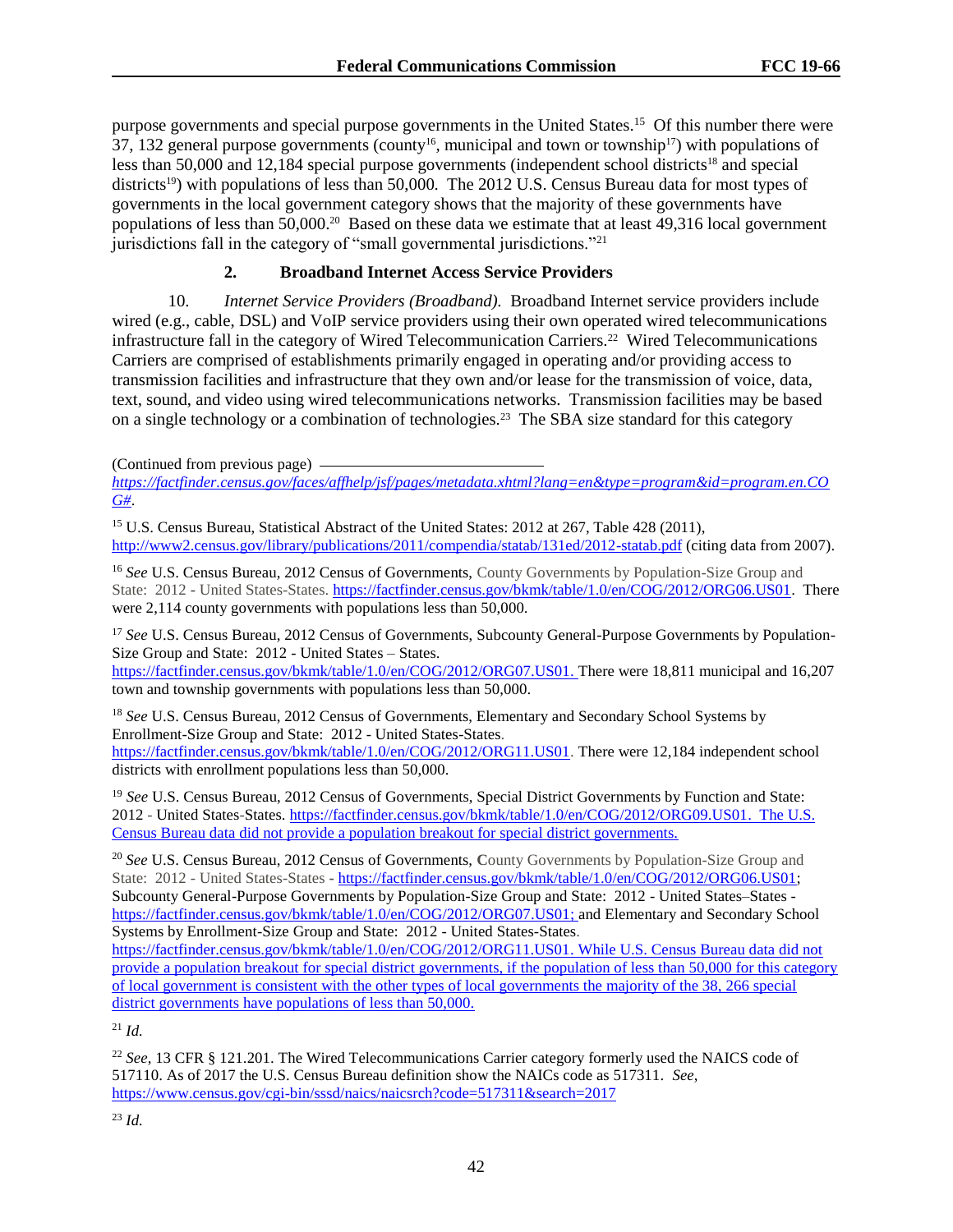classifies a business as small if it has  $1,500$  or fewer employees.<sup>24</sup> U.S. Census data for 2012 show that there were 3,117 firms that operated that year. Of this total, 3,083 operated with fewer than 1,000 employees.<sup>25</sup> Consequently, under this size standard the majority of firms in this industry can be considered small.

#### **3. Wireline Providers**

11. *Wired Telecommunications Carriers.* The U.S. Census Bureau defines this industry as "establishments primarily engaged in operating and/or providing access to transmission facilities and infrastructure that they own and/or lease for the transmission of voice, data, text, sound, and video using wired communications networks. Transmission facilities may be based on a single technology or a combination of technologies. Establishments in this industry use the wired telecommunications network facilities that they operate to provide a variety of services, such as wired telephony services, including VoIP services, wired (cable) audio and video programming distribution, and wired broadband internet services. By exception, establishments providing satellite television distribution services using facilities and infrastructure that they operate are included in this industry."<sup>26</sup> The SBA has developed a small business size standard for Wired Telecommunications Carriers, which consists of all such companies having 1,500 or fewer employees.<sup>27</sup> Census data for 2012 show that there were 3,117 firms that operated that year. Of this total, 3,083 operated with fewer than 1,000 employees.<sup>28</sup> Thus, under this size standard, the majority of firms in this industry can be considered small.

12. *Incumbent Local Exchange Carriers (Incumbent LECs).* Neither the Commission nor the SBA has developed a small business size standard specifically for incumbent LEC services. The closest applicable size standard under SBA rules is for the category Wired Telecommunications Carriers as defined above. Under that size standard, such a business is small if it has 1,500 or fewer employees.<sup>29</sup> According to Commission data, 3,117 firms operated in that year. Of this total, 3,083 operated with fewer than 1,000 employees.<sup>30</sup> Consequently, the Commission estimates that most providers of incumbent local exchange service are small businesses that may be affected by the rules and policies adopted*.* A total of 1,307 firms reported that they were incumbent local exchange service providers.<sup>31</sup> Of this total, an estimated 1,006 have 1,500 or fewer employees. $32$ 

13. Competitive Local Exchange Carriers (Competitive LECs), Competitive Access Providers (CAPs), Shared-Tenant Service Providers, and Other Local Service Providers. Neither the

l

<sup>26</sup> U.S. Census Bureau, *NAICS Search*[, http://www.census.gov/cgi-bin/sssd/naics/naicsrch](http://www.census.gov/cgi-bin/sssd/naics/naicsrch) (last visited June 21, 2017)

<sup>27</sup> 13 CFR § 121.201 (NAICS Code 517110).

<sup>28</sup> *See* U.S. Census Bureau, *American Fact Finder* (Jan. 08, 2016) [http://factfinder.census.gov/faces/tableservices/jsf/pages/productview.xhtml?pid=ECN\\_2012\\_US\\_51SSSZ2&prodT](http://factfinder.census.gov/faces/tableservices/jsf/pages/productview.xhtml?pid=ECN_2012_US_51SSSZ2&prodType=table) [ype=table.](http://factfinder.census.gov/faces/tableservices/jsf/pages/productview.xhtml?pid=ECN_2012_US_51SSSZ2&prodType=table)

<sup>29</sup> 13 CFR § 121.201 (NAICS Code 517110).

<sup>24</sup> *Id.*

<sup>25</sup> [http://factfinder.census.gov/faces/tableservices/jsf/pages/productview.xhtml?](http://factfinder.census.gov/faces/tableservices/jsf/pages/productview.xhtml?%20pid=ECN_2012_US_51SSSZ2&prodType=table)  [pid=ECN\\_2012\\_US\\_51SSSZ2&prodType=table.](http://factfinder.census.gov/faces/tableservices/jsf/pages/productview.xhtml?%20pid=ECN_2012_US_51SSSZ2&prodType=table)

<sup>30</sup> *See* U.S. Census Bureau, *American Fact Finder* (Jan. 08, 2016) [http://factfinder.census.gov/faces/tableservices/jsf/pages/productview.xhtml?pid=ECN\\_2012\\_US\\_51SSSZ2&prodT](http://factfinder.census.gov/faces/tableservices/jsf/pages/productview.xhtml?pid=ECN_2012_US_51SSSZ2&prodType=table) [ype=table.](http://factfinder.census.gov/faces/tableservices/jsf/pages/productview.xhtml?pid=ECN_2012_US_51SSSZ2&prodType=table)

<sup>31</sup> *See* Fed. Commc'ns Comm'n*, Trends in Telephone Service*, 5-5, tbl. 5.3 (Sept. 2010) (*Trends in Telephone Service*), [http://hraunfoss.fcc.gov/edocs\\_public/attachmatch/DOC-301823A1.pdf.](http://hraunfoss.fcc.gov/edocs_public/attachmatch/DOC-301823A1.pdf)

<sup>32</sup> *See* Fed. Commc'ns Comm'n*, Trends in Telephone Service*, 5-5, tbl. 5.3 (Sept. 2010) (*Trends in Telephone Service*), [http://hraunfoss.fcc.gov/edocs\\_public/attachmatch/DOC-301823A1.pdf.](http://hraunfoss.fcc.gov/edocs_public/attachmatch/DOC-301823A1.pdf)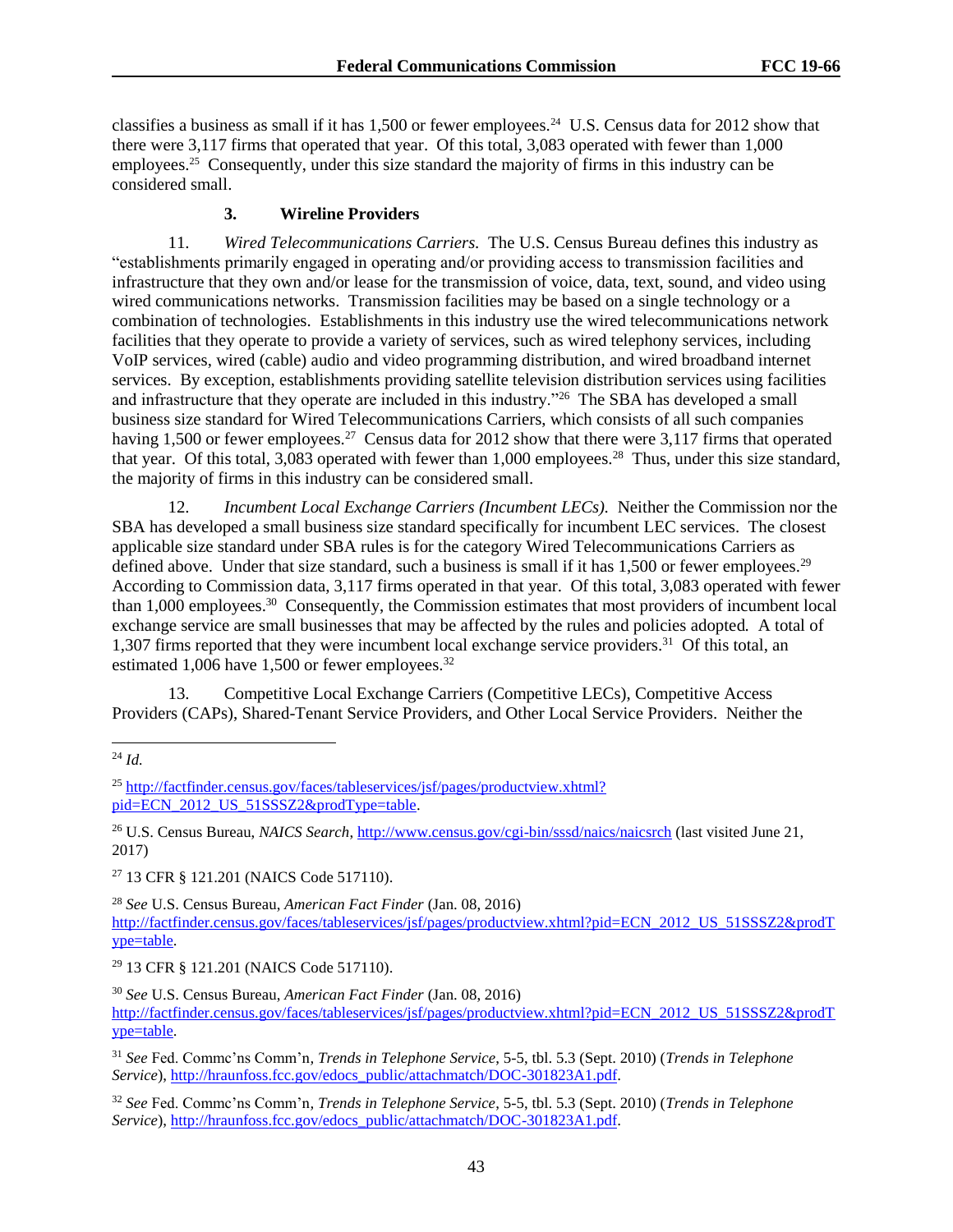Commission nor the SBA has developed a small business size standard specifically for these service providers. The appropriate NAICS Code category is Wired Telecommunications Carriers, as defined above. Under that size standard, such a business is small if it has 1,500 or fewer employees.<sup>33</sup> U.S. Census data for 2012 indicate that 3,117 firms operated during that year. Of that number, 3,083 operated with fewer than 1,000 employees.<sup>34</sup> Based on this data, the Commission concludes that the majority of Competitive LECS, CAPs, Shared-Tenant Service Providers, and Other Local Service Providers, are small entities. According to Commission data, 1,442 carriers reported that they were engaged in the provision of either competitive local exchange services or competitive access provider services.<sup>35</sup> Of these 1,442 carriers, an estimated 1,256 have 1,500 or fewer employees.<sup>36</sup> In addition, 17 carriers have reported that they are Shared-Tenant Service Providers, and all 17 are estimated to have 1,500 or fewer employees.<sup>37</sup> Also, 72 carriers have reported that they are Other Local Service Providers.<sup>38</sup> Of this total, 70 have 1,500 or fewer employees.<sup>39</sup> Consequently, based on internally researched FCC data, the Commission estimates that most providers of competitive local exchange service, competitive access providers, Shared-Tenant Service Providers, and Other Local Service Providers are small entities.

14. We have included small incumbent LECs in this present RFA analysis. As mentioned above, a "small business" under the RFA is one that, *inter alia*, meets the pertinent small business size standard (e.g., a telephone communications business having 1,500 or fewer employees), and "is not dominant in its field of operation."<sup>40</sup> The SBA's Office of Advocacy contends that, for RFA purposes, small incumbent LECs are not dominant in their field of operation because any such dominance is not "national" in scope.<sup>41</sup> We have therefore included small incumbent LECs in this RFA analysis, although we emphasize that this RFA action has no effect on Commission analyses and determinations in other, non-RFA contexts.

15. *Interexchange Carriers (IXCs).* Neither the Commission nor the SBA has developed a definition for Interexchange Carriers. The closest NAICS Code category is Wired Telecommunications Carriers as defined above. The applicable size standard under SBA rules is that such a business is small if it has  $1,500$  or fewer employees.<sup>42</sup> U.S. Census data for 2012 indicates that  $3,117$  firms operated during

<sup>36</sup> Fed. Commc'ns Comm'n*, Trends in Telephone Service*, 5-5, tbl. 5.3 (Sept. 2010) (*Trends in Telephone Service*), [http://hraunfoss.fcc.gov/edocs\\_public/attachmatch/DOC-301823A1.pdf.](http://hraunfoss.fcc.gov/edocs_public/attachmatch/DOC-301823A1.pdf)

<sup>37</sup> Fed. Commc'ns Comm'n*, Trends in Telephone Service*, 5-5, tbl. 5.3 (Sept. 2010) (*Trends in Telephone Service*), [http://hraunfoss.fcc.gov/edocs\\_public/attachmatch/DOC-301823A1.pdf.](http://hraunfoss.fcc.gov/edocs_public/attachmatch/DOC-301823A1.pdf)

<sup>38</sup> Fed. Commc'ns Comm'n*, Trends in Telephone Service*, 5-5, tbl. 5.3 (Sept. 2010) (*Trends in Telephone Service*), [http://hraunfoss.fcc.gov/edocs\\_public/attachmatch/DOC-301823A1.pdf.](http://hraunfoss.fcc.gov/edocs_public/attachmatch/DOC-301823A1.pdf)

<sup>39</sup> Fed. Commc'ns Comm'n*, Trends in Telephone Service*, 5-5, tbl. 5.3 (Sept. 2010) (*Trends in Telephone Service*), [http://hraunfoss.fcc.gov/edocs\\_public/attachmatch/DOC-301823A1.pdf.](http://hraunfoss.fcc.gov/edocs_public/attachmatch/DOC-301823A1.pdf)

 $40\,5$  U.S.C.  $\frac{601(3)}{3}$ .

l

<sup>42</sup> 13 CFR § 121.201 (NAICS Code 517110).

<sup>33</sup> 13 CFR § 121.201 (NAICS Code 517110).

<sup>34</sup> *See* U.S. Census Bureau, *American Fact Finder* (Jan. 08, 2016)

[http://factfinder.census.gov/faces/tableservices/jsf/pages/productview.xhtml?pid=ECN\\_2012\\_US\\_51SSSZ2&prodT](http://factfinder.census.gov/faces/tableservices/jsf/pages/productview.xhtml?pid=ECN_2012_US_51SSSZ2&prodType=table) [ype=table.](http://factfinder.census.gov/faces/tableservices/jsf/pages/productview.xhtml?pid=ECN_2012_US_51SSSZ2&prodType=table)

<sup>35</sup> *See* Fed. Commc'ns Comm'n*, Trends in Telephone Service*, 5-5, tbl. 5.3 (Sept. 2010) (*Trends in Telephone Service*), [http://hraunfoss.fcc.gov/edocs\\_public/attachmatch/DOC-301823A1.pdf.](http://hraunfoss.fcc.gov/edocs_public/attachmatch/DOC-301823A1.pdf)

<sup>41</sup> Letter from Jere W. Glover, Chief Counsel for Advocacy, SBA, to William E. Kennard, Chairman, FCC (filed May 27, 1999). The Small Business Act contains a definition of "small business concern," which the RFA incorporates into its own definition of "small business." 15 U.S.C. § 632(a); 5 U.S.C. § 601(3). SBA regulations interpret "small business concern" to include the concept of dominance on a national basis. 13 CFR § 121.102(b).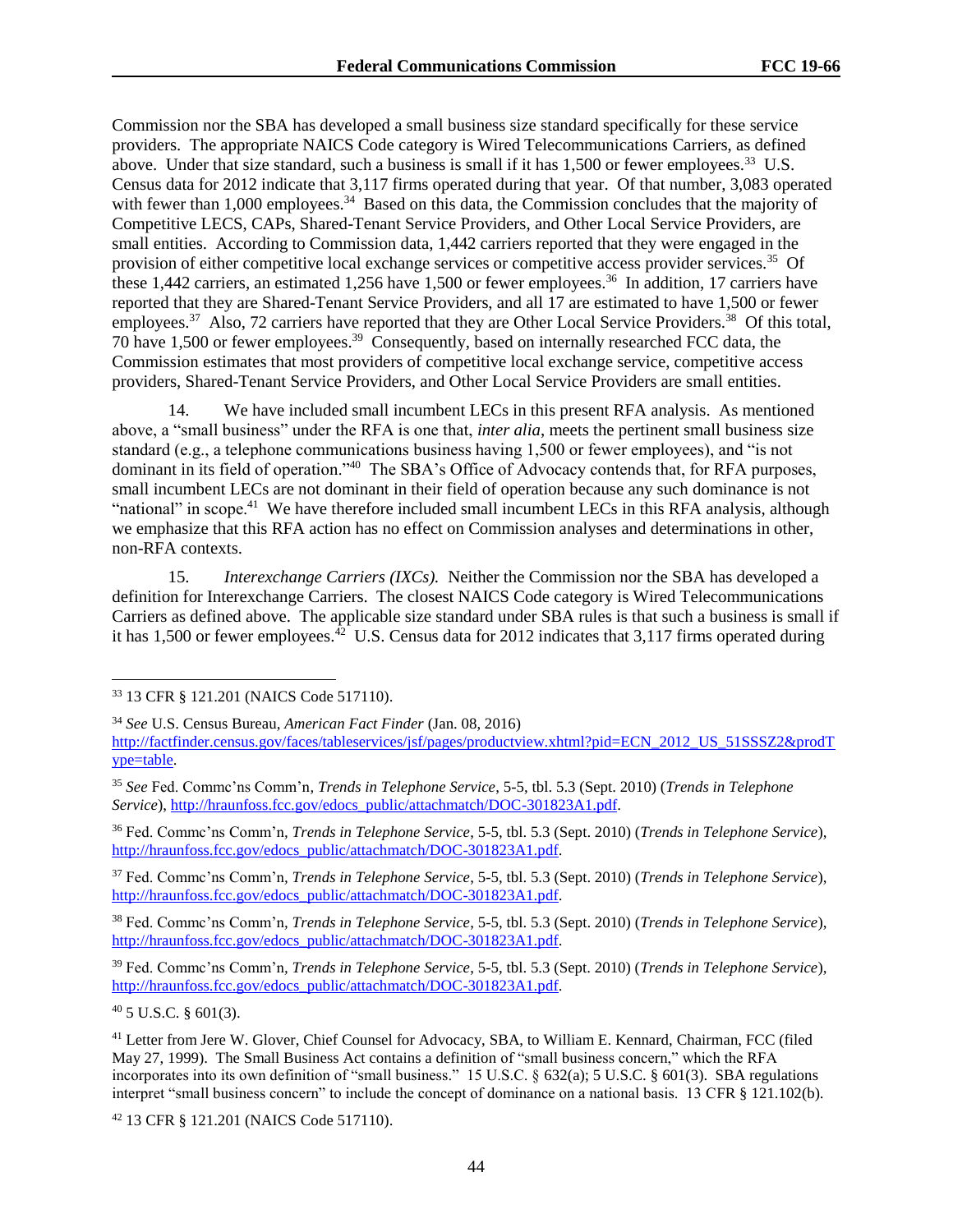that year. Of that number, 3,083 operated with fewer than 1,000 employees.<sup>43</sup> According to internally developed Commission data, 359 companies reported that their primary telecommunications service activity was the provision of interexchange services.<sup>44</sup> Of this total, an estimated 317 have 1,500 or fewer employees.<sup>45</sup> Consequently, the Commission estimates that the majority of IXCs are small entities that may be affected by our proposed rules.

16. *Local Resellers.* The SBA has developed a small business size standard for the category of Telecommunications Resellers. The Telecommunications Resellers industry comprises establishments engaged in purchasing access and network capacity from owners and operators of telecommunications networks and reselling wired and wireless telecommunications services (except satellite) to businesses and households. Establishments in this industry resell telecommunications; they do not operate transmission facilities and infrastructure. Mobile virtual network operators (MVNOs) are included in this industry.<sup>46</sup> Under that size standard, such a business is small if it has 1,500 or fewer employees.<sup>47</sup> Census data for 2012 show that 1,341 firms provided resale services during that year. Of that number, all operated with fewer than 1,000 employees.<sup>48</sup> Thus, under this category and the associated small business size standard, the majority of these prepaid calling card providers can be considered small entities.

17. *Toll Resellers.* The Commission has not developed a definition for Toll Resellers. The closest NAICS Code Category is Telecommunications Resellers. The Telecommunications Resellers industry comprises establishments engaged in purchasing access and network capacity from owners and operators of telecommunications networks and reselling wired and wireless telecommunications services (except satellite) to businesses and households. Establishments in this industry resell telecommunications; they do not operate transmission facilities and infrastructure. Mobile virtual network operators (MVNOs) are included in this industry.<sup>49</sup> The SBA has developed a small business size standard for the category of Telecommunications Resellers.<sup>50</sup> Under that size standard, such a business is small if it has 1,500 or fewer employees.<sup>51</sup> Census data for 2012 show that 1,341 firms provided resale services during that year. Of that number, 1,341 operated with fewer than 1,000

l

<sup>43</sup> *See* U.S. Census Bureau, American Fact Finder (Jan. 08, 2016),

[http://factfinder.census.gov/faces/tableservices/jsf/pages/productview.xhtml?pid=ECN\\_2012\\_US\\_51SSSZ2&prodT](http://factfinder.census.gov/faces/tableservices/jsf/pages/productview.xhtml?pid=ECN_2012_US_51SSSZ2&prodType=table) [ype=table.](http://factfinder.census.gov/faces/tableservices/jsf/pages/productview.xhtml?pid=ECN_2012_US_51SSSZ2&prodType=table)

<sup>44</sup> *See* Fed. Commc'ns Comm'n*, Trends in Telephone Service*, 5-5, tbl. 5.3 (Sept. 2010) (*Trends in Telephone Service*), [http://hraunfoss.fcc.gov/edocs\\_public/attachmatch/DOC-301823A1.pdf.](http://hraunfoss.fcc.gov/edocs_public/attachmatch/DOC-301823A1.pdf)

<sup>45</sup> Fed. Commc'ns Comm'n*, Trends in Telephone Service*, 5-5, tbl. 5.3 (Sept. 2010) (*Trends in Telephone Service*), [http://hraunfoss.fcc.gov/edocs\\_public/attachmatch/DOC-301823A1.pdf.](http://hraunfoss.fcc.gov/edocs_public/attachmatch/DOC-301823A1.pdf)

<sup>46</sup> U.S. Census Bureau, *2012 NAICS Definition*, [https://www.census.gov/cgi](https://www.census.gov/cgi-bin/sssd/naics/naicsrch?input=517911&search=2012+NAICS+Search&search=2012)[bin/sssd/naics/naicsrch?input=517911&search=2012+NAICS+Search&search=2012](https://www.census.gov/cgi-bin/sssd/naics/naicsrch?input=517911&search=2012+NAICS+Search&search=2012) (last visited Mar. 26, 2018).

<sup>47</sup> 13 CFR § 121.201 (NAICS code 517911).

<sup>48</sup> *See* U.S. Census Bureau, *American Fact Finder* (Jan. 08, 2016), [http://factfinder.census.gov/faces/tableservices/jsf/pages/productview.xhtml?pid=ECN\\_2012\\_US\\_51SSSZ2&prodT](http://factfinder.census.gov/faces/tableservices/jsf/pages/productview.xhtml?pid=ECN_2012_US_51SSSZ2&prodType=table) [ype=table](http://factfinder.census.gov/faces/tableservices/jsf/pages/productview.xhtml?pid=ECN_2012_US_51SSSZ2&prodType=table) (last visited Mar. 26, 2018).

<sup>49</sup> U.S. Census Bureau, *2012 NAICS Definition*, [https://www.census.gov/cgi](https://www.census.gov/cgi-bin/sssd/naics/naicsrch?input=517911&search=2012+NAICS+Search&search=2012)[bin/sssd/naics/naicsrch?input=517911&search=2012+NAICS+Search&search=2012](https://www.census.gov/cgi-bin/sssd/naics/naicsrch?input=517911&search=2012+NAICS+Search&search=2012) (last visited June 20, 2017) (NAICS 517911 Telecommunications Resellers).

<sup>50</sup> 13 CFR § 121.201 (NAICS code 517911).

<sup>51</sup> *See* U.S. Census Bureau, *American Fact Finder* (Jan. 08, 2016), [http://factfinder.census.gov/faces/tableservices/jsf/pages/productview.xhtml?pid=ECN\\_2012\\_US\\_51SSSZ2&prodT](http://factfinder.census.gov/faces/tableservices/jsf/pages/productview.xhtml?pid=ECN_2012_US_51SSSZ2&prodType=table) [ype=table.](http://factfinder.census.gov/faces/tableservices/jsf/pages/productview.xhtml?pid=ECN_2012_US_51SSSZ2&prodType=table)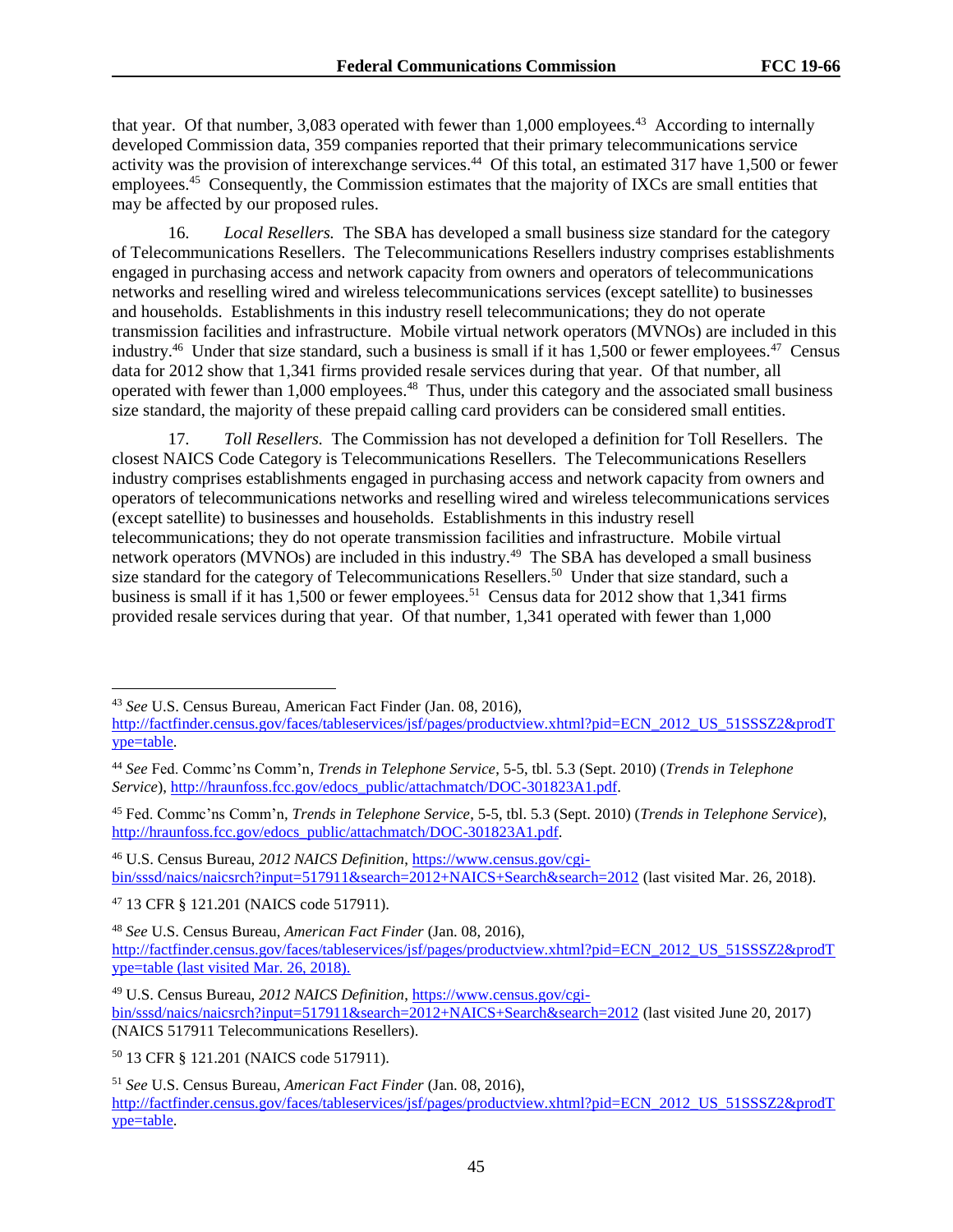employees.<sup>52</sup> Thus, under this category and the associated small business size standard, the majority of these resellers can be considered small entities. According to Commission data, 881 carriers have reported that they are engaged in the provision of toll resale services.<sup>53</sup> Of this total, an estimated 857 have 1,500 or fewer employees.<sup>54</sup> Consequently, the Commission estimates that the majority of toll resellers are small entities.

18. *Other Toll Carriers*. Neither the Commission nor the SBA has developed a definition for small businesses specifically applicable to Other Toll Carriers. This category includes toll carriers that do not fall within the categories of interexchange carriers, operator service providers, prepaid calling card providers, satellite service carriers, or toll resellers. The closest applicable NAICS Code category is for Wired Telecommunications Carriers as defined above. Under the applicable SBA size standard, such a business is small if it has 1,500 or fewer employees.<sup>55</sup> Census data for 2012 show that there were 3,117 firms that operated that year. Of this total, 3,083 operated with fewer than 1,000 employees.<sup>56</sup> Thus, under this category and the associated small business size standard, the majority of Other Toll Carriers can be considered small. According to internally developed Commission data, 284 companies reported that their primary telecommunications service activity was the provision of other toll carriage.<sup>57</sup> Of these, an estimated 279 have  $1,500$  or fewer employees.<sup>58</sup> Consequently, the Commission estimates that most Other Toll Carriers are small entities that may be affected by rules adopted pursuant to the Second Further Notice.

19. *Operator Service Providers* (*OSPs*). Neither the Commission nor the SBA has developed a small business size standard specifically for operator service providers. The appropriate size standard under SBA rules is for the category Wired Telecommunications Carriers. Under that size standard, such a business is small if it has 1,500 or fewer employees.<sup>59</sup> According to Commission data, 33 carriers have reported that they are engaged in the provision of operator services. Of these, an estimated 31 have 1,500 or fewer employees and two have more than 1,500 employees.<sup>60</sup> Consequently, the Commission estimates that the majority of OSPs are small entities.

#### **4. Wireless Providers – Fixed and Mobile**

20. *Wireless Telecommunications Carriers (except Satellite*). This industry comprises establishments engaged in operating and maintaining switching and transmission facilities to provide communications via the airwaves. Establishments in this industry have spectrum licenses and provide

<sup>54</sup> Fed. Commc'ns Comm'n*, Trends in Telephone Service*, 5-5, tbl. 5.3 (Sept. 2010) (*Trends in Telephone Service*), [http://hraunfoss.fcc.gov/edocs\\_public/attachmatch/DOC-301823A1.pdf.](http://hraunfoss.fcc.gov/edocs_public/attachmatch/DOC-301823A1.pdf)

<sup>55</sup> 13 CFR § 121.201 (NAICS code 517110).

l

<sup>56</sup> *See* U.S. Census Bureau, *American Fact Finder* (Jan. 08, 2016), [http://factfinder.census.gov/faces/tableservices/jsf/pages/productview.xhtml?pid=ECN\\_2012\\_US\\_51SSSZ2&prodT](http://factfinder.census.gov/faces/tableservices/jsf/pages/productview.xhtml?pid=ECN_2012_US_51SSSZ2&prodType=table) [ype=table.](http://factfinder.census.gov/faces/tableservices/jsf/pages/productview.xhtml?pid=ECN_2012_US_51SSSZ2&prodType=table)

<sup>58</sup> Fed. Commc'ns Comm'n*, Trends in Telephone Service*, 5-5, tbl. 5.3 (Sept. 2010) (*Trends in Telephone Service*), [http://hraunfoss.fcc.gov/edocs\\_public/attachmatch/DOC-301823A1.pdf.](http://hraunfoss.fcc.gov/edocs_public/attachmatch/DOC-301823A1.pdf)

<sup>59</sup> 13 CFR § 121.201, NAICS code 517311.

<sup>52</sup> U.S. Census Bureau, *American Fact Finder* (Jan. 08, 2016),

[http://factfinder.census.gov/faces/tableservices/jsf/pages/productview.xhtml?pid=ECN\\_2012\\_US\\_51SSSZ2&prodT](http://factfinder.census.gov/faces/tableservices/jsf/pages/productview.xhtml?pid=ECN_2012_US_51SSSZ2&prodType=table) [ype=table.](http://factfinder.census.gov/faces/tableservices/jsf/pages/productview.xhtml?pid=ECN_2012_US_51SSSZ2&prodType=table)

<sup>53</sup> Fed. Commc'ns Comm'n*, Trends in Telephone Service*, 5-5, tbl. 5.3 (Sept. 2010) (*Trends in Telephone Service*), [http://hraunfoss.fcc.gov/edocs\\_public/attachmatch/DOC-301823A1.pdf.](http://hraunfoss.fcc.gov/edocs_public/attachmatch/DOC-301823A1.pdf)

<sup>57</sup> Fed. Commc'ns Comm'n*, Trends in Telephone Service*, 5-5, tbl. 5.3 (Sept. 2010) (*Trends in Telephone Service*), [http://hraunfoss.fcc.gov/edocs\\_public/attachmatch/DOC-301823A1.pdf.](http://hraunfoss.fcc.gov/edocs_public/attachmatch/DOC-301823A1.pdf)

<sup>60</sup> *Trends in Telephone Service*, tbl. 5.3.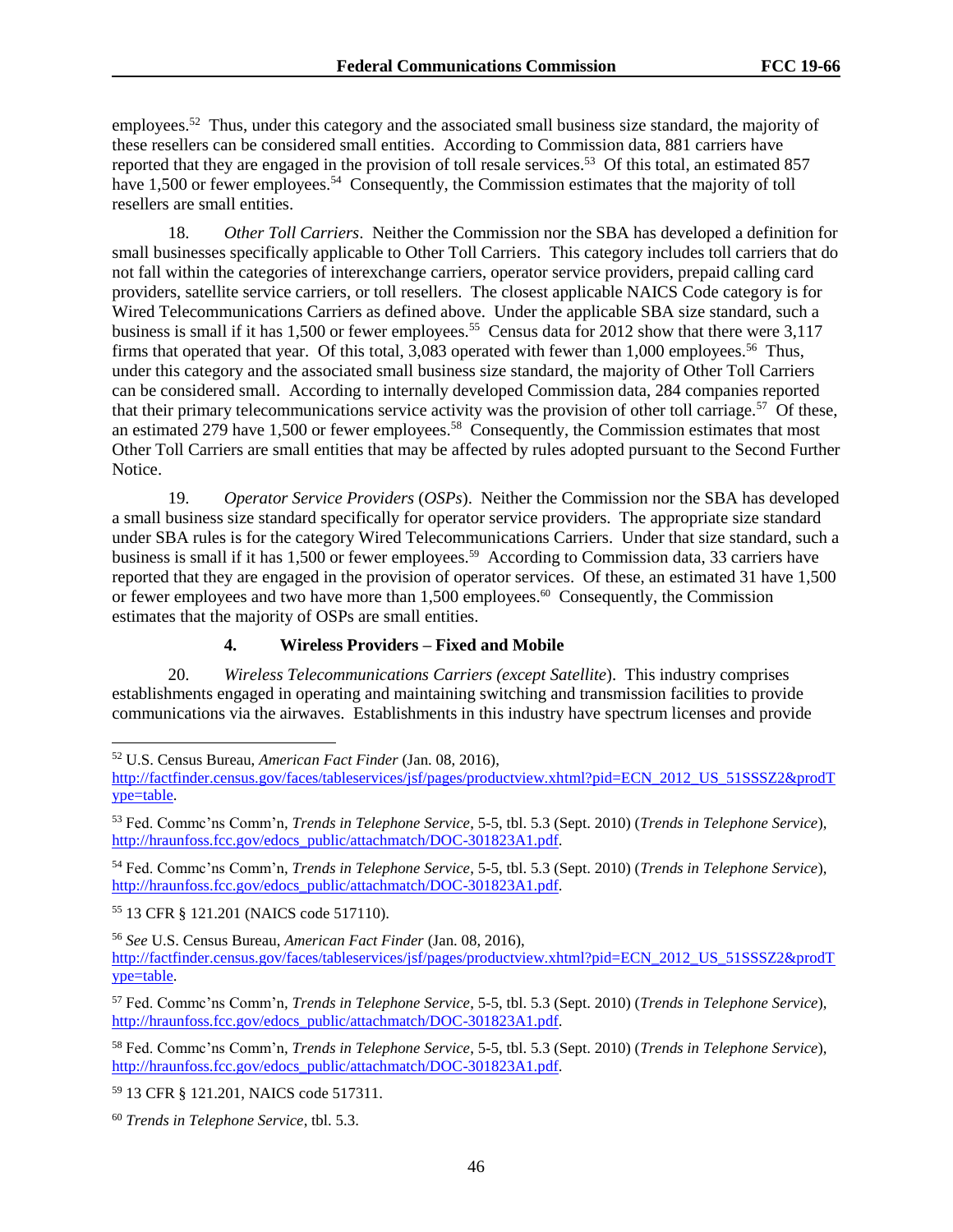services using that spectrum, such as cellular services, paging services, wireless internet access, and wireless video services.<sup>61</sup> The appropriate size standard under SBA rules is that such a business is small if it has 1,500 or fewer employees.<sup>62</sup> For this industry, U.S. Census data for 2012 show that there were 967 firms that operated for the entire year.<sup>63</sup> Of this total, 955 firms had employment of 999 or fewer employees and 12 had employment of 1000 employees or more.<sup>64</sup> Thus under this category and the associated size standard, the Commission estimates that the majority of wireless telecommunications carriers (except satellite) are small entities.

21. The Commission's own data—available in its Universal Licensing System—indicate that, as of October 25, 2016, there are 280 Cellular licensees that will be affected by our actions today.<sup>65</sup> The Commission does not know how many of these licensees are small, as the Commission does not collect that information for these types of entities. Similarly, according to internally developed Commission data, 413 carriers reported that they were engaged in the provision of wireless telephony, including cellular service, Personal Communications Service, and Specialized Mobile Radio Telephony services.<sup>66</sup> Of this total, an estimated 261 have 1,500 or fewer employees, and 152 have more than 1,500 employees.<sup>67</sup> Thus, using available data, we estimate that the majority of wireless firms can be considered small.

22. *Wireless Communications Services*. This service can be used for fixed, mobile, radiolocation, and digital audio broadcasting satellite uses. The Commission defined "small business" for the wireless communications services (WCS) auction as an entity with average gross revenues of \$40 million for each of the three preceding years, and a "very small business" as an entity with average gross revenues of \$15 million for each of the three preceding years.<sup>68</sup> The SBA has approved these definitions.<sup>69</sup>

 $\overline{\phantom{a}}$ 

<sup>65</sup> *See* Fed. Commc'ns Comm'n, *Universal Licensing System*,<http://wireless.fcc.gov/uls> (last visited June 20, 2017). For the purposes of this FRFA, consistent with Commission practice for wireless services, the Commission estimates the number of licensees based on the number of unique FCC Registration Numbers.

<sup>66</sup> *See* Fed. Commc'ns Comm'n*, Trends in Telephone Service*, 5-5, tbl. 5.3 (Sept. 2010) (*Trends in Telephone Service*), [http://hraunfoss.fcc.gov/edocs\\_public/attachmatch/DOC-301823A1.pdf.](http://hraunfoss.fcc.gov/edocs_public/attachmatch/DOC-301823A1.pdf)

<sup>67</sup> *See* Fed. Commc'ns Comm'n*, Trends in Telephone Service*, 5-5, tbl. 5.3 (Sept. 2010) (*Trends in Telephone Service*), [http://hraunfoss.fcc.gov/edocs\\_public/attachmatch/DOC-301823A1.pdf.](http://hraunfoss.fcc.gov/edocs_public/attachmatch/DOC-301823A1.pdf)

<sup>61</sup> *See* U.S. Census Bureau, *American Fact Finder—About the Data*, [https://factfinder.census.gov/faces/affhelp/jsf/pages/metadata.xhtml?lang=en&type=](https://factfinder.census.gov/faces/affhelp/jsf/pages/metadata.xhtml?lang=en&type=ib&id=ib.en./ECN.NAICS2012.517210) [ib&id=ib.en./ECN.NAICS2012.517210](https://factfinder.census.gov/faces/affhelp/jsf/pages/metadata.xhtml?lang=en&type=ib&id=ib.en./ECN.NAICS2012.517210) (NAICS Code 517210).

<sup>62</sup> 13 CFR § 121.201 (NAICS code 517210).

<sup>63</sup> U.S. Census Bureau, *American Fact Finder* (Jan 08, 2016),

[https://factfinder.census.gov/faces/tableservices/jsf/pages/productview.xhtml?pid=ECN\\_2012\\_US\\_51SSSZ2&prod](https://factfinder.census.gov/faces/tableservices/jsf/pages/productview.xhtml?pid=ECN_2012_US_51SSSZ2&prodType=table) [Type=table](https://factfinder.census.gov/faces/tableservices/jsf/pages/productview.xhtml?pid=ECN_2012_US_51SSSZ2&prodType=table) (NAICS 51720, "Subject Series - Estab & Firm Size: Employment Size of Establishments for the U.S.: 2012").

<sup>64</sup> U.S. Census Bureau, *American Fact Finder* (Jan 08, 2016),

[https://factfinder.census.gov/faces/tableservices/jsf/pages/productview.xhtml?pid=ECN\\_2012\\_US\\_51SSSZ2&prod](https://factfinder.census.gov/faces/tableservices/jsf/pages/productview.xhtml?pid=ECN_2012_US_51SSSZ2&prodType=table) [Type=table](https://factfinder.census.gov/faces/tableservices/jsf/pages/productview.xhtml?pid=ECN_2012_US_51SSSZ2&prodType=table) (NAICS 51720, "Subject Series - Estab & Firm Size: Employment Size of Establishments for the U.S.: 2012"). Available census data do not provide a more precise estimate of the number of firms that have employment of 1,500 or fewer employees; the largest category provided is for firms with "1000 employees or more."

<sup>68</sup> *Amendment of the Commission's Rules to Establish Part 27*, *the Wireless Communications Service (WCS)*, Report and Order, 12 FCC Rcd 10785, 10879, para. 194 (1997).

<sup>69</sup> *See* Letter from Aida Alvarez, Administrator, SBA, to Amy Zoslov, Chief, Auctions and Industry Analysis Division, Wireless Telecommunications Bureau, FCC (filed Dec. 2, 1998) (*Alvarez Letter 1998*).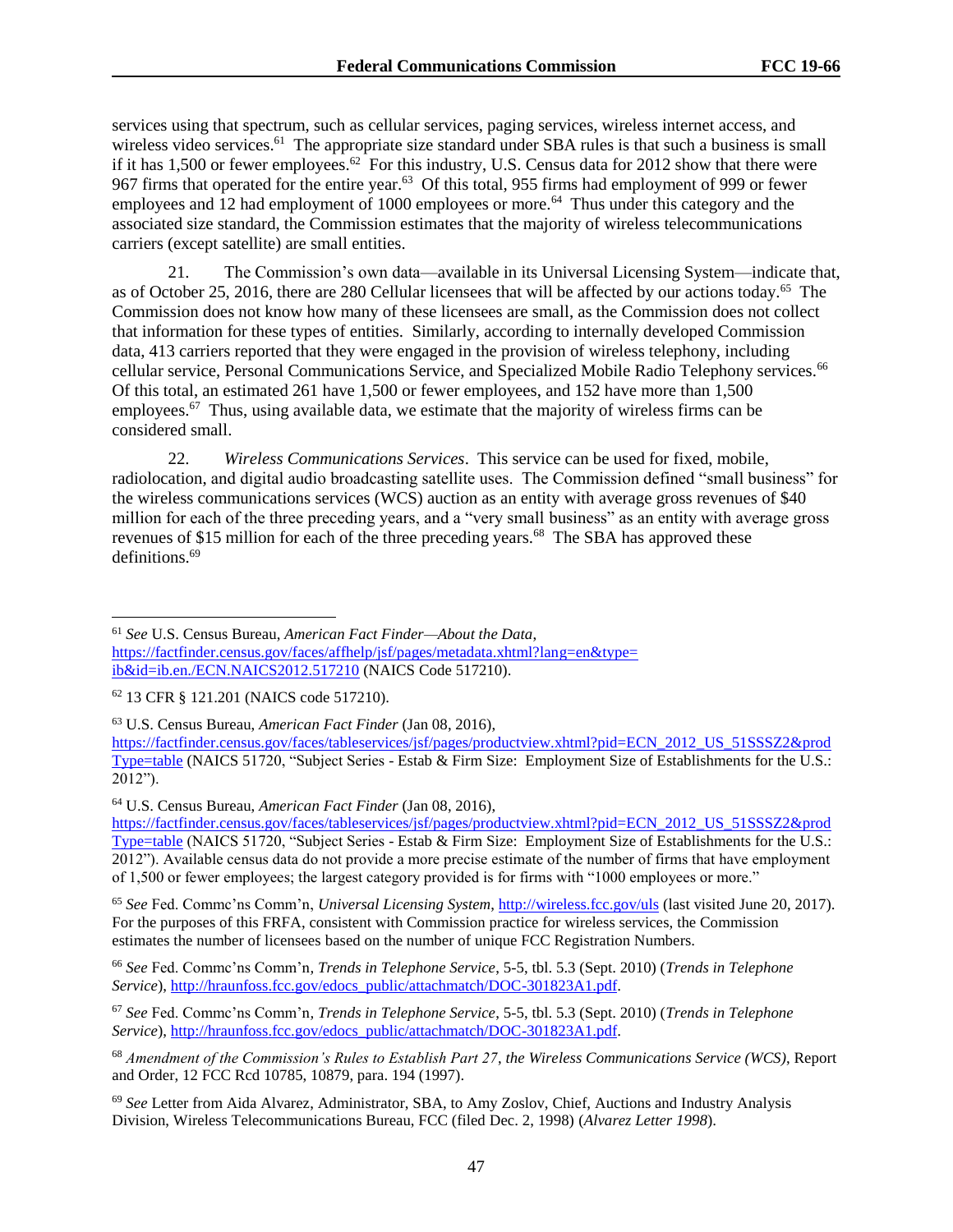23. *Wireless Telephony*. Wireless telephony includes cellular, personal communications services, and specialized mobile radio telephony carriers. As explained, the SBA has developed a small business size standard for Wireless Telecommunications Carriers (except Satellite).<sup>70</sup> Under the SBA small business size standard, a business is small if it has  $1,500$  or fewer employees.<sup>71</sup> According to Commission data, 413 carriers reported that they were engaged in wireless telephony.<sup>72</sup> Of these, an estimated 261 have 1,500 or fewer employees and 152 have more than 1,500 employees.<sup>73</sup> Therefore, a little less than one third of these entities can be considered small.

#### **5. Cable Service Providers**

24. Because section 706 requires us to monitor the deployment of broadband using any technology, we anticipate that some broadband service providers may not provide telephone service. Accordingly, we describe below other types of firms that may provide broadband services, including cable companies, MDS providers, and utilities, among others.

25. *Cable and Other Subscription Programming.* This industry comprises establishments primarily engaged in operating studios and facilities for the broadcasting of programs on a subscription or fee basis. The broadcast programming is typically narrowcast in nature (e.g. limited format, such as news, sports, education, or youth-oriented). These establishments produce programming in their own facilities or acquire programming from external sources. The programming material is usually delivered to a third party, such as cable systems or direct-to-home satellite systems, for transmission to viewers.<sup>74</sup> The SBA has established a size standard for this industry stating that a business in this industry is small if it has 1,500 or fewer employees.<sup>75</sup> The 2012 Economic Census indicates that 367 firms were operational for that entire year. Of this total, 357 operated with less than 1,000 employees.<sup>76</sup> Accordingly we conclude that a substantial majority of firms in this industry are small under the applicable SBA size standard.

26. *Cable Companies and Systems (Rate Regulation).* The Commission has developed its own small business size standards for the purpose of cable rate regulation. Under the Commission's rules, a "small cable company" is one serving  $400,000$  or fewer subscribers nationwide.<sup>77</sup> Industry data indicate that there are currently 4,600 active cable systems in the United States.<sup>78</sup> Of this total, all but eleven cable operators nationwide are small under the 400,000-subscriber size standard.<sup>79</sup> In addition,

<sup>73</sup> Fed. Commc'ns Comm'n*, Trends in Telephone Service*, 5-5, tbl. 5.3 (Sept. 2010) (*Trends in Telephone Service*), [http://hraunfoss.fcc.gov/edocs\\_public/attachmatch/DOC-301823A1.pdf.](http://hraunfoss.fcc.gov/edocs_public/attachmatch/DOC-301823A1.pdf)

<sup>74</sup> *See* U.S. Census Bureau, 2012 NAIC Definition, [https://www.census.gov/cgi](https://www.census.gov/cgi-bin/sssd/naics/naicsrch?input=515210&search=2012+NAICS+Search&search=2012)[bin/sssd/naics/naicsrch?input=515210&search=2012+NAICS+Search&search=2012](https://www.census.gov/cgi-bin/sssd/naics/naicsrch?input=515210&search=2012+NAICS+Search&search=2012) (last visited June 20, 2017) ( 2012 NAICS code, "515210 Cable and Other Subscription Programming") .

<sup>75</sup> 13 CFR § 121.201 (NAICSs Code 515210).

<sup>76</sup> *See* U.S. Census Bureau, *American Fact Finder* (Jan 08, 2016), [https://factfinder.census.gov/faces/tableservices/jsf/pages/productview.xhtml?pid=ECN\\_2012\\_US\\_51SSSZ2&prod](https://factfinder.census.gov/faces/tableservices/jsf/pages/productview.xhtml?pid=ECN_2012_US_51SSSZ2&prodType=table) [Type=table](https://factfinder.census.gov/faces/tableservices/jsf/pages/productview.xhtml?pid=ECN_2012_US_51SSSZ2&prodType=table) (NAICS code 51510, "Estab & Firm Size: Employment Size of Establishments for the U.S.").

<sup>77</sup> 47 CFR § 76.901(e).

l

<sup>78</sup>This figure was derived from an August 15, 2015 report from the FCC Media Bureau, based on data contained in the Commission's Cable Operations and Licensing System (COALS). *See* [http://www.fcc.gov/coals.](http://www.fcc.gov/coals)

<sup>79</sup> Data obtained from SNL Kagan database on April 19, 2017.

<sup>70</sup> 13 CFR § 121.201 (NAICS code 517210).

<sup>71</sup> 13 CFR § 121.201 (NAICS code 517210).

<sup>72</sup> Fed. Commc'ns Comm'n*, Trends in Telephone Service*, 5-5, tbl. 5.3 (Sept. 2010) (*Trends in Telephone Service*), [http://hraunfoss.fcc.gov/edocs\\_public/attachmatch/DOC-301823A1.pdf.](http://hraunfoss.fcc.gov/edocs_public/attachmatch/DOC-301823A1.pdf)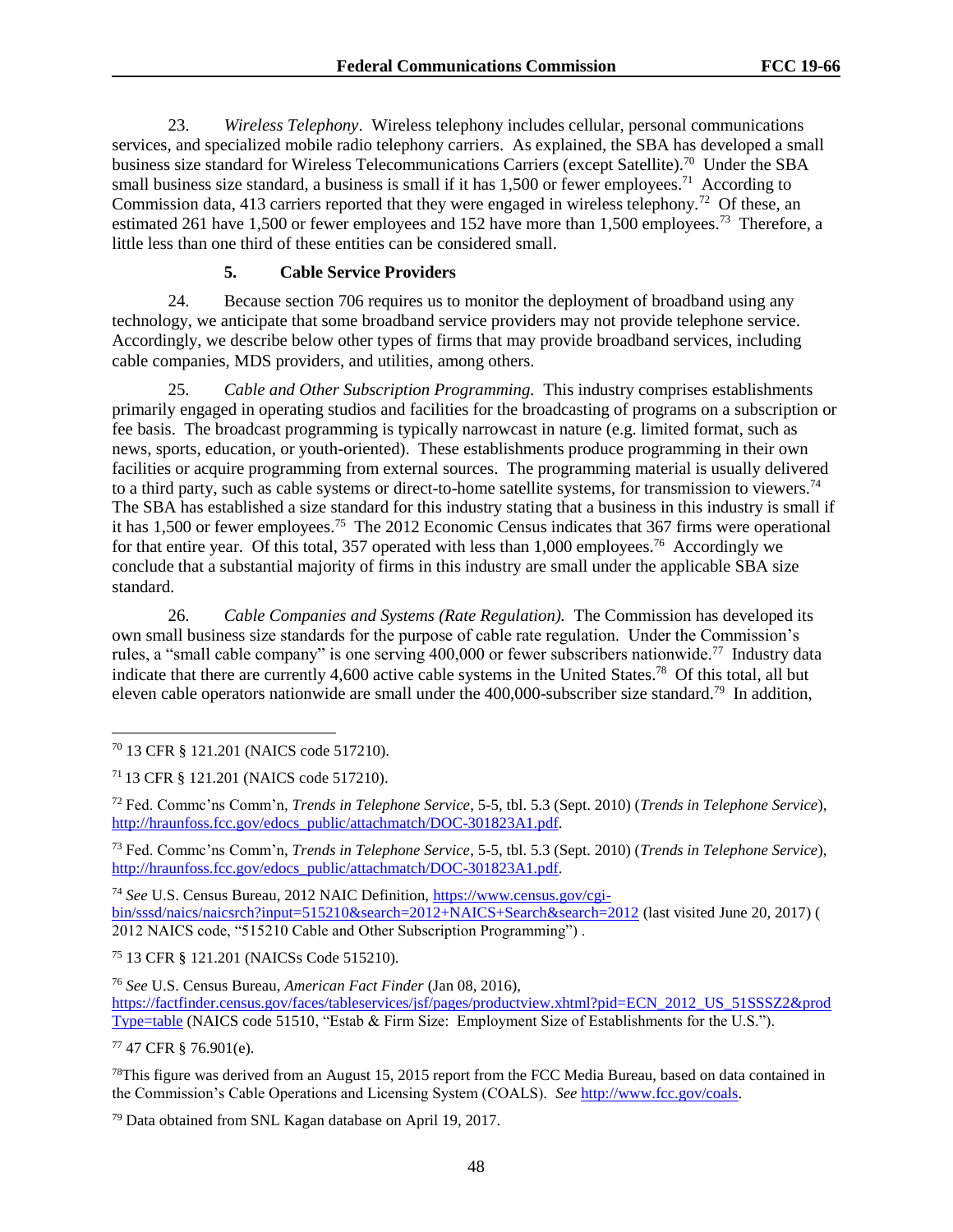under the Commission's rate regulation rules, a "small system" is a cable system serving 15,000 or fewer subscribers.<sup>80</sup> Current Commission records show 4,600 cable systems nationwide. Of this total, 3,900 cable systems have fewer than 15,000 subscribers, and 700 systems have 15,000 or more subscribers, based on the same records.<sup>81</sup> Thus, under this standard as well, we estimate that most cable systems are small entities.

27. *Cable System Operators (Telecom Act Standard).* The Communications Act also contains a size standard for small cable system operators, which is "a cable operator that, directly or through an affiliate, serves in the aggregate fewer than 1% of all subscribers in the United States and is not affiliated with any entity or entities whose gross annual revenues in the aggregate exceed \$250,000,000."<sup>82</sup> There are approximately 52,403,705 cable video subscribers in the United States today.<sup>83</sup> Accordingly, an operator serving fewer than 524,037 subscribers shall be deemed a small operator if its annual revenues, when combined with the total annual revenues of all its affiliates, do not exceed \$250 million in the aggregate.<sup>84</sup> Based on available data, we find that all but nine incumbent cable operators are small entities under this size standard.<sup>85</sup> The Commission neither requests nor collects information on whether cable system operators are affiliated with entities whose gross annual revenues exceed \$250 million.<sup>86</sup> Although it seems certain that some of these cable system operators are affiliated with entities whose gross annual revenues exceed \$250 million, we are unable at this time to estimate with greater precision the number of cable system operators that would qualify as small cable operators under the definition in the Communications Act.

28. *All Other Telecommunications.* **"**All Other Telecommunications" is defined as follows: This U.S. industry is comprised of establishments that are primarily engaged in providing specialized telecommunications services, such as satellite tracking, communications telemetry, and radar station operation. This industry also includes establishments primarily engaged in providing satellite terminal stations and associated facilities connected with one or more terrestrial systems and capable of transmitting telecommunications to, and receiving telecommunications from, satellite systems. Establishments providing Internet services or voice over Internet protocol (VoIP) services via clientsupplied telecommunications connections are also included in this industry. $87$  The SBA has developed a small business size standard for "All Other Telecommunications," which consists of all such firms with gross annual receipts of \$32.5 million or less.<sup>88</sup> For this category, census data for 2012 show that there were 1,442 firms that operated for the entire year. Of these firms, a total of 1,400 had gross annual

l

 $82$  47 CFR  $\S$  76.901(f) & nn.1-3.

<sup>83</sup> *See* SNL Kagan at<http://www.snl.com/interactivex/MultichannelIndustryBenchmarks.aspx> (subscription required).

<sup>84</sup> 47 CFR § 76.901(f) & nn.1-3.

<sup>85</sup> *See* SNL Kagan at [http://www.snl.com/interactivex/TopCable MSOs.aspx](http://www.snl.com/interactivex/TopCable%20MSOs.aspx) (subscription required).

<sup>86</sup> The Commission does receive such information on a case-by-case basis if a cable operator appeals a local franchise authority's finding that the operator does not qualify as a small cable operator pursuant to section 76.901(f) of the Commission's rules. *See* 47 CFR § 76.901(f).

<sup>87</sup> U.S. Census Bureau, *NAICS Search*[, http://www.census.gov/cgi-bin/sssd/naics/naicsrch](http://www.census.gov/cgi-bin/sssd/naics/naicsrch) (last visited June 21, 2017) (enter 2012 NAICS code 517919).

<sup>88</sup> 13 CFR § 121.201 (NAICS Code 517919).

<sup>80</sup> 47 CFR § 76.901(c).

<sup>81</sup> August 5, 2015 report from the FCC Media Bureau based on its research in COALS. *See* [http://www.fcc.gov/coals.](http://www.fcc.gov/coals)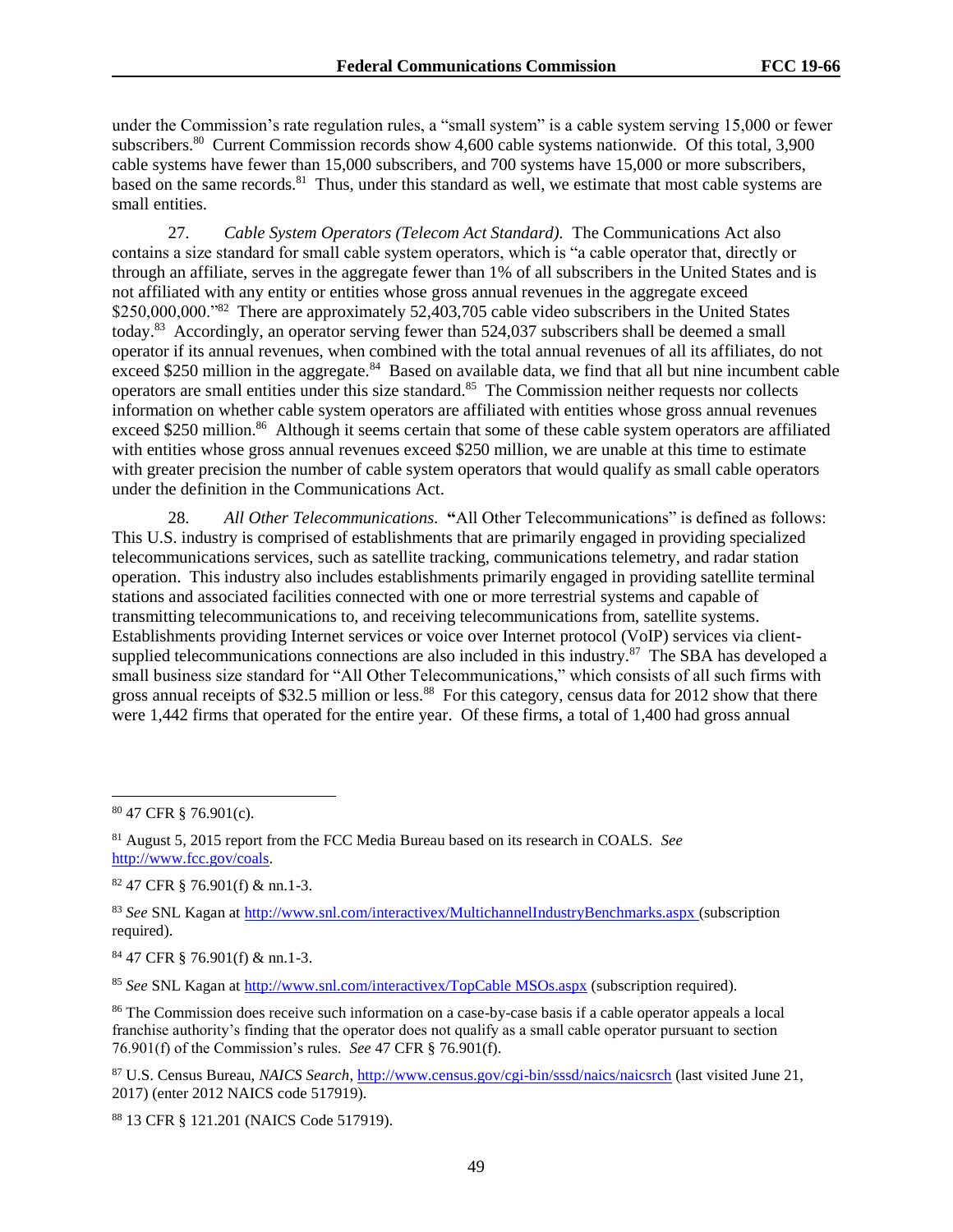receipts of less than \$25 million.<sup>89</sup> Consequently, we estimate that the majority of All Other Telecommunications firms are small entities that might be affected by our action.

# **E. Description of Projected Reporting, Recordkeeping, and Other Compliance Requirements for Small Entities**

29. The rule changes in the Order include reducing the unnecessary regulatory burdens and inflexibility of ex ante pricing regulation and tariffing requirements for price cap LECs' TDM transport services since the Commission has found there is sufficient competition to justify reduced regulation. These rule changes provide additional incentives for competitive entry, network investment and the migration to IP-based network technologies and services.

30. The transition period for detariffing price cap LECs' TDM transport services will begin on the effective date of this Order (thirty (30) days after Federal Register publication). Given our desire to align the transition periods we adopt here with those the Commission already adopted in the *BDS Order*, the transition periods for detariffing TDM transport services will end on the same date that the transition period mandated by the *BDS Order* for price cap LECs' other BDS services is scheduled to end—August 1, 2020.

31. Specifically, the Order eliminates ex ante pricing regulation and tariffing requirements for price cap LECs' TDM transport BDS. This will eliminate reporting, recordkeeping, and other compliance requirements for any price cap LEC.

# **F. Steps Taken to Minimize the Significant Economic Impact on Small Entities, and Significant Alternatives Considered**

32. The RFA requires an agency to describe any significant alternatives that it has considered in reaching its proposed approach, which may include the following four alternatives (among others): (1) the establishment of differing compliance or reporting requirements or timetables that take into account the resources available to small entities; (2) the clarification, consolidation, or simplification of compliance and reporting requirements under the rules for such small entities; (3) the use of performance rather than design standards; and (4) an exemption from coverage of the rule, or any part thereof, for such small entities.<sup>90</sup>

33. The rule changes in this Order reduce the economic impact of the Commission's rules on price cap LECs by freeing price cap LECs from ex ante pricing regulation for their TDM transport offerings, including the requirement to tariff their TDM transport services. These rule changes will significantly minimize the economic impact of our rules on price cap LECs.

# **A. Report to Congress**

34. The Commission will send a copy of the Report and Order, including this FRFA, in a report to be sent to Congress pursuant to the Congressional Review Act.<sup>91</sup> In addition, the Commission will send a copy of the Report and Order, including this FRFA, to the Chief Counsel for Advocacy of the SBA. A copy of the Order and FRFA (or summaries thereof) will also be published in the Federal Register.

l

<sup>89</sup> U.S. Census Bureau, *American Fact Finder* (Jan. 08, 2016)[, http://factfinder.census.gov/faces/tableservices/jsf/](http://factfinder.census.gov/faces/tableservices/jsf/pages/productview.xhtml?pid=ECN_2012_US_51SSSZ4&prodType=table) [pages/productview.xhtml?pid=ECN\\_2012\\_US\\_51SSSZ4&prodType=table](http://factfinder.census.gov/faces/tableservices/jsf/pages/productview.xhtml?pid=ECN_2012_US_51SSSZ4&prodType=table) (2012 NAICS Code 517919, "Estab & Firm Size: Receipts Size of Firms for the U.S.").

 $90$  5 U.S.C. § 603(c)(1)-(c)(4).

<sup>91</sup> *See* 5 U.S.C. § 801(a)(1)(A).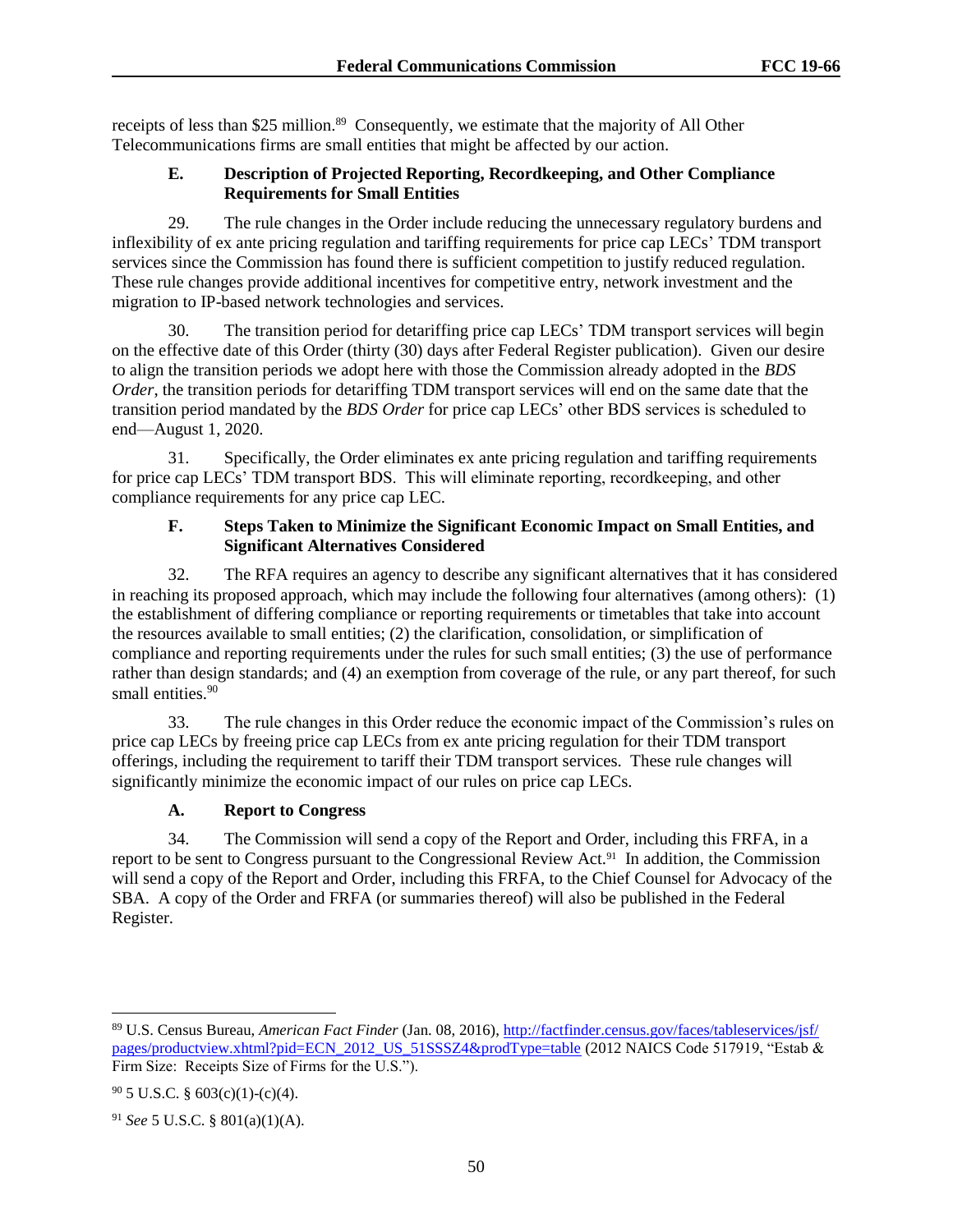#### **STATEMENT OF CHAIRMAN AJIT PAI**

## Re: *Business Data Services in an Internet Protocol Environment et al.*, WC Docket No. 16- 143, GN Docket No. 13-5, WC Docket No. 05-25, RM-10593; *Petition of USTelecom for Forbearance Pursuant to 47 U.S.C. § 160(c) to Accelerate Investment in Broadband and Next-Generation Networks*, WC Docket No. 18-141.

If you've heard the expression "low-hanging fruit," you know that it refers to something that is easy to achieve or obtain.<sup>1</sup> As it turns out, for a variety of reasons, apple growers and scientists advise against literally picking the low-hanging fruit from a tree.<sup>2</sup> Nevertheless, the phrase still has relevance in other contexts.

Take, for example, the transport services we address in this item. In the 2017 *BDS Order*, the FCC called transport services the "low-hanging fruit" for competitors in the business data services marketplace.<sup>3</sup> This is because transport service providers typically carry higher volumes of voice and data traffic from one point of traffic concentration to another within or across telecommunications networks. As a result, these services offer a bigger revenue opportunity for new entrants that can more easily justify the investment needed to deploy transport networks themselves. These market realities and the growth in demand for transport in our increasingly digital world have fueled a lot of competition throughout the country among competitive carriers, fiber providers, cable companies, and incumbent carriers—some major markets have as many as 28 competitive transport providers.

As a result, today we prune unnecessary and burdensome regulations governing price cap incumbent carriers' transport services. Specifically, we affirm the FCC's previous findings that widespread and increasing competition in the supply of business data services transport justifies relieving price cap carriers of ex ante pricing regulation and tariffing of their lower-speed, legacy transport services. In so doing, we respond to a decision by the Eighth Circuit Court of Appeals last year. In that decision, the court repeatedly affirmed the Commission's deregulatory policy judgments in the 2017 *BDS Order* as reasonable, remanding solely on a narrow procedural issue that we address today.<sup>4</sup>

Given the competitive trends in transport, we also relieve price cap carriers of unnecessary unbundling obligations. Specifically, we act on a petition filed by USTelecom and grant partial forbearance relief from 1996-era requirements that incumbent carriers provide legacy transport links known as DS1 and DS3 transport—to their competitors on an unbundled basis at regulated rates. Remember, these DS1s are transport services so slow that they offer only 6% of the speed of the FCC standard for high-speed broadband—25/3 Mbps. We also condition our forbearance on a reasonable transition period to allow competitive carriers an additional opportunity to deploy their own transport networks or to purchase transport from incumbent carriers or alternative suppliers. This forbearance will not only remove costly, market-distorting regulations but also encourage facilities-based competition, the

<sup>2</sup> *See, e.g.*, *Notable & Quotable: 'Low-Hanging Fruit,'* THE WALL STREET JOURNAL (Feb. 9, 2016) (quoting Priceonomics.com, "Should You Literally Pick the Low-Hanging Fruit?" (Feb. 5, 2016)), [https://www.wsj.com/articles/notable-quotable-low-hanging-fruit-1455063046;](https://www.wsj.com/articles/notable-quotable-low-hanging-fruit-1455063046) Jeff Harrop and Mike Doherty, *The Network Effect: Beyond Supply Chains*, "Low Hanging Fruit" (Mar. 31, 2013), [https://supplychainbeyond.com/low](https://supplychainbeyond.com/low-hanging-fruit/)[hanging-fruit/.](https://supplychainbeyond.com/low-hanging-fruit/) 

 $\overline{\phantom{a}}$ 

<sup>1</sup> *See, e.g.*, *Low-hanging fruit*, CAMBRIDGE DICTIONARY[, https://dictionary.cambridge.org/us/dictionary/english/low](https://dictionary.cambridge.org/us/dictionary/english/low-hanging-fruit)[hanging-fruit.](https://dictionary.cambridge.org/us/dictionary/english/low-hanging-fruit)

<sup>3</sup> *Business Data Services in an Internet Protocol Environment et al.*, Report and Order, 32 FCC Rcd 3459, para. 82 (2017).

<sup>4</sup> *Citizens Telecomms. Co. of Minn., LLC v. FCC*, 901 F.3d 991 (8th Cir. 2018).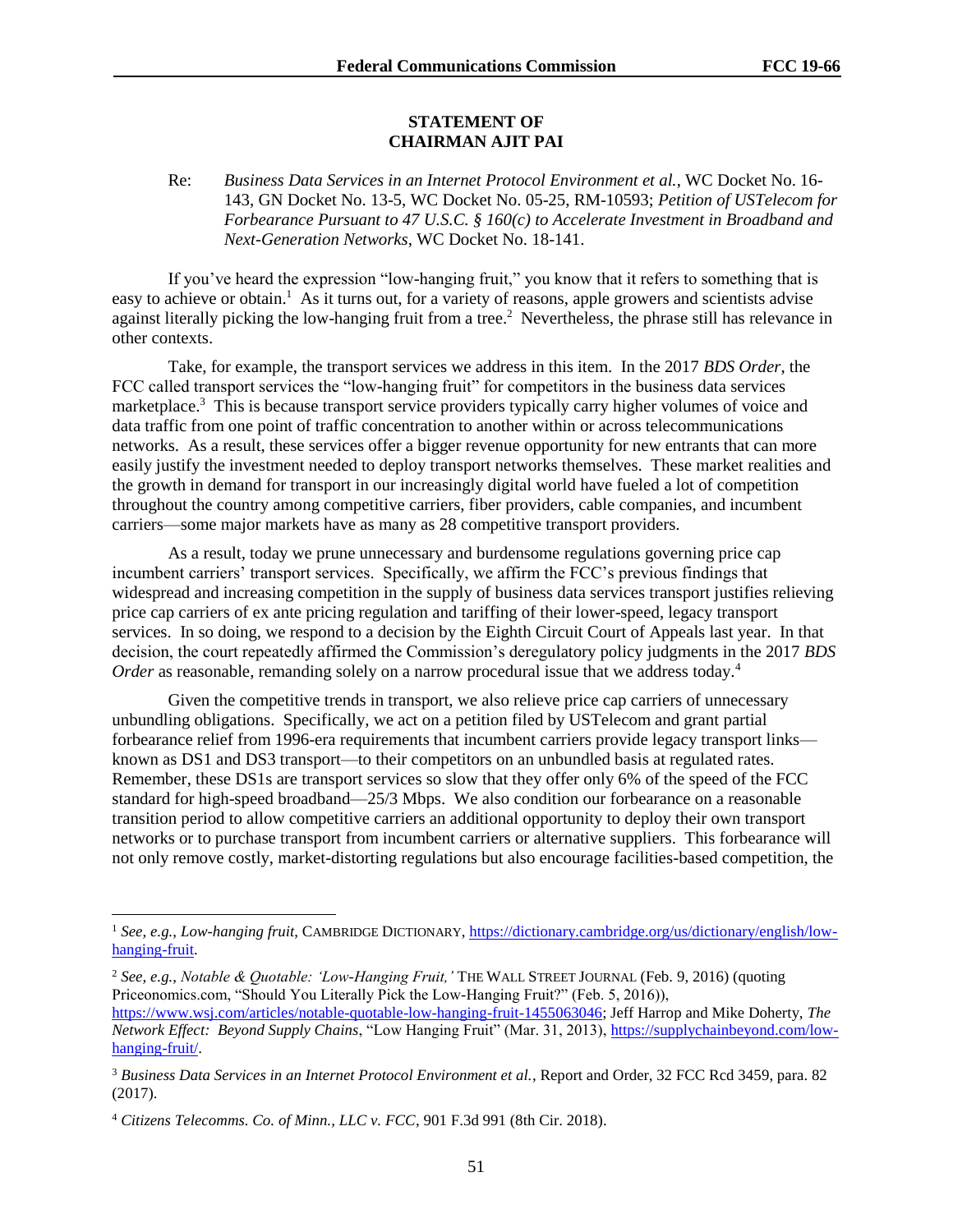transition away from legacy networks, and new and continued investment in next-generation networks and services for the benefit of American consumers and businesses.

For their diligent work on this item, I'd like to thank Pam Arluk, Irina Asoskov, Michele Berlove, Megan Capasso, Greg Capobianco, Justin Faulb, Brendan Hanley, Lisa Hone, Christina Janne, Ed Krachmer, Kris Monteith, Terri Natoli, Belinda Nixon, Claudia Pabo, Eli Wachtel, and David Zesiger from the Wireline Competition Bureau; Octavian Carare, Ying Ke, Giulia McHenry, Pam Megna, Eric Ralph, Emily Talaga, Shane Taylor, and Tracy Waldon from the Office of Economics and Analytics; and Matthew Dunne, Doug Klein, Richard Mallen, Linda Oliver, William Richardson, and Richard Welch from the Office of General Counsel.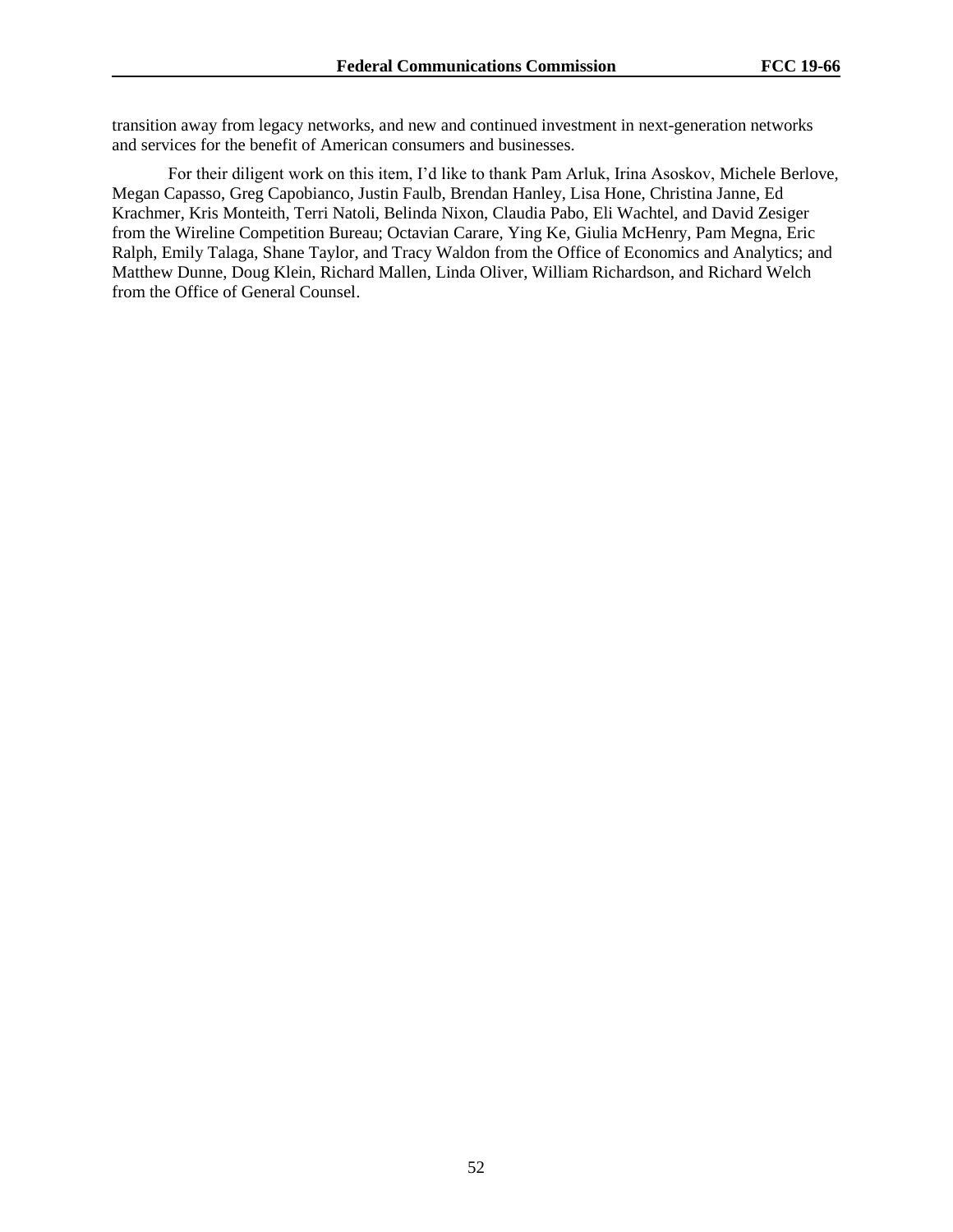#### **STATEMENT OF COMMISSIONER MICHAEL O'RIELLY**

Re: *Business Data Services in an Internet Protocol Environment et al.*, WC Docket No. 16- 143, GN Docket No. 13-5, WC Docket No. 05-25, RM-10593; *Petition of USTelecom for Forbearance Pursuant to 47 U.S.C. § 160(c) to Accelerate Investment in Broadband and Next-Generation Networks*, WC Docket No. 18-141.

This item takes important, yet restrained, steps in modernizing our rules to reflect changing market conditions for price cap incumbent local exchange carriers' (LEC) legacy transport offerings, and it has my full support.

First, this item resolves the Eighth Circuit's partial remand of the 2017 Business Data Services order. I supported our decision in that proceeding to recognize significant competition in special access markets and eliminate asymmetric pricing regulation affecting only incumbent LECs. If anything, the options for BDS transport service are even more competitive today, as reflected by the refreshed record, and the case for deregulation appears to be even more compelling.

Second, the item grants partial forbearance relief from price cap LECs' obligations to provide their competitors with unbundled access to their DS1 and DS3 transport facilities at regulated rates. While I am pleased to support this grant of forbearance, as the draft itself admits, this is a "conservative" approach to the UNE transport component of USTelecom's petition.

Thank you to Wireline Competition Bureau for their hard work on this item. I look forward to deciding the final pending issues in the USTelecom forbearance proceeding in the weeks ahead, and I vote to approve this item.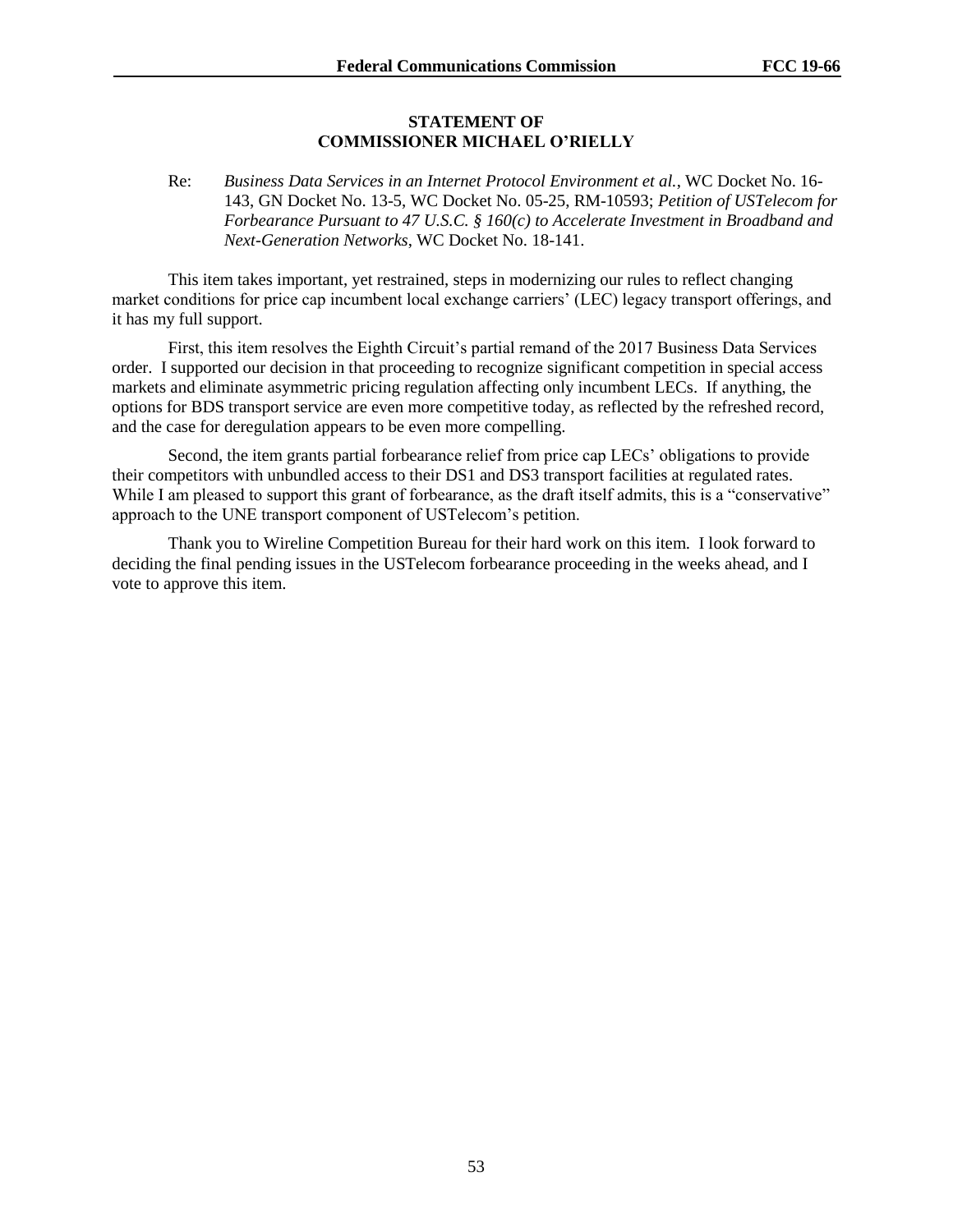#### **CONCURRING STATEMENT OF COMMISSIONER GEOFFREY STARKS**

Re: *Business Data Services in an Internet Protocol Environment et al.*, WC Docket No. 16- 143, GN Docket No. 13-5, WC Docket No. 05-25, RM-10593; *Petition of USTelecom for Forbearance Pursuant to 47 U.S.C. § 160(c) to Accelerate Investment in Broadband and Next-Generation Networks*, WC Docket No. 18-141.

Broadband connections are already essential for businesses to fully participate in our economy and will become even more important as the Internet of Things, telehealth, online education, and precision agriculture, to name just a few high-bandwidth uses that will be part of the digital transformation under way, become more widespread.

This item is about broadband for business – what providers can charge when they are the only option and when and under what terms competitive broadband providers can access parts of existing networks they use to provide business broadband services. This item continues the majority's steady march toward deregulation and, unfortunately, in the process, continues uprooting the Commission's longstanding and carefully balanced policies designed to foster deployment of business broadband services while at the same time protecting consumers of business broadband services where appropriate from pricing unconstrained by competition.

I was not a Commissioner in the Spring of 2017 when the Commission adopted the deregulatory Business Data Services order. But I know and have studied how that order turned the Commission's analysis of and precedent related to this proceeding on its head, adopting an extremely deregulatory approach to Business Data Services, including finding that BDS transport services faced competition nationwide and granting nationwide relief from pricing protections. The 8th Circuit Court of Appeals remanded part of that order back to the Commission for taking actions without proper notice. Today's order cures the notice problem, but the problems with the substance of the 2017 Order remain – it assumes, for the transport services under consideration, that the presence of potential competition in an area means that the area is completely competitive, and it removes regulations designed to ensure fair and reasonable prices, and it continues to rely on data from 2013 collected within the BDS proceeding - data that was stale and outdated at the time of the 2017 order and even more so now.

I disagree with these assumptions and would have worked toward a different outcome in the BDS proceeding. However, I recognize that there is a competitive market for these services in many parts of the country and I believe that evolution away from TDM-based transport over copper, toward higher speed fiber connections is where the network is headed - so I concur with this portion of the item.

I'm also voting to concur with the order partially granting USTelecom's forbearance requests related to TDM DS1 and DS3 transport. The majority finds that TDM BDS DS1 and DS3 transport links are functionally equivalent to the same links ordered as unbundled network elements – or "UNE's. So, it uses the same analysis it used in the 2017 BDS order and in today's BDS remand order, analysis characterized by counting "potential competition" in a specific place as a basis for assuming that there is competition in the area. I disagree with this analysis and method of measuring the presence of competition. But, I know that the copper transport lines of the legacy telephone network are no longer the only service option. So, I believe that it makes sense to look at obligations that were put in place for a network that has largely been replaced to consider whether they are still serving the purpose for which they were adopted, as forbearance petitions like the one USTelecom filed require us to do.

In considering this or any request to remove regulations through forbearance, I will look, as part of the statutorily required forbearance analysis, to see if the Commission would still be meeting its statutory obligations and key missions in the absence of the regulations in questions. In this case, this analysis is necessary to ensure that the Commission doesn't take actions that undercut competition. In considering the TDM DS1 and DS3 transport links at issue in this order, I believe that the network is rapidly evolving away from TDM-based transport over, toward higher speed fiber connections which will